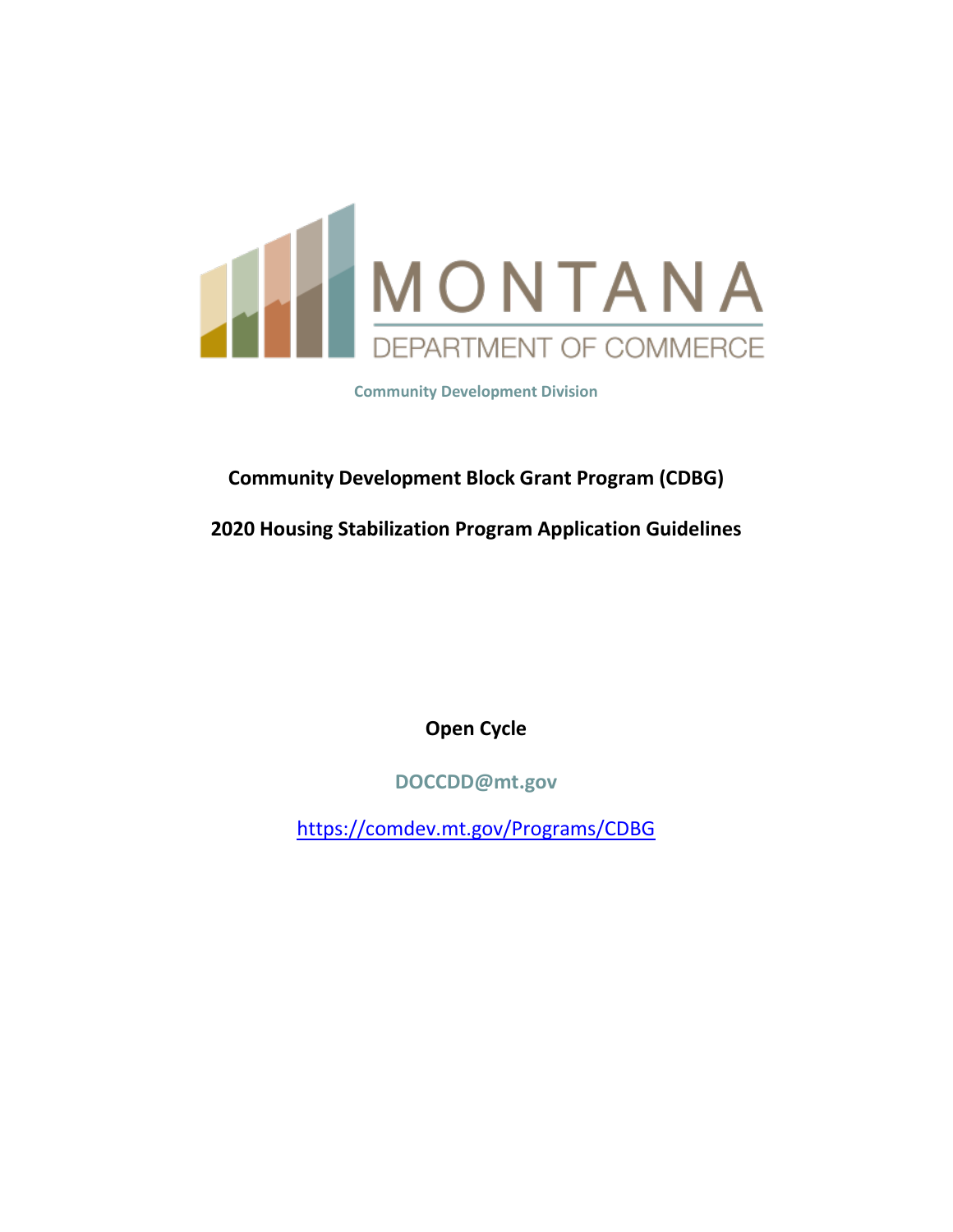#### **Table of Contents**

#### **I. Introduction**

#### **II. Eligible Applicants**

#### **III. Eligible Projects**

- A. Housing Development and Rehabilitation
- B. Additional Considerations
- C. Eligible and Ineligible Project ActivityExpenses

#### **IV. Application Submission**

- A. Public Notice and Participation
- B. How to Submit
- C. Application Submittal Contents
	- 1. Table of Contents
	- 2. Responses to CDBG ApplicationQuestions
	- 3. Resolution to Authorize Submission of a CDBGApplication
	- 4. Certification for Application to the CDBG Program
	- 5. Residential Anti-displacement and RelocationAssistance Plan

#### **V. Application Review Process**

#### **VI. Administrative Procedures andRequirements**

| <b>Appendix A</b> | <b>Application Questions</b>                                 |
|-------------------|--------------------------------------------------------------|
| <b>Appendix B</b> | <b>CDBG National and State Objectives</b>                    |
| <b>Appendix C</b> | <b>Sample Public Notices</b>                                 |
| <b>Appendix D</b> | Resolution to Authorize Submission of a CDBG Application     |
| <b>Appendix E</b> | <b>Certification for Application</b>                         |
| <b>Appendix F</b> | Residential Anti-displacement and Relocation Assistance Plan |
| <b>Appendix G</b> | Preliminary Project Management Plan                          |
| <b>Appendix H</b> | <b>Recapture Provisions</b>                                  |
|                   |                                                              |

Alternative accessible formats of this document will be provided upon request. If you need this document in an alternative format, such as large print, Braille, audio tape, or computer diskette, please contact the Montana Department of Commerce Community Development Division at (406) 841-2770, TDD (406) 841- 2702, or the Relay Services number, 711.

The Department of Commerce does not discriminate on the basis of disability in admission to, access to, or operations of its program, services, or activities. Individuals, who need aids or services for effective communication or need other disability-related accommodations in the programs and services offered, are invited to make their needs and preferences known. Please provide as much advance notice as possible for requests.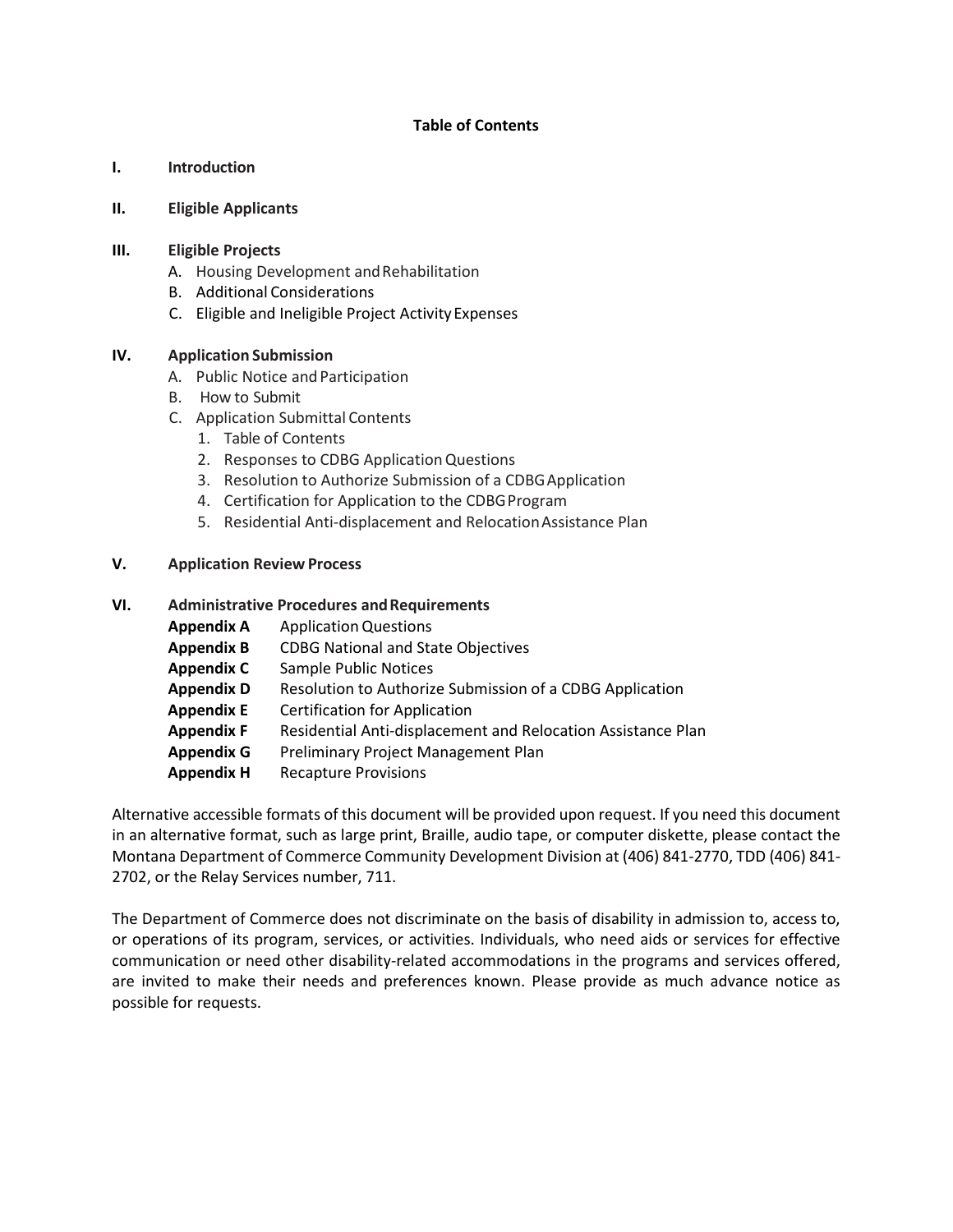### **PROJECT GRANT APPLICATION GUIDELINES FOR COMMUNITY DEVELOPMENT BLOCK GRANT PROGRAM (CDBG) HOUSING STABILIZATION PROGRAM**

#### **I. Introduction**

The Community Development Block Grant Program (CDBG) is a U.S. Department of Housing and Urban Development (HUD) program designed to help communities provide decent housing, a suitable living environment, and expand economic opportunities for the state's low- and moderate-income (LMI) residents**.** The State of Montana receives an annual allocation of federal funds from HUD for CDBG grants and program administration through the Montana Department of Commerce (Commerce). The CDBG program helps local governments complete activities such as drinking water systems, wastewater treatment facilities, community facilities (nursing homes or Head Start centers, for example), job creation and retention, and affordable housing development and rehabilitation. CDBG Program application guidelines, the project grant administration manual, and other relevant information and resources are available on the Department of Commerce (Commerce) websit[e http://comdev.mt.gov/Programs/CDBG.](http://comdev.mt.gov/Programs/CDBG) Interested persons may also contact CDD Program staff at [DOCCDD@mt.gov o](mailto:DOCCDD@mt.gov)r (406) 841-2770 or Montana Relay Service at (406) 841-2702 or 711 regarding any questions they may have about the CDBG Program.

The State of Montana administers the CDBG Program through four distinct grant opportunities – planning; community and public facilities; economic development; and affordable housing development and rehabilitation. To better serve LMI households across the state, Commerce established the Housing Stabilization Program to provide assistance with single family housing rehabilitation activities. The Housing Stabilization Program (HSP) application guidelines outline the necessary application requirements and procedures and include the application forms and materials necessary to complete an application.

### **II. Eligible Applicants**

Eligible applicants for CDBG assistance include Montana cities, towns, and counties with populations under 50,000. The cities of Billings, Great Falls, and Missoula are entitlement communities and are not eligible for state CDBG funds, as they receive CDBG allocations directly from HUD. Tribal governments are not eligible applicants for state CDBG funds but are eligible for Indian CDBG funds directly from HUD. Local governments may apply for and use CDBG funds for project activities predominantly benefitting residents of a tribal reservation.

A Housing Stabilization Program project must be completed as a collaboration between a local government entity and a nonprofit organization, with preference given to projects involving a Certified Housing Development Organization (CHDO). Through this collaboration, the local government is the applicant and grantee and decides the nature and extent of involvement in CDBG-assisted projects and establishes project roles and responsibilities in a project management plan. Non-profit partners must have an Internal Revenue Service 501(c)(3) or 501(c)(4) non-profit designation to be an eligible subrecipient of CDBG funds. Partnering with a non-profit will help ensure that all financial requirements affecting an individual's existing or anticipated mortgage are met per lending requirements and HUD's guidance, and that all assisted individuals are provided housing counseling.

### **III. Eligible Projects**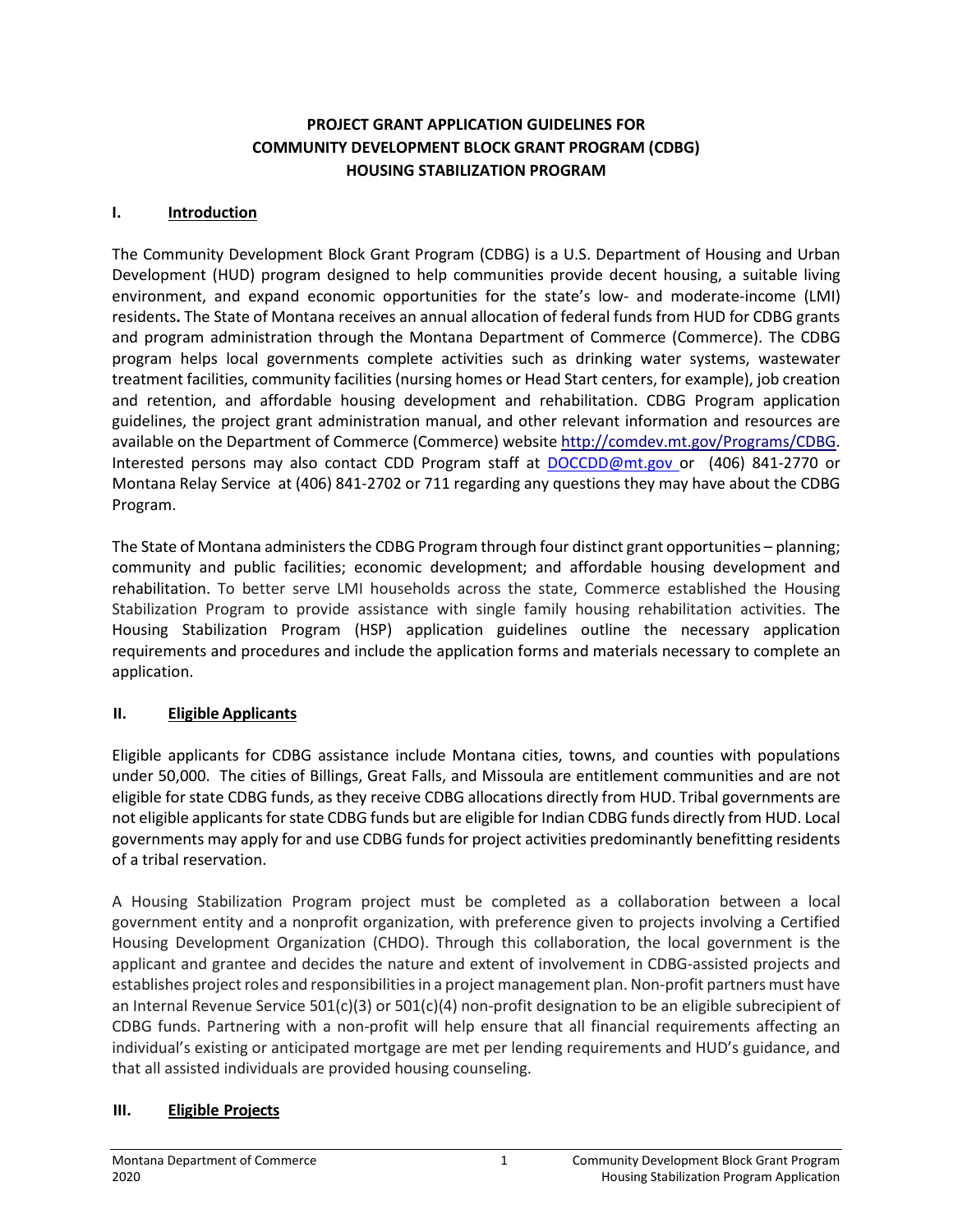The CDBG program requires projects to meet HUD's national objective to benefit persons of low- and moderate- income (LMI) levels, defined as households with incomes at or below 80% of area median income (AMI). As indicated in the current Consolidated Plan, Montana's state objectives seek to provide these benefits by improving the safety and livability of neighborhoods and improving access to quality facilities, infrastructure, and services. Accordingly, Montana's CDBG funding is prioritized to projects that best meet these national and state objectives. Please visit the Commerce website at <https://commerce.mt.gov/conplan> for the current Consolidated Plan and Montana's state objectives. See Appendix B for more details about the national and state objectives.

The Housing Stabilization Program guidelines are the mechanism that allows eligible entities to access the pool of funds set aside for these activities for a period of five (5) years. If approved, Commerce sends an award letter establishing the applicant's five year period to propose activities according to the project strategy listed in the application, but does not award any funding to a grantee or their sub-recipients. During the five year certification the grantee will identify individual housing sites or units and request funds to complete housing development and/or rehabilitation activities to assist low to moderate income households. Housing Stabilization Program housing funds are awarded for site-specific activities according to needs identified and the availability of funds on a first-come, first-served basis.

Recommendations for award are based, in part, upon an analysis of the proposed project's impact to address health and safety needs and/or ADA improvements and the coordinated partnerships that will support site-specific activities. The maximum per activity award will be determined based on an Activity Request Form that is accompanied by a budget, implementation schedule and inspection report completed by an individual with rehabilitation expertise.

### **A. Housing Development andRehabilitation**

Housing Stabilization Program funds are utilized for projects that will create or preserve affordable housing with a specific focus on addressing health and safety issues and ADA improvements for single family units. Each eligible unit must be inspected by an individual with construction repair expertise that will identify critical health and safety repairs needed for each activity. Eligible projects involve the new construction or rehabilitation of single-family housing with 1 to 4 units, whether for rent or purchase or are owneroccupied by persons of low to moderate income.

Eligible activities include, but are not limited to:

- $\checkmark$  Rehabilitation of existing substandard housing that is suitable for rehabilitation;
- $\checkmark$  Acquisition of land and structures to complete infill development;
- $\checkmark$  Demolition of substandard housing that is not suitable for rehabilitation, or non-residential structures that are not suitable for rehabilitation that results in new alternative housing being developed;
- $\checkmark$  Conversion of non-housing structures into housing units; and,
- $\checkmark$  Replacement of manufactured housing through payment of installation and connection costs for housing units that are not less the 5 years old.

"Substandard suitable for rehabilitation" means any housing unit or a building containing housing units where the estimated cost of making necessary replacements and repairs is less than 75 percent of the estimated cost of new construction of a comparable unit or units.

"Substandard not suitable for rehabilitation" means any housing unit or a building containing housing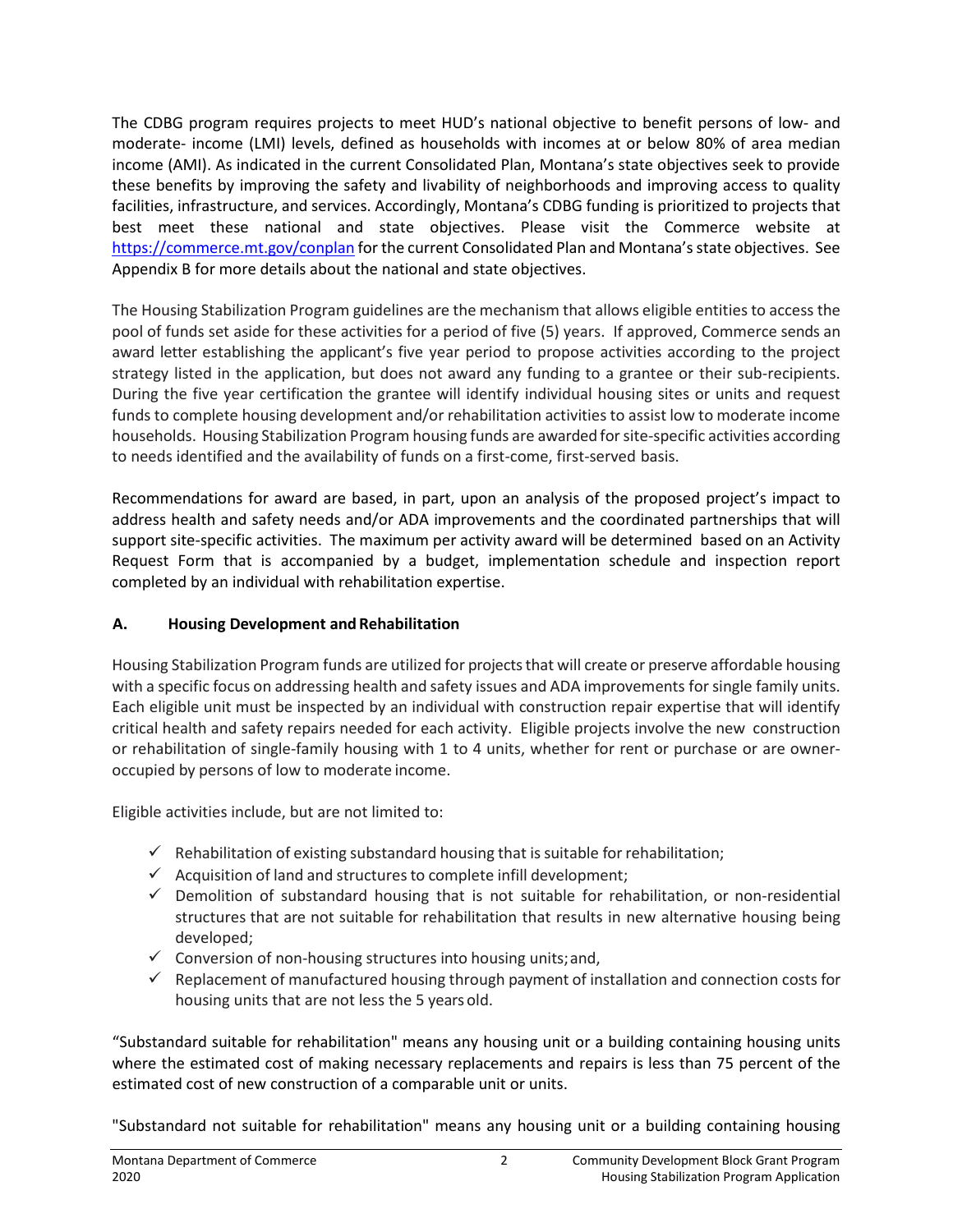units where the estimated cost of making the needed replacements and repairs is greater than or equal to 75 percent of the estimated cost of new construction of a comparable unit or units.

All housing units constructed with CDBG funds must meet Uniform Physical Conditions Standards or Housing Quality Standards, energy efficiency standards and comply with all zoning ordinances and uniform codes adopted by the state and local government. All housing systems or components that are improved through a rehabilitation activity funded through CDBG must meet current energy efficiency and code standards to the greatest extent possible. For example, if windows are replaced, the new windows must meet or exceed the most current energy efficiency standards. Renewable energy generation systems, such as solar, are encouraged.

Each eligible local government jurisdiction may have an open Housing Stabilization Program grant and apply for other CDBG grants as long as the applicant does not have an open CDBG project within that same category that was awarded more than four (4) years ago.

#### **B. AdditionalConsiderations**

Grantees are strongly encouraged to promote equitable, affordable housing by designing and proposing projects for CDBG assistance that meet the following current Montana Consolidated Plan goals to the maximum extent possible:

- $\checkmark$  Use energy-efficient design to help advance solar deployment and other on-site renewable energy installations in affordable housing that is aligned with the Federal Renewable Energy Target;
- $\checkmark$  Locate affordable housing in areas where existing investment in infrastructure, facilities, and services will leverage multiple economic, environmental, and community objectives;
- $\checkmark$  Prioritize the development of new housing or rehabilitate existing housing within walkable neighborhoods and neighborhoods served by public transportation systems, particularly for the disabled and the elderly;
- $\checkmark$  If proposing demolition of existing substandard housing units, replace those units with an equal or greater number of housing units;
- $\checkmark$  Include the three basic visitability features that increase access to friends and family for individuals with disabilities for new construction (a zero-step entrance, doors with 32 inches of clear passage space, and a wheelchair-accessible bathroom on the main floor).
- $\checkmark$  Housing units proposed for rehabilitation must have an inspection completed by a qualified professional to determine the specific health and safety deficiencies; and
- $\checkmark$  Establish and implement smoke-free housing policies for CDBG-assisted rental units. The Montana Tobacco Use Prevention Program Smoke-Free Housing Project can provide educational materials and smoke-free signage to property owners and managers free of charge.

#### **C. Eligible and Ineligible Project ActivityExpenses**

Project activities eligible for reimbursement with CDBG funding include, but are not limited to:

- $\checkmark$  Expenses that directly relate to construction or rehabilitation activities that implement the scope of work identified in the CDBG grant contract, including materials, labor, land acquisition, and permanent furnishings, equipment, and fixtures;
- $\checkmark$  Professional services that directly relate to design activities that implement the scope of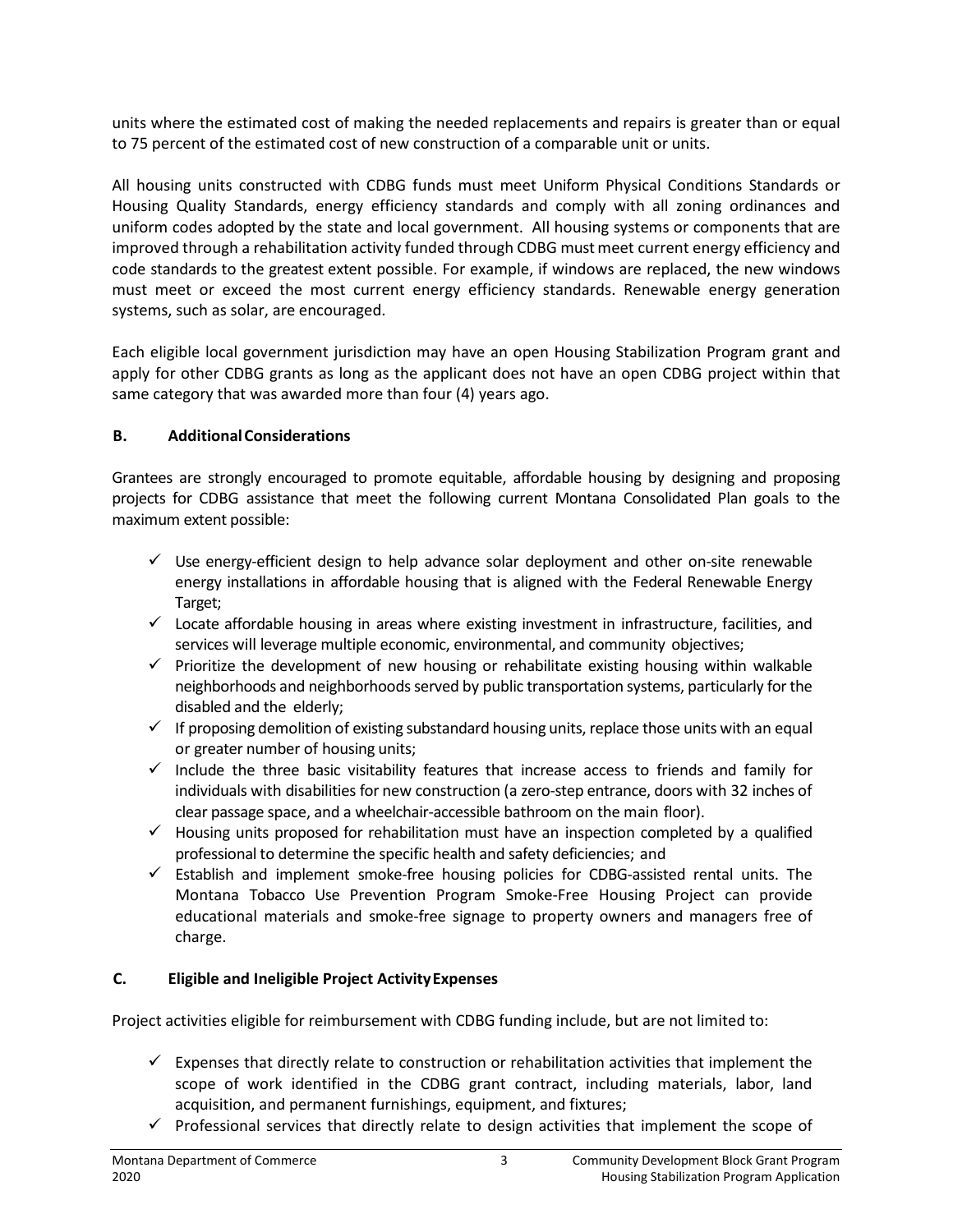work identified in the CDBG grant contract;

- $\checkmark$  Repayment of interim financing directly related to project activities that implement the scope of work identified in the CDBG grant contract;
- $\checkmark$  Legal costs and fees; and
- $\checkmark$  Direct grant administration expenses, up to a maximum 10% of the total CDBG budget for the individual

project activity.

Expenses that are not eligible for CDBG grant funding include, but are not limited to:

- $\checkmark$  Operation and maintenance costs (such costs are eligible to be paid with program income generated from affordable housing rental units constructed or rehabilitated with CDBG funds, however);
- $\checkmark$  Temporary furnishings, fixtures, or equipment; or
- $\checkmark$  Any unauthorized costs incurred prior to the date identified in the Notice of Award letter.

Applicants that plan to commence a project before it has been awarded CDBG grant funding should discuss their plans with program staff to ensure they do not take any steps that could violate the various federal, state, and programmatic laws and requirements that apply to projects involving CDBG funds. Some project activities, such as land acquisition, are subject to CDBG regulations even if performed prior to applying for CDBG funding or receiving an award of CDBG funds.

For CDBG projects, some choice limiting actions may be triggered and could affect project eligibility. A choice limiting action could be triggered when there is acquisition or environmental review. In general, program requirements around the environmental review process are triggered when the public is first made aware of an entity's intent to use federal funds administered by Commerce's Community Development Division (CDD) or at the time the entity conducts the second CDBG public hearing to consider application for federal funds, whichever occurs first. Questions about triggering a choice limiting action, please contact DOCCDD@mt.gov, before applying. For additional information about the Uniform Relocation Act (URA), see Section V, 5.

### **IV. Application Submission**

### **A. Public Notice andParticipation**

To receive CDBG funds, both Commerce and applicants for grants must carry out citizen participation in a manner that complies with the current Montana Consolidated Plan. For a proposed project to be eligible for a CDBG contract award, the applicant must hold a minimum of two public hearings prior to submission of the CDBG application.

The first public hearing provides a forum for considering overall community needs and potentially competing or alternative proposals for CDBG funding within the local government's jurisdiction. In order to ensure the public participation is relevant and timely, the overall community needs hearing should be within 12 months prior to the date of application.

The second public hearing must be held once the applicant has selected the specific proposed project for CDBG funding. The purpose of the second public hearing is to give citizens and potential beneficiaries of the proposed CDBG project (especially LMI persons) or residents of the project area adequate opportunity to consider the potential impacts and benefits of the community's proposed project and to comment on it, before the community submits the application.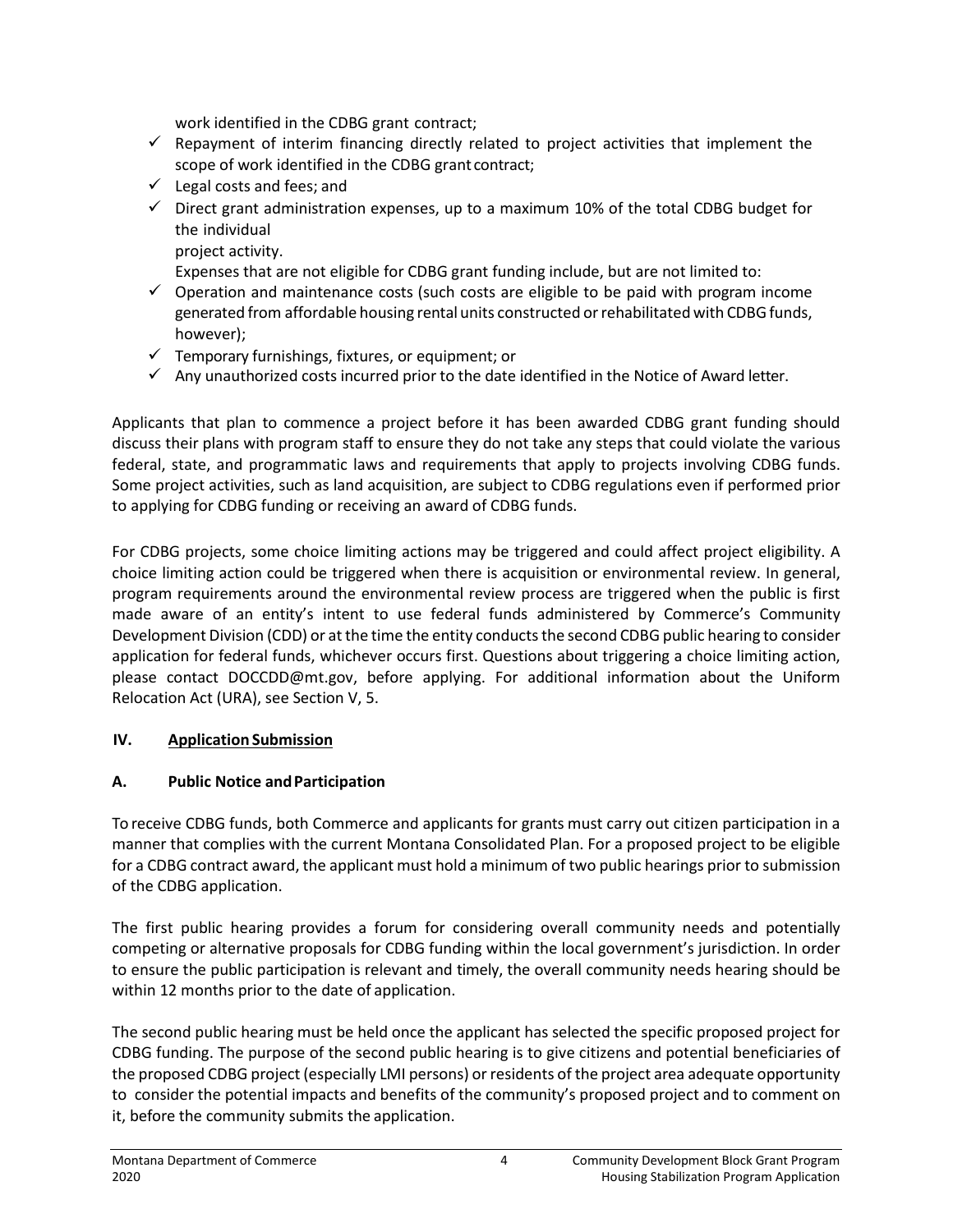More detailed information regarding the public notice and participation requirements is located in the Community Planning section of Appendix A. Application Questions; sample Public Notices are located in Appendix C.

### **B. How to Submit an Application**

Housing Stabilization Program funding applications do not have a deadline, but rather can be submitted to Commerce at any time.

Applicants must submit one (1) hard copy and one (1) electronic copy of the full CDBG application as described below. The hard copy of the full CDBG application submittal must be sent to:

Community Development Division Montana Department of Commerce 301 South Park Ave P.O. Box 200523 Helena, MT 59620.

The electronic copy of the Housing Stabilization Program application may be submitted through the State File Transfer service at [https://transfer.mt.gov.](https://transfer.mt.gov/) To accomplish this, create an account in the transfer service, upload the files, and email the transfer to [DOCCDD@mt.gov.](mailto:DOCCDD@mt.gov.) Please include the name of the grantee in files uploaded to the transfer service. If you are unable to use the State File Transfer service, you may also submit the application by CD, DVD, or compressed file byemail.

### **C. Application Submittal Contents**

The completed CDBG application should be organized as follows:

### **1. Table of Contents**

### **2. Responses to CDBG ApplicationQuestions**

CDBG applicants are required to submit narrative responses that describe the relationship of their proposed CDBG project to each section of Appendix A. Each application will be evaluated under the CDBG application questions to determine how the proposed project activities most closely align with the intent of the program, relative to local capacity and resources. Each applicant should identify the source of supporting data for any statements made in the application and provide documentation when applicable.

The application questions are presented in Appendix A in the following three sections:.

- *1. Community Planning*
- *2. Project Strategy*
- *3. Management and Implementation*

Once applications are reviewed, any proposal that is not granted a contract will receive technical assistance to improve the application or find more appropriate resources to accomplish the local community's objectives.

### **3. Resolution to Authorize Submission of a CDBGApplication**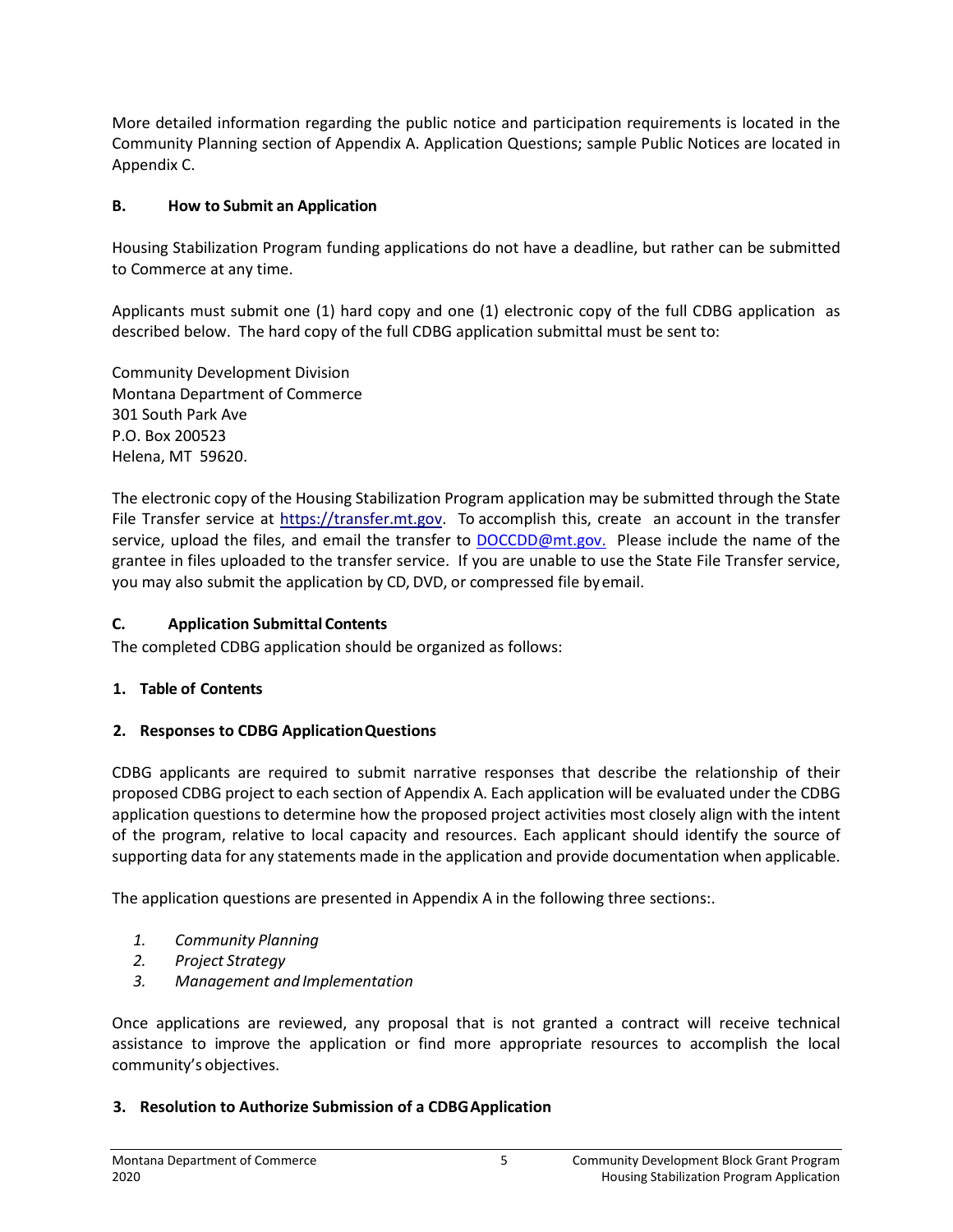Each application for CDBG funds must be accompanied by a copy of a resolution formally adopted by the applicant, authorizing the submission of the CDBG application and authorizing the applicant's chief elected official or chief executive officer to act on its behalf to provide additional information as may be requested. The resolution must also indicate the governing body's intent to commit to any funding for the project that will be provided by the applicant. See Appendix D for more information and a sample resolution.

### **4. Certification for Application to the CDBG Program**

Each applicant must agree to comply with all applicable state and federal laws and regulations in implementing activities using CDBG funds. The application must be accompanied by a copy of a Certification for Application, signed by the chief elected official or chief executive officer, which will be incorporated into the full project and contract, if awarded. See Appendix E for more information and the Certification for Application that must be submitted.

### **5. Residential Anti-displacement and Relocation Assistance Plan**

The Uniform Relocation Act (URA) requirements apply if the applicant proposes to use CDBG funds to acquire, rehabilitate, construct, or demolish structures or property. Applicants must demonstrate that the project will comply with requirements of the URA. If proposing acquisition, applicants must provide documentation that the property can be purchased or leased within six (6) months of the date of tentative grant award.

In addition, applicants should consult the CDBG Grant Administration Manual for additional information. In particular, if applicants are contemplating CDBG assistance to properties already occupied by residential households, a General Information Notice (GIN) should be sent as soon as possible to all occupants informing them that the land on which they reside or building which they occupy is being considered to receive CDBG assistance and informing them that there is no intent to evict the occupants or involuntarily relocate them as a result of the proposed CDBG activity.

Land or easements must also not be firmly committed for purchase with CDBG funds or with any other proposed project funds until all CDBG-required URA and environmental review procedures, including a release of funds by Commerce, has been completed. If formal agreements to purchase either land or easements with CDBG or other project funds are executed prior to conduct of the required CDBG environmental review, the integrity of the URA and environmental review process is jeopardized, and CDBG funding may be lost. Each application for CDBG funds must be accompanied by a Residential Antidisplacement and Relocation Assistance Plan, which provides the policy that the applicant will follow if project activities trigger the federal Uniform Relocation Act. See Appendix F for more information and a sample Residential Anti-displacement and Relocation Assistance Plan.

### **V. Application ReviewProcess**

Community Development Division staff reviews CDBG applications for both technical feasibility and the extent to which the proposed project relates to each of the sections contained in these application guidelines. Commerce may request additional information when reviewing an application in order to clarify responses or ensure the activities meet national and state CDBG objectives. The Commerce Director makes all final decisions on grant awards.

### **VI. Administrative Procedures and Requirements**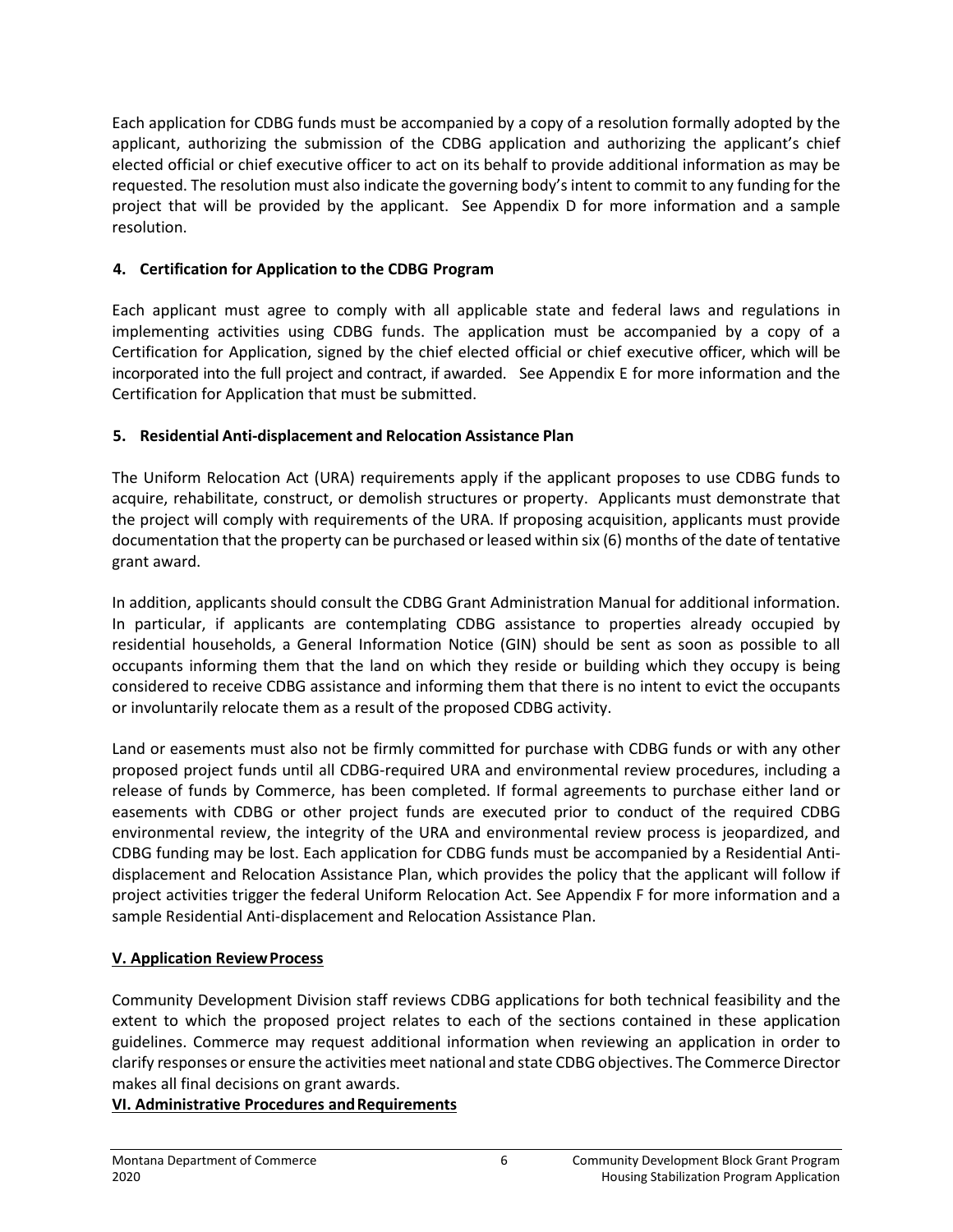Once a project strategy has been approved and an initial contract is issued, the grantee is permitted access to the Housing Stabilization Program set aside for these activities for a period of five (5) years. Subsequent contract amendments will be executed as each home to be assisted is identified.

Please see the CDBG Grant Administration Manual on the Commerce website for information on how to administer a a CDBG Housing Stabilization Progra[m\(http://comdev.mt.gov/Programs/CDBG/Housing/GrantAdmin\)](http://comdev.mt.gov/Programs/CDBG/Housing/GrantAdmin). Grantees receiving a Housing Stabilization Program award must submit the following items before executing the standard contract with Commerce:

- **6.** Signature Certification form;
- **7.** Designation of Depository form;
- **8.** Sub-recipient agreement;
- **9.** Final executed project management plan; and
- **10.** Documentation of a completed environmental review process.

Once the standard contract is executed with Commerce, grantees will complete the civil rights requirements as stated in the Grant Administration Manual and begin to identify potential projects and present them for Commerce's consideration. Grantees present potential projects by submitting a draft Activity Request form indicating the nature of the proposed activity, estimated cost and estimated time frame. There are no established grant ceilings for the CDBG Housing Stabilization Program, therefore the request for funds must be based on severity of the housing needs to be addressed, the timely completion of activities, and the total amount of funds available. If funds are available, Commerce will reserve an amount of funds equal to the estimated cost for a period of sixty (60) days. During this time period grantees will take actions to prepare final Activity Request that includes the following items:

- 1. Documentation of a completed site-specific environmental review process;
- 2. Documentation of compliance with Uniform Relocation Act requirements;
- 3. Scope of Work
	- a. Housing Rehabilitation projects will need to submit an inspection report conducted by a qualified professional with construction expertise that identifies the specific scope of work with cost estimates,
	- b. Housing Construction projects, where new construction is proposed, will need to submit site plans and design documents;
- 4. An activity-specific budget that addresses health and safety issues, accessibility improvements, and energy efficiency measures;
- 5. Implementation schedule; and
- 6. Other items maybe requested on a case-by-case basis.

In accordance with the national and state CDBG objectives, Commerce may not be able to approve amendments to the scope or budget affecting priority activities that would materially affect the intent or circumstances under which the application was originally reviewed by Commerce staff and awarded by the Director. If a grantee requests a modification that significantly affects the scope of work, budget, or implementation schedule, Commerce may temporarily suspend activity reimbursements while reviewing the modification request.

### *Period of Affordability*

CDBG recapture provisions are in effect for a period of affordability. CDBG-assistance will be secured by lien or other financial tool to ensure the investment on the property does not unduly enrich the assisted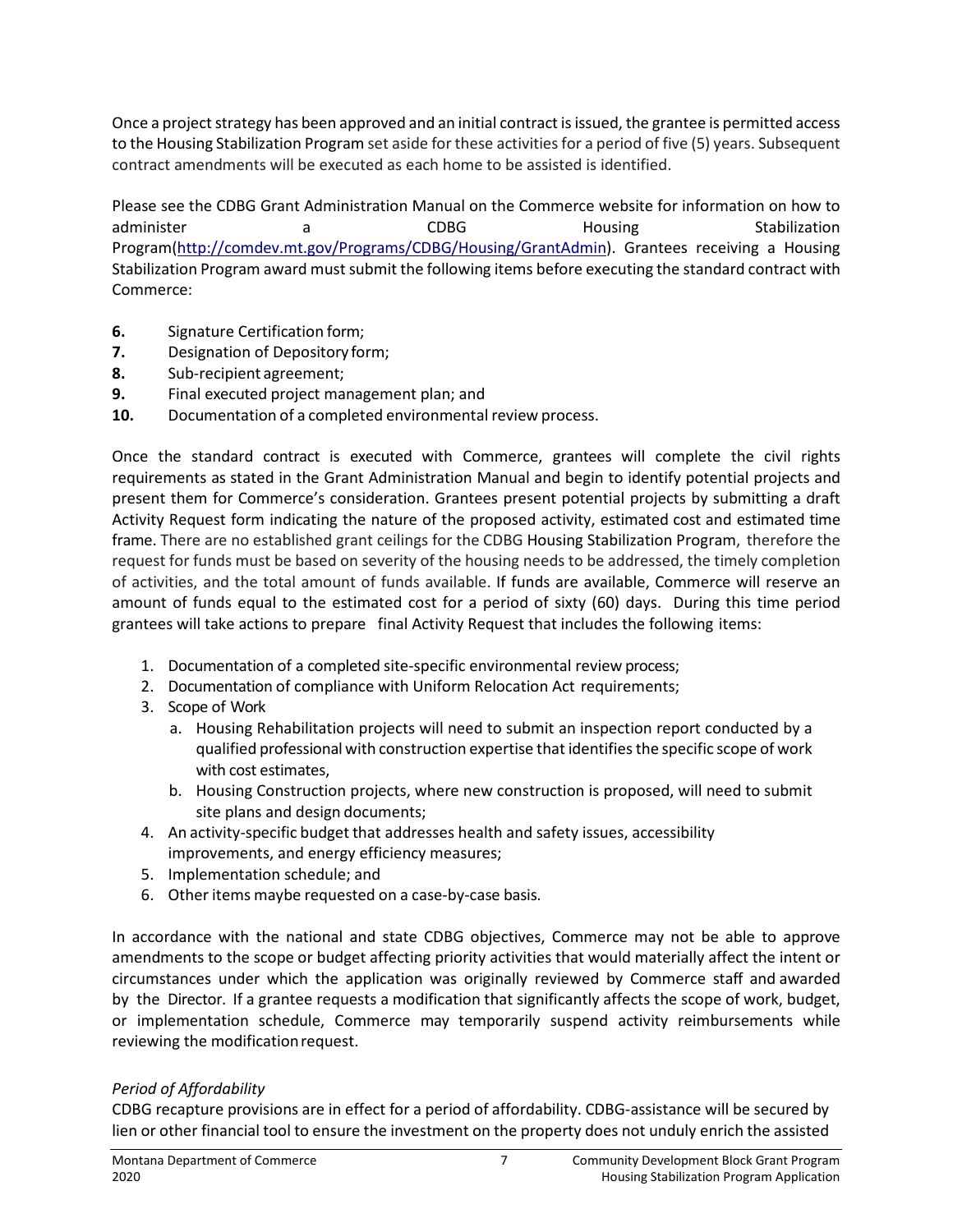household. The lien and accompanying restrictions will be in place for a period of time based on the amount of direct CDBG subsidy to the buyer, as follows:

| <b>CDBG Assistance</b>   | Period of Affordability |
|--------------------------|-------------------------|
| Less than \$15,000       | 5 years                 |
| \$15,000 - \$40,000      | 10 years                |
| More than \$40,000       | 15 years                |
| Newly constructed rental | 20 years                |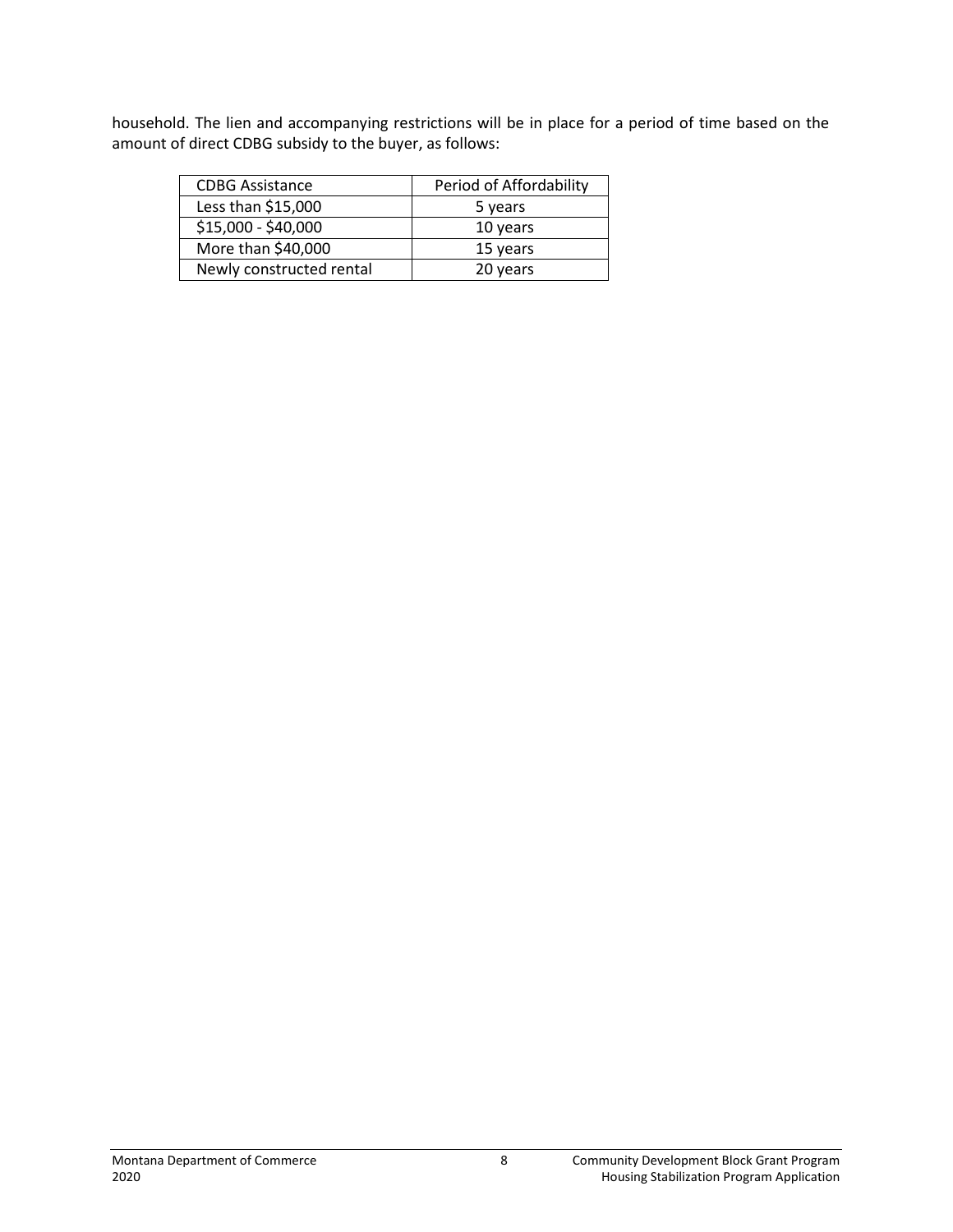#### **APPENDIX A Application Questions**

| DATE OF APPLICATION                                                                                                                                                                                                                                                                                                             |  | DATE RECEIVED (AGENCY USE ONLY)        |  |  |
|---------------------------------------------------------------------------------------------------------------------------------------------------------------------------------------------------------------------------------------------------------------------------------------------------------------------------------|--|----------------------------------------|--|--|
| <b>APPLICANT INFORMATION</b>                                                                                                                                                                                                                                                                                                    |  |                                        |  |  |
| <b>NAME OF APPLICANT</b>                                                                                                                                                                                                                                                                                                        |  |                                        |  |  |
|                                                                                                                                                                                                                                                                                                                                 |  |                                        |  |  |
| CHIEF ELECTED OFFICIAL                                                                                                                                                                                                                                                                                                          |  |                                        |  |  |
| <b>TYPE OF ENTITY</b>                                                                                                                                                                                                                                                                                                           |  |                                        |  |  |
| FEDERAL TAX ID NUMBER                                                                                                                                                                                                                                                                                                           |  |                                        |  |  |
| <b>MAILING ADDRESS</b>                                                                                                                                                                                                                                                                                                          |  |                                        |  |  |
| CITY, STATE, ZIP CODE                                                                                                                                                                                                                                                                                                           |  |                                        |  |  |
| DUNS#                                                                                                                                                                                                                                                                                                                           |  |                                        |  |  |
| <b>TELEPHONE #</b>                                                                                                                                                                                                                                                                                                              |  | FAX#                                   |  |  |
| <b>CONTACT PERSON</b>                                                                                                                                                                                                                                                                                                           |  | E-MAIL                                 |  |  |
| <b>TELEPHONE #</b>                                                                                                                                                                                                                                                                                                              |  | FAX <sub>#</sub>                       |  |  |
| NON PROFIT/CHDO                                                                                                                                                                                                                                                                                                                 |  |                                        |  |  |
| <b>NAME</b>                                                                                                                                                                                                                                                                                                                     |  |                                        |  |  |
| <b>TYPE OF ENTITY</b>                                                                                                                                                                                                                                                                                                           |  |                                        |  |  |
| FEDERAL TAX ID                                                                                                                                                                                                                                                                                                                  |  |                                        |  |  |
| <b>MAILING ADDRESS</b>                                                                                                                                                                                                                                                                                                          |  |                                        |  |  |
| CITY, STATE, ZIP CODE                                                                                                                                                                                                                                                                                                           |  |                                        |  |  |
| DUNS#                                                                                                                                                                                                                                                                                                                           |  |                                        |  |  |
| <b>TELEPHONE #</b>                                                                                                                                                                                                                                                                                                              |  | FAX#                                   |  |  |
| <b>CONTACT PERSON</b>                                                                                                                                                                                                                                                                                                           |  | E-MAIL                                 |  |  |
| <b>TELEPHONE #</b>                                                                                                                                                                                                                                                                                                              |  | FAX#                                   |  |  |
| <b>OTHER</b>                                                                                                                                                                                                                                                                                                                    |  |                                        |  |  |
| <b>GENERAL PARTNER</b>                                                                                                                                                                                                                                                                                                          |  | <b>TELEPHONE #</b>                     |  |  |
| <b>CONTRACTOR</b>                                                                                                                                                                                                                                                                                                               |  | <b>TELEPHONE#</b>                      |  |  |
| <b>MANAGEMENT COMPANY</b>                                                                                                                                                                                                                                                                                                       |  | <b>TELEPHONE #</b>                     |  |  |
| GRANTWRITER/CONSULTANT                                                                                                                                                                                                                                                                                                          |  | <b>TELEPHONE #</b>                     |  |  |
| <b>TAX ATTORNEY</b><br><b>ARCHITECT</b>                                                                                                                                                                                                                                                                                         |  | <b>TELEPHONE#</b><br><b>TELEPHONE#</b> |  |  |
|                                                                                                                                                                                                                                                                                                                                 |  |                                        |  |  |
| DEVELOPMENT TEAM AND/OR OWNERSHIP IDENTITY OF INTEREST<br>Do any members of the development team or ownership entity have any direct or indirect, financial or other<br>interest with any of the other project team members (including owners interest in construction company or<br>YES*<br>N <sub>O</sub><br>subcontractors)? |  |                                        |  |  |
| * If yes, provide a description of the relationship                                                                                                                                                                                                                                                                             |  |                                        |  |  |
|                                                                                                                                                                                                                                                                                                                                 |  |                                        |  |  |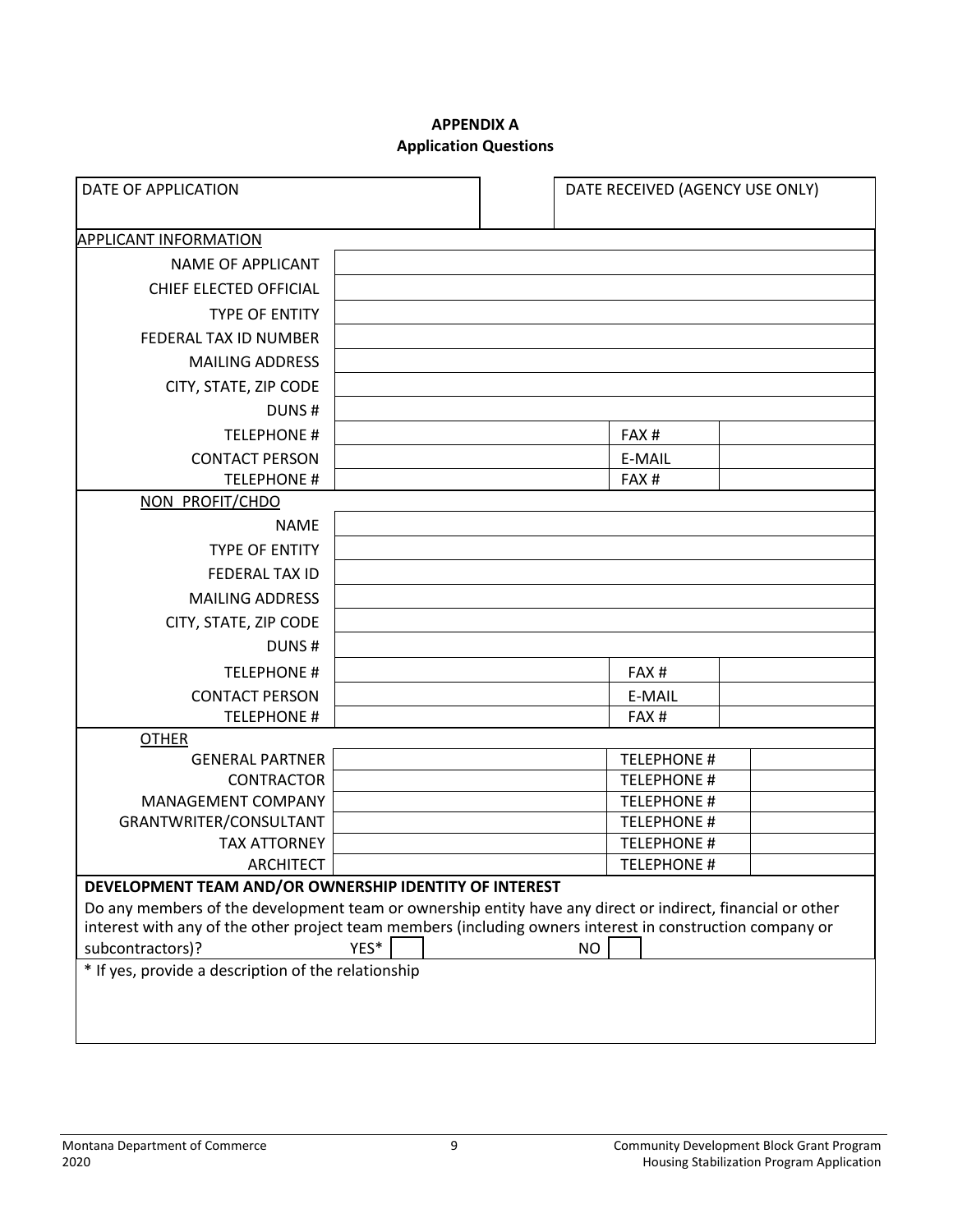# **1. Community Planning**

The Community Planning section considers the following, relative to the capacity of the applicant and its partner organization(s):

- The adequacy and thoroughness of the planning process used by the applicant to identify overall community development and housing needs, including the needs of LMI persons, and the activities or actions it plans to meet the identified needs;
- The extent to which the proposed project is consistent with the applicant's community development objectives, as well as the National and State Objectives (Appendix B) for the CDBG Program;
- Whether the applicant has provided a reasonable rationale for selecting the proposed CDBG project over other community development and housing needs that were identified;
- The degree to which the applicant has considered the needs of LMI and other special needs residents and how the proposed project will benefit or impact those populations;
- Whether the applicant has developed and uses its planning documents as a springboard for action in its community;
- The extent to which local citizens have participated in the preparation of plans for the future development of the community, especially preparation of the community Growth Policy and similar plans addressing community development and revitalizationneeds; and
- The extent to which planning supports community resilience through affordable housing, public works investments, vital employment centers, and the environment.

### **Community Planning Questions**

- 1. Describe the extent to which the proposed project has been determined and prioritized based on the housing needs as identified in long-range community plans, such as a Growth Policy, master plan, neighborhood plan, housing plan, needs assessment, CEDS, etc.?
- 2. Describe the process and rationale for selecting the proposed affordable housing project over other community development needs? What specific goals, policies, objectives, or implementation strategies are supported in relevant long-range community planning documents?
- 3. Describe the efforts the applicant has made to engage residents or otherwise encourage citizen participation in the development of the Growth Policy or other planning efforts to identify, discuss, or plan for housing needs in the jurisdiction?
- 4. Describe the public and private sector agencies, groups, and organizations the applicant involved in the planning process, including those representing disadvantaged persons in the community.
- 5.

Describe any significant patterns or concentrations of lower income households or groups of other disadvantaged persons within the community. Identify and discuss any planning completed for the specific housing needs of these persons. Does the proposed project address these patterns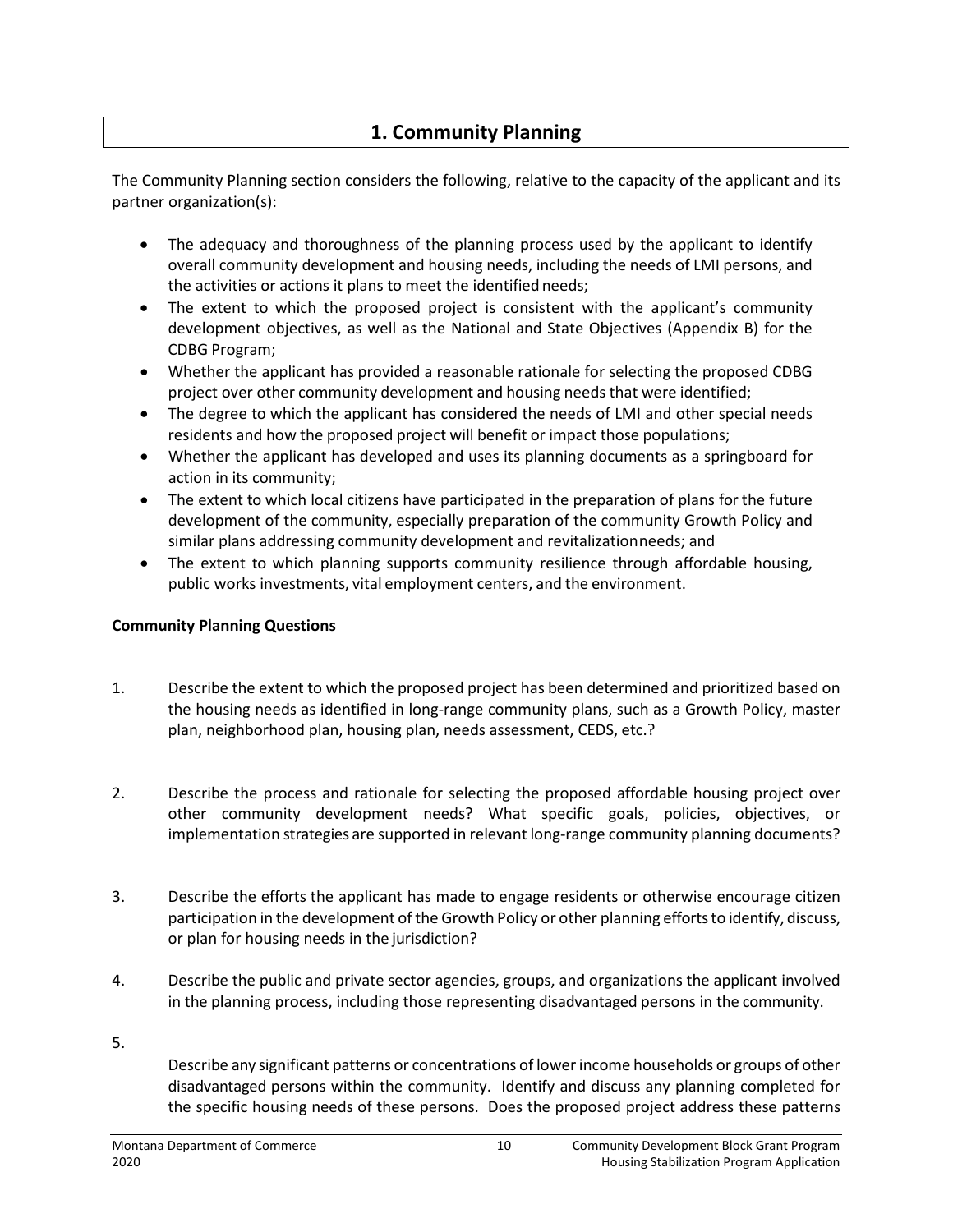or concentrations, or especially benefit or impact these residents?

#### **Citizen Participation**

To receive CDBG funds, both Commerce and applicants for grants must carry out citizen participation in a manner that complies with the *current Montana Consolidated Plan*. Montana's CDBG Citizen Participation Plan is found on Commerce's website [http://commerce.mt.gov/conplan/documents.](http://commerce.mt.gov/conplan/documents) Please provide responses to the following three questions based on the citizen participation requirement identified in the section below.

- 1. Please submit documentation demonstrating compliance with the two public hearing requirements discussed above.
- 2. How do comments made during the public hearings support or oppose the proposed strategy?
- 3. How has the proposed strategy evolved based on public input?

### *Citizen Participation Requirements*

- 1. Each applicant for CDBG must hold a minimum of two public hearings prior to submission of the CDBG application. Applicants should hold the first public hearing not more than twelve months prior to the date of application. The second public hearing should be held not more than three months prior to the date of application.
	- The first public hearing should be designed to assess overall housing, economic development and community development needs within the community and should be held in a neutral location (usually at the town or city hall, or county court house) to solicit public views about these needs.
		- $\circ$  This hearing should include the amount of CDBG funds available for the federal fiscalyear;
		- $\circ$  The technical assistance available from local governments and the State to assist in the development of the proposals;
		- $\circ$  Review of past program performance by the local government, where applicable; and
		- o Discussion of community surveys of housing and community needs the jurisdiction has completed.
	- The second hearing should focus on the proposed CDBG activities. The second public hearing must clearly identify the proposed project area and the term of the certification period. In any case, the public hearings must be conducted by the city, town, or county government that will sponsor the application; it is also recommended that the applicant's partner organizations participate in the hearings.
- 2. All hearings must provide reasonable and timely access to the hearing, information and records about proposed projects.
- 3. Local government hearing advertisements should include information such as clear location that is convenient and accessible to potential or actual beneficiaries and accommodations for individuals or groups with disabilities.
- 4. For hearings where a significant number of non-English speaking residents might be reasonably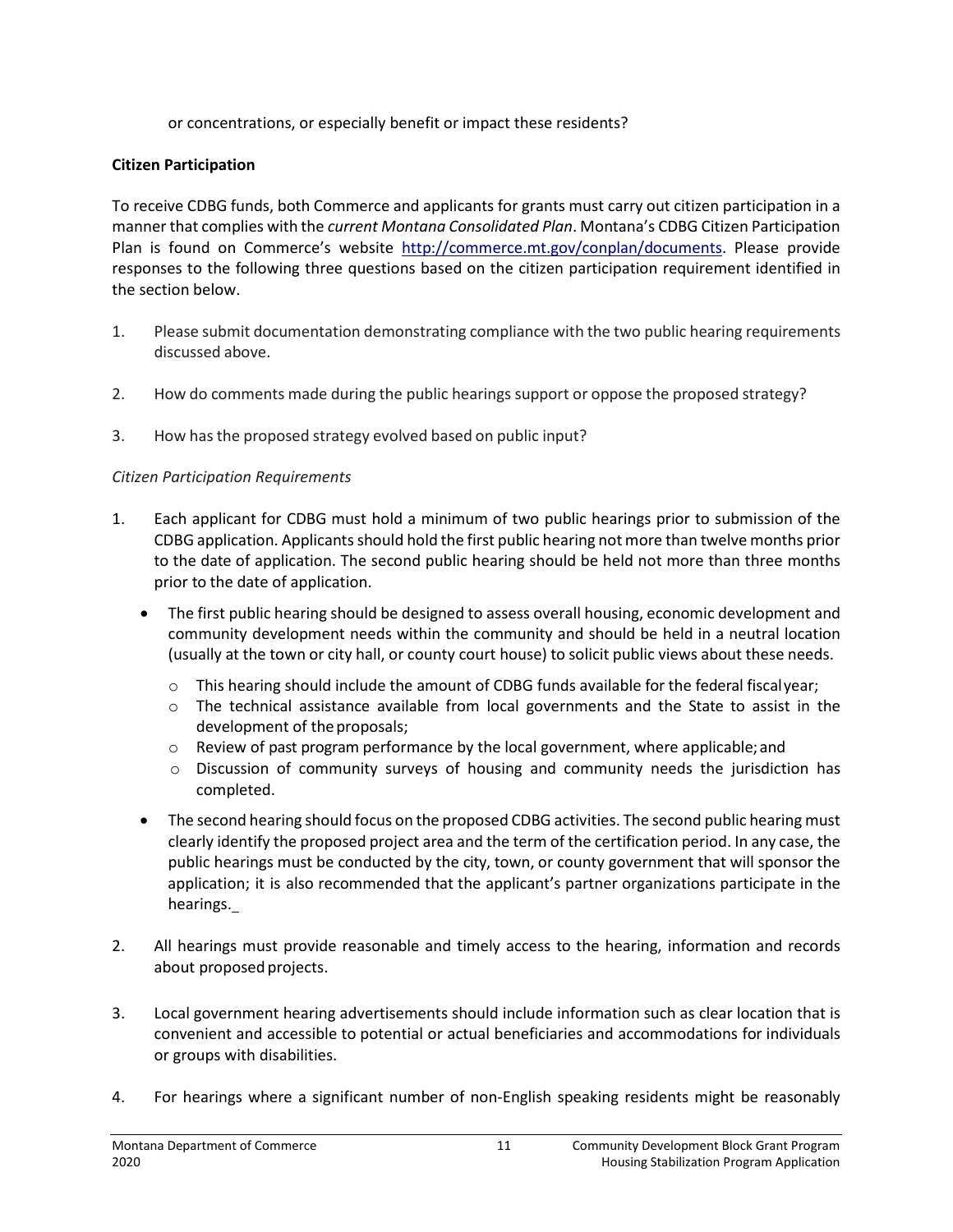expected to participate, accommodations for non-English speaking residents must be made available and advertisements innon-English must be used.

- 5. A record ofthe required hearings must be submitted with the application for CDBG funds, along with copies of the public notices for the hearings or affidavits of publication for the notices. A verbatim record is not necessary; applicants should provide a list of the names of persons who attended and a summary of comments by local officials and citizens which is sufficient to reflect the comments made by those attending the hearing.
- 6. Hearings should follow local government practice, but not to the exclusion of federal requirements.

### *The First Public Hearing*

- is intended to give citizens an opportunity to identify and discuss their community's overall community development and housing needs, including the needs of LMI persons, and to propose possible community improvement projects to meet those needs, before the local government makes a decision on what project or projects it will seek CDBG assistance for, and
- should inform the public about the amount of state CDBG funds estimated to be available to Montana communities, and the kinds of activities that are eligible to be assisted with CDBG funds.

The purpose of the first public hearing is to provide an objective and neutral forum for considering overall community needs and potentially competing or alternative proposals for CDBG projects to deal with those needs, within the local government's jurisdiction.

Applicants should hold the first public hearing not more than twelve months prior to the date of application. The CDBG website provides a sample model notice for the first public hearing. The site of the first public hearing should be a neutral one that would encourage fair and impartial consideration of all potential CDBG projects.

### *The Second Public Hearing*

The purpose of the second public hearing is to give citizens and potential beneficiaries of the proposed CDBG project (especially LMI persons) or residents of the project area adequate opportunity to consider the potential impacts and benefits of the community's proposed project and to comment on it, before the community submits the application. The second hearing should be held not more than three months prior to the date of application.

At the second public hearing, specific CDBG program requirements and related project issues should be reviewed. For example, if taxes or user charges will be increased as part of the cost of financing a CDBG activity, it is especially important that residents be informed and understand the necessity of raising user costs. This is the key hearing at which the public should have the full opportunity to review and comment on the details of the scope and design of the proposed project, as well as all projected financial responsibilities falling on project beneficiaries.

The CDBG Program encourages a neutral setting that promotes open discussion and an exchange of ideas regarding all community development and housing needs, and possible solutions for those needs. This may include an open town meeting or facilitated small group discussion with a final summation of identified community needs and solutions. Local officials may also want to use additional public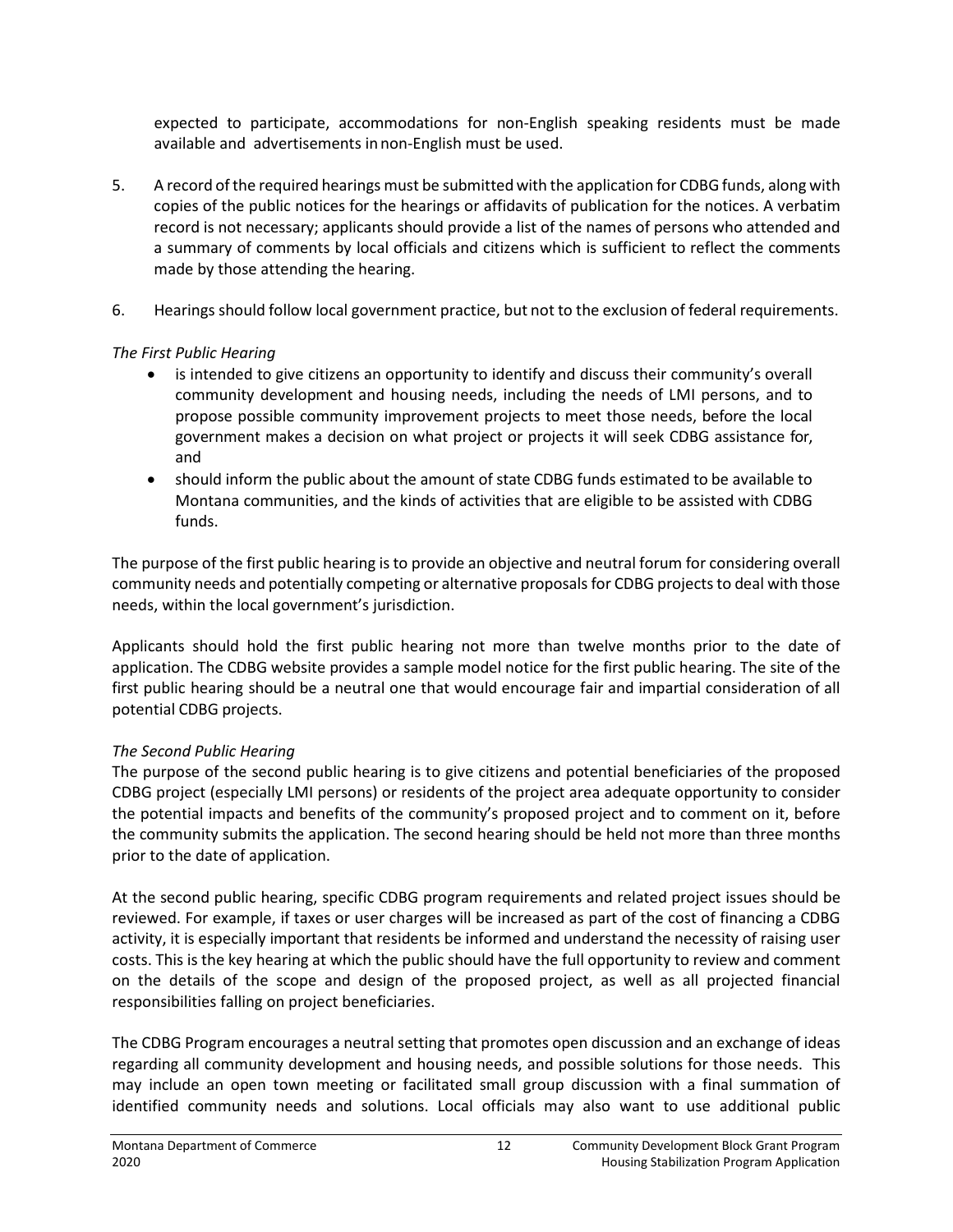involvement techniques such as open houses or presentations to local organizations to make more citizens aware of community needs and to solicit their comments on activities or projects to address community problems.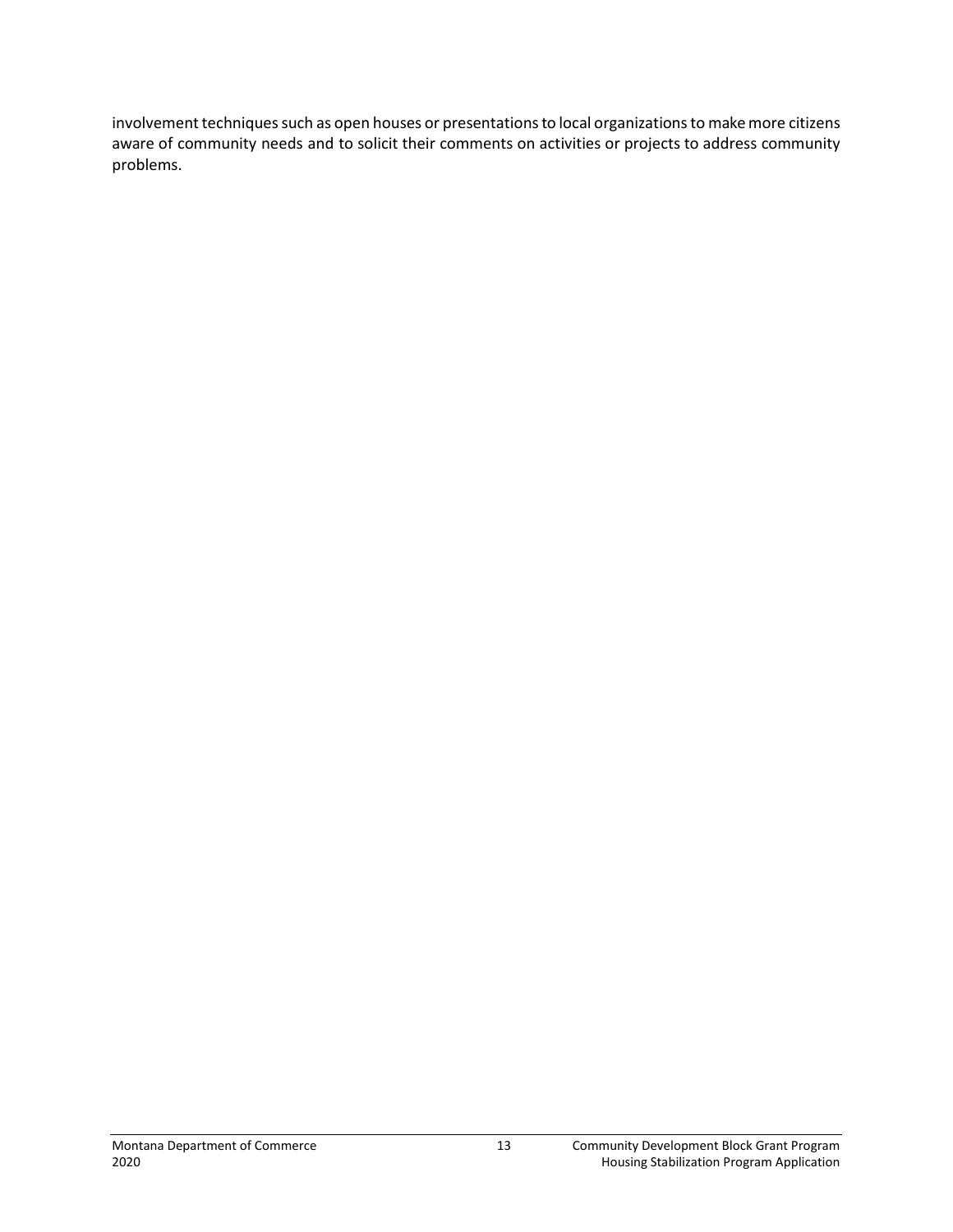# **2. Project Strategy**

The Project Strategy section considers the following, relative to the capacity of the applicant and their partner organization(s):

- Addressing housing problems which especially affect low- and moderate-income residents of the community or particularly for the homeless, disabled, elderly, and other disadvantaged populations;
- The extent to which the proposed activities provide the greatest impact on identified housing needs in a targetedapproach;
- The extent to which the target area enhances the unique and resilient characteristics of the community through investments in healthy, safe, and walkable neighborhoods – rural, urban, or suburban; and is located within walkable neighborhoods and/or served by public transportation systems, particularly for the homeless, disabled, elderly and other disadvantaged populations; and
- The degree to which the project addresses the impediments to fair housing choice.

#### **Activity Description**

Provide a detailed description of the specific activities that are planned in the area  $-e.g.$  acquisition, demolition with new construction, rehabilitation, or infill development on vacant lots including: a. What types of units are anticipated to be completed?

- 1. b. What are the number of projected units and number of households to be assisted during the 5-year period?
- 2. Describe the process that will be used to identify and select housingunits.
- 3. Describe the process that will be used to identify and select beneficiaries for occupied housing units.
- 4. Discuss other funding sources anticipated to assist with CDBG-assisted project activities. Are any sources discussed firmly committed?
- 5. Are there any limitations or restrictions the other funding sources require that may impact CDBG assistance?
- 6. How will the applicant document compliance with property standards requirements, including Uniform Physical Conditions Standards (UPCS) and/or Housing Quality Standards (HQS)?
- 7. Define the process and standards or measures that will be used to assess the health and safety deficiencies of individual units and then used to determine health and safety issues have been addressed. Describe the process for how non-health and safety deficiencies will be remedied, if necessary.

#### **Reducing Impediments to Fair Housing**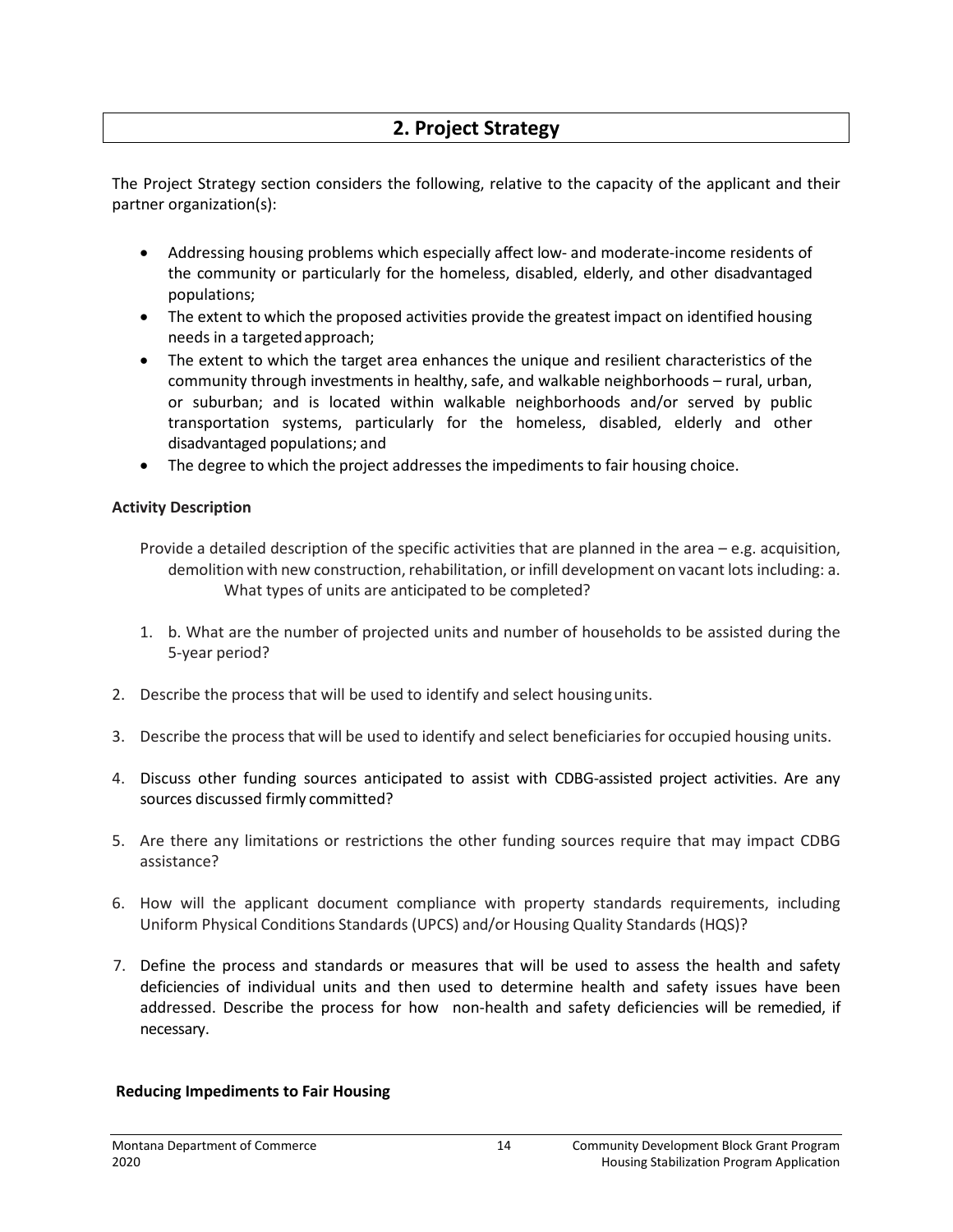How does the proposed project address each of the following impediments to fair housing identified in the current Consolidated Plan?

- 1. Impediment 1: Discriminatory terms and conditions in the rental markets.
- 2. Impediment 2: Failure to make reasonable accommodation.
- 3. Impediment 3: Lack of understanding of fair housing laws.
- 4. Impediment 6: Limited knowledge of the fair housing infrastructure.
- 5. Impediment 7: Insufficient outreach and education.
- 6. Impediment 8: Presence of "Not In My Back Yard" (NIMBYism).
- 7. Impediment 9: Some units of local government lack sufficient understanding of the responsibilities to affirmatively further fair housing.
- 8. If rental housing is allowed, will the applicant prohibit smoking in the units and indoor common areas of every CDBG-assisted rental unit? Will the non-smoking clause be in the lease of every project unit?
- 9. Describe any energy efficient elements incorporated in the project design. CDBG grant applicants are encouraged to integrate renewable energy generation and energy efficiency measures in their projects. These measures help reduce energy costs, which can facilitate improved operations and maintenance, and HUD released a toolkit to help grantees integrate renewable energies into their project. HUD and the Department of Energy (DOE) announced a goal of generating 300 MW of energy through renewables for low-and-moderate income housing by 2020, and broadening the goal to include community and shared solar installations. More information on HUD's Renew 300 initiative can be found online [here.](https://www.hudexchange.info/programs/renewable-energy/) HUD also released a toolkit to help CDBG grantees integrate renewable energies into their projects that can be found on HUD's website [here.](https://www.hudexchange.info/resource/5115/renewable-energy-toolkit/?utm_source=HUD+Exchange+Mailing+List&utm_campaign=a25c80d2f8-Renewable_Energy_Toolkit&utm_medium=email&utm_term=0_f32b935a5f-a25c80d2f8-18471621)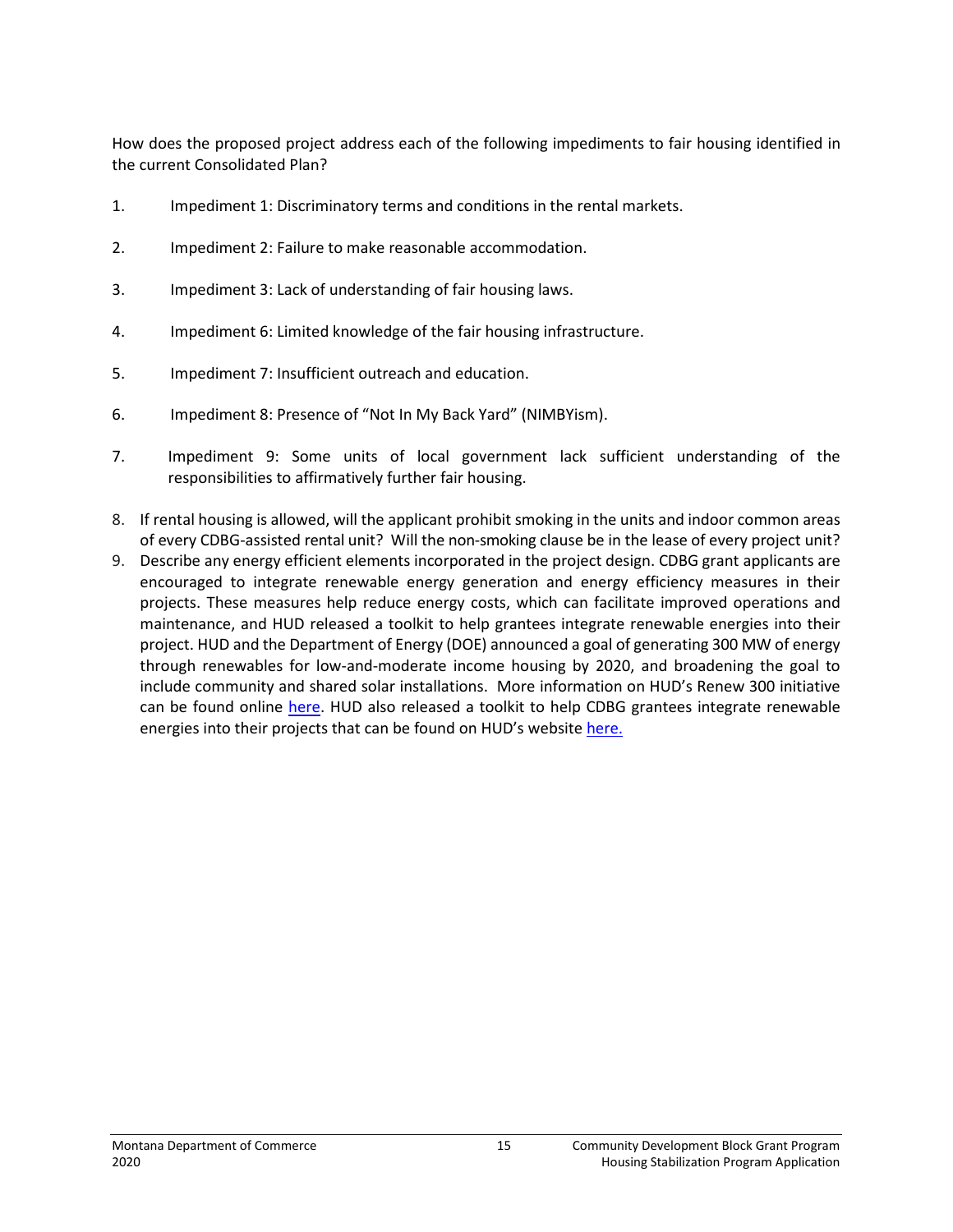# **3. Management and Implementation**

The Management and Implementation section considers the following, relative to the capacity of the applicant and their partnerorganization(s):

- Whether the applicant has clearly demonstrated that the proposed activities are feasible and achievable, taking into consideration the capacity, experience, and resources of the applicant and partner organizations;
- The soundness and appropriateness of the applicant's plan for assuring proper overall management of the CDBG project, including financial management of grant funds, compliance with State and federal requirements, and cost-effective completion of project activities;
- The applicant's readiness to implement the project activities if accepted into the program;
- Whether the applicant (or sub-recipient entity) has carefully considered all potential environmental, regulatory, and technical issues which could impact the timely start-up and successful implementation of project activities;
- The soundness of the applicant and partner organizations' plans for assuring effective operation and long- term management of the period of affordability requirements.

### **Capacity of Applicant and Partner Organizations**

Applicants and/or their partner organizations must have the management capacity to undertake and satisfactorily complete the proposed project.

- 1. Please provide a preliminary management plan, using the template included in Appendix G. = In narrative, for each organization involved, describe the staff member(s) that will work on this program and how much of their time will be dedicated to these projects (include percentage of time allocated to the program). Describe their qualifications and relevant past experience.
- 2. If the partnering non-profit is a Community Housing Development Organization (CHDO), has the applicant been approved as a CHDO? Or has a request been submitted for approval? If so, when?
- 3. If the proposed project will generate program income (income generated from the CDBG activity) in the future, please describe the plan for future administration and expenditure of the anticipated program income funds?
- 4. Who will oversee compliance with the Period ofAffordability?
- 5. What is the expected timeframe to complete individual activities?

### **Continued Affordability**

HUD encourages, to the maximum extent practicable and for the longest feasible term, the continued affordability of housing units assisted with CDBG funds, including homes sold, rented, rehabilitated,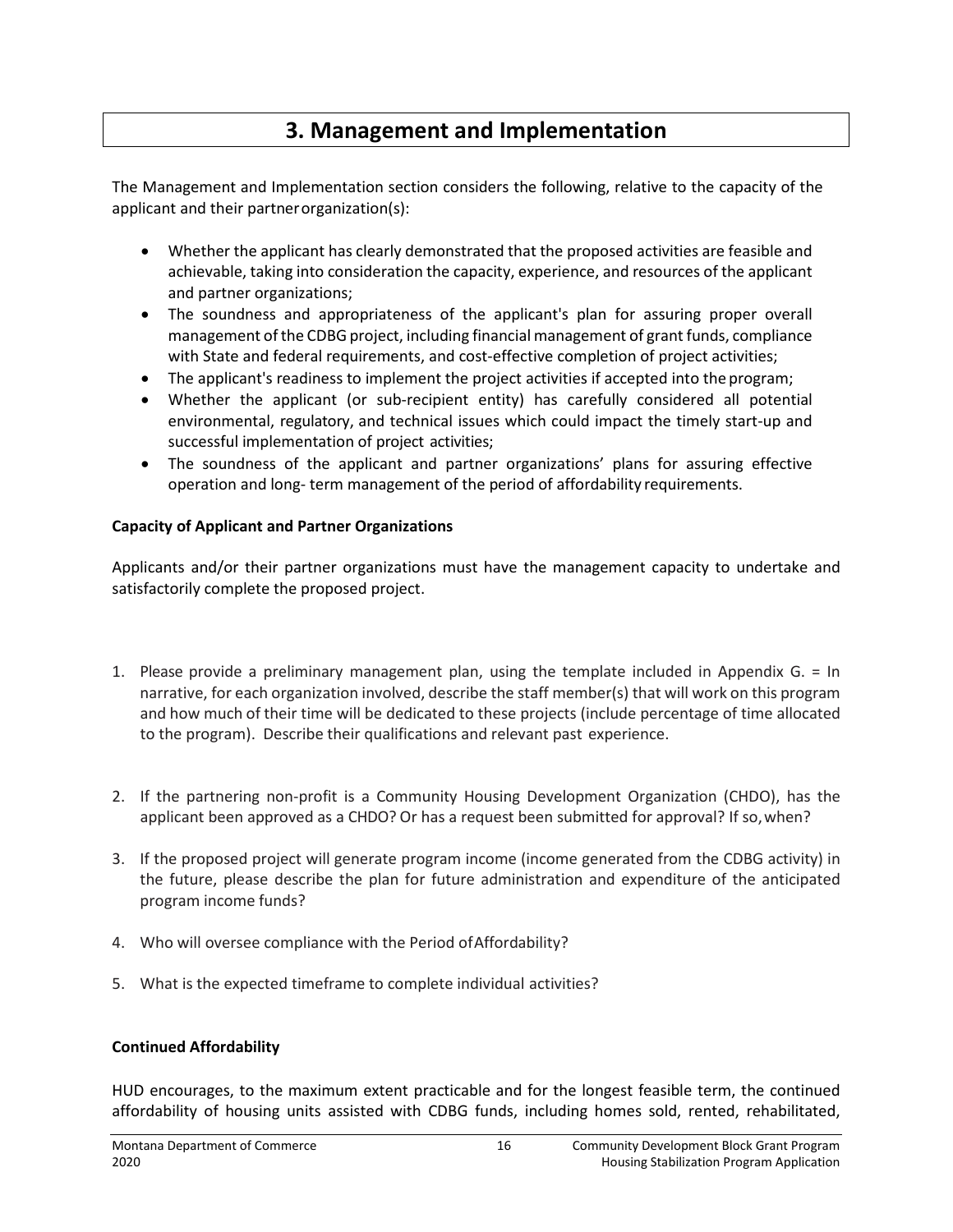improved or redeveloped. These housing units must remain affordable to individuals or families whose incomes do not exceed 80 percent of Area Median Income (AMI).

CDBG funds that directly benefit eligible households must be provided in the form of a loan (including zero percent loans) with a period of affordability, secured through Recapture Provisions discussed in Appendix H of these application guidelines. The local government and the homeowner are required to sign a contract between one another agreeing to the terms of the loan.

- 1. What types of financing mechanisms are anticipated to be used to carryout project activities?
- 2. How will prospective beneficiaries be informed of the CDBG Recapture Provisions and period of affordability requirements?
- 3. How will the applicant verify the CDBG-assisted property meets the period of affordability requirements for the duration for the applicable timeline, e.g. rental units are rented to LMI households or the unit is the principal residence of the CDBG beneficiary?

#### **Environmental Review**

- 1. Complete and include the environmental checklist found in Montana's Uniform Application for Housing Loan, Grant, and Tax Credit programs.
- 2. Include documentation of direct contact with all appropriate state or federal agencies or other interested parties.
- 3. In completing the environmental checklist:
	- a. provide thorough and credible responses to each item,and
	- b. supply specific sources of information for each of the environmental checklist topic areas.
- 4. Demonstrate that project activities will avoid adverse impacts on the environment, including potential historic resources?
- 5. Describe effort to avoid adverse environmental impacts on project activities, including proximity to flood plains, hazardous facilities or sites, or incompatible land uses?
- 6. If any concerns or adverse impacts, identify how they will be mitigated?
- 7. Explain how the analysis of any potential environmental concerns (such as lead-based paint, asbestos, and requirements for preservation of historic architecture) has been closely coordinated with the project design.
- 8. Provide evidence that the applicant has adequately anticipated and has thoroughly addressed all potential environmental, community planning, and regulatory constraints, such as consistency with local growth policy, zoning ordinances, building codes, state agency administrative orders, etc.?

#### **Project Aggregation**

Project aggregation should be considered and included during the development of environmental review documents and process. To consider project aggregation a grantee must group together and evaluate, as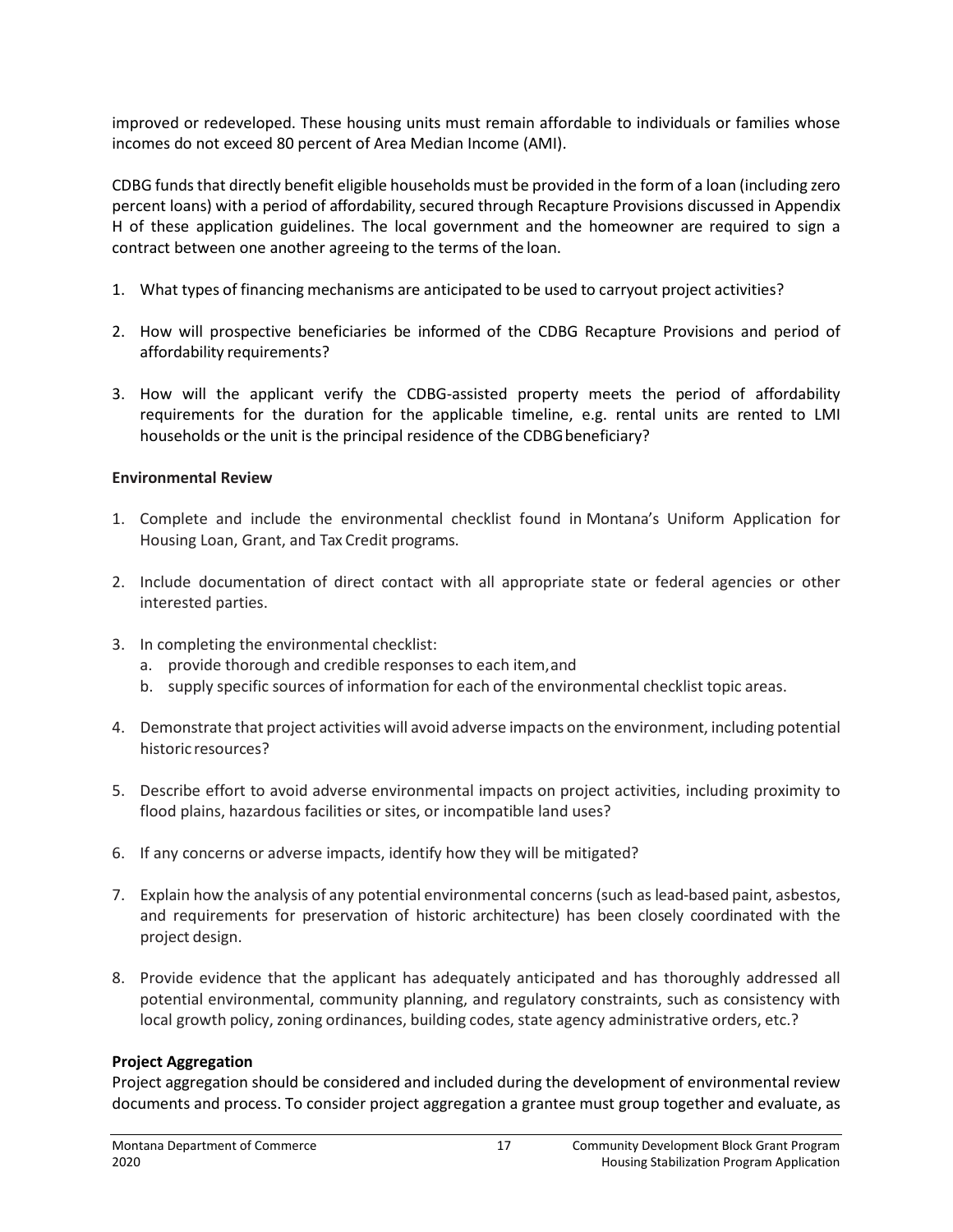a single project, all individual activities which are related either on a geographical or functional basis, or logical area parts of a composite of a contemplated project. The aggregated project should capture the maximum scope of the proposed project that relates to functional or geographical aggregation, not just a single activity that the federal dollars are funding.

- Functional aggregation is when a specific type of activity (e.g., water improvements) is to take place in several separate locations.
- Geographical aggregation is when a mix of dissimilar but related activities are concentrated in a specific project area (e.g., combining water, sewer and street improvements and economic development activities).

The purpose of project aggregation is to group together related activities so the grantee can:

- Address adequately and analyze, in a single environmental review, the separate and combined impacts of activities that are similar, connected and closely related, or that are dependent upon other actions or activities,
- Consider reasonable alternative courses of action,
- Schedule the activities to resolve conflicts or mitigate the individual, combined and/or cumulative effects; and,
- Prescribe mitigation measures and safeguards including project alternatives and modifications to individual activities.

To consider project aggregation, an applicant should consider the following questions. Please respond the questions below in narrative form:

- 1. Is the project site just one phase of a large development?
- 2. Is the activity part of a larger project?
- 3. Have additional phases of the project applied for funding?
- 4. Do the activities take place in a target area where a whole range of varying activities are planned?

If any of the above are yes, the project should be aggregated and the composite of the contemplated project should be used as the activities included in the environmental review process; and most specifically in maps, pictures or other narrative that is used during the environmental review process.

### **Procurement of Professional Services**

- 1. If procurement is necessary for design, implementation, and/or management of the project and has already been completed, please provide the following documents:
	- a. Affidavit of publication for the Section 3 Notice
	- b. Direct Solicitation of Disadvantaged Business Enterprises
	- c. The full Request for Proposals (RFP) or Request for Qualifications (RFQ) including but necessarily limited to:
		- i. The affidavit of publication for the RFP/RFQ
		- ii. Meeting minutes and/or interviews with prospective entities
		- iii. The scoring criteria used to select the successfulentity
- 2. If procurement is necessary for design, implementation, and/or management of the project and has not already been completed, describe the steps that will be taken to document procurement complying with federal, state and local laws.

### **Financial Management System and Audits**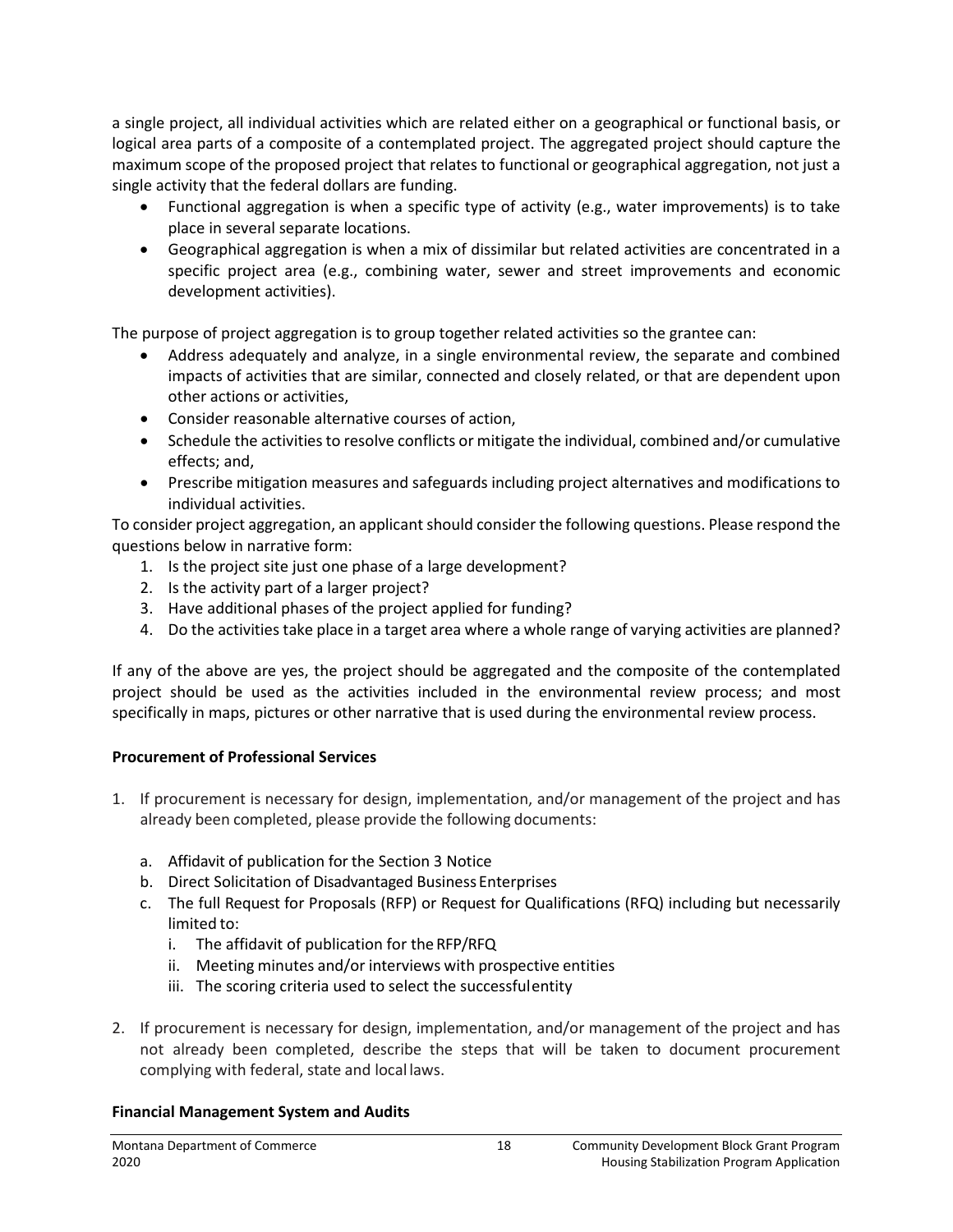Commerce will check with the Department of Administration's Local Government Assistance Bureau for information about compliance with these requirements

- 1. Is the applicant compliant with the auditing and annual financial reporting requirements provided for in the Montana Single Audit Act, 2-7-501 to 522, MCA?
- 2. Has the applicant established a financial accounting system to properly account for grant funds according to generally accepted accounting principles?

### **Uniform Relocation Assistance and Real Property Acquisition Policies Act (URA) Considerations**

Applicants must demonstrate that activities will comply with requirements of the URA. If proposing acquisition, applicants must provide documentation that the property can be purchased or leased within six (6) months of the date of tentative grant award. Applicants are required to submit a Residential Antidisplacement and Relocation Assistance Plan with the application. A template can be found in Appendix F of these application guidelines.

Applicants should consult the CDBG Grant Administration Manual for additional information. In particular, if applicants are contemplating CDBG assistance to properties already occupied by residential households, a General Information Notice (GIN) should be sent as soon as possible to all occupants informing them that the land on which they reside or building which they occupy is being considered to receive CDBG assistance and informing them that there is no intent to evict the occupants or involuntarily relocate them as a result of the proposed CDBG activity.

If a property has been identified, applicants must answer the following questions and submit documentation with this application related to the specific property. However, if a property has not been identified, applicants do not need to provide a response until an Activity Request form has submitted to Commerce.

- 1. If applicant owns the property and/or easement(s) on which a proposed activity will take place, the following information and supporting documentation must be submitted once a specific property has been identified:
	- a. When were the property and/or easements acquired?
	- b. When did the applicant begin considering the use of federal funds for the proposedproject?
	- c. If federal funds were considered for the proposed project before the property was acquired:
		- i. Please provide documentation that the owner made aware of his/her rights under the Uniform Relocation Act including the right to receive fair market value for the property or easements.
		- ii. Was the fair market value established prior to purchase?
		- iii. Was fair market value offered to previous owner?
- 2. a. Will property need to be acquired?
	- b. Will easement(s) need to be acquired?
- 3. If the answer to either question 1a. or 1b. is 'yes', the applicant will need to document compliance with URA and answer the following questions.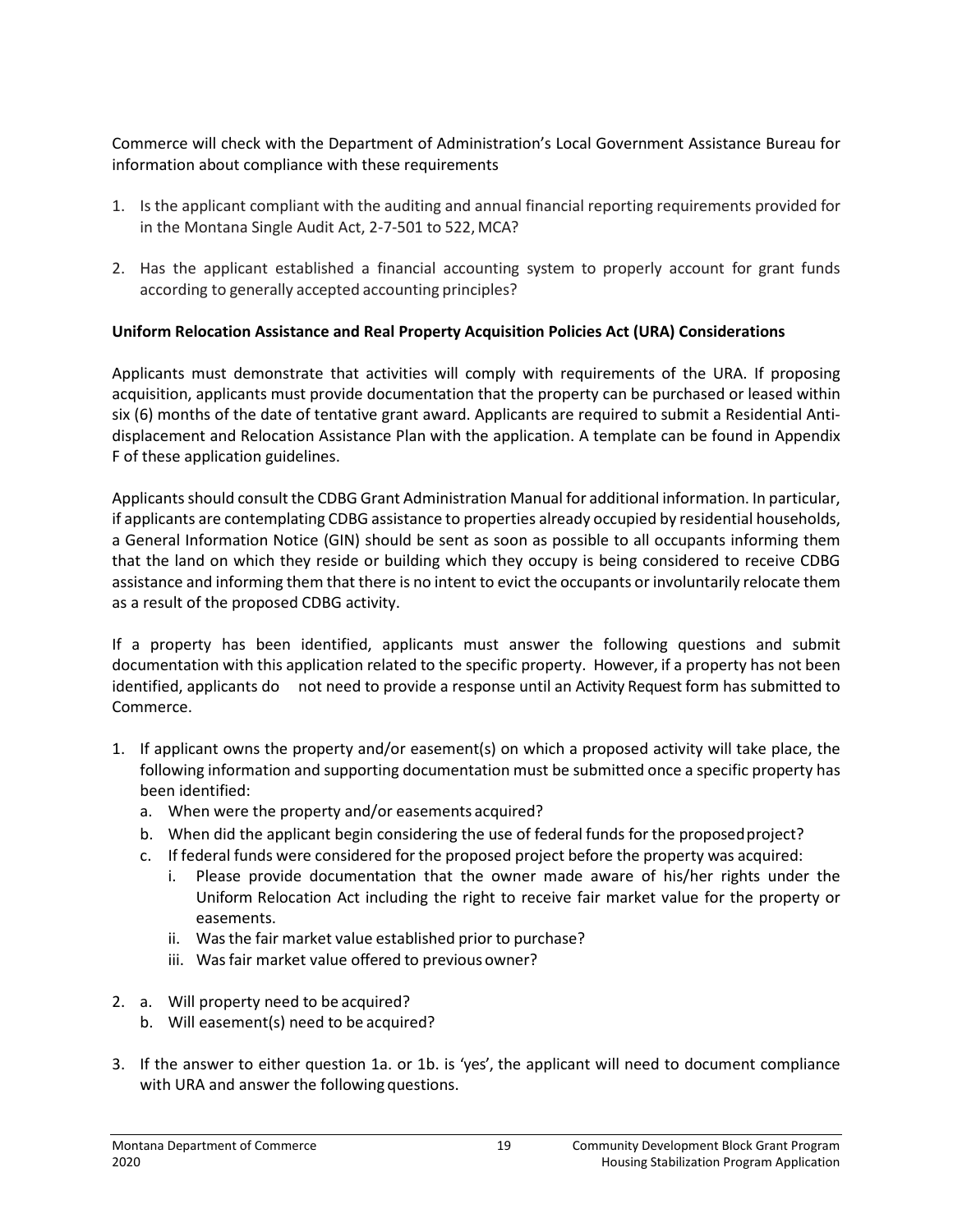- a. If property or easements will be acquired to complete activities, what steps will the applicant take to document compliance with URA?
- b. If property or easements have been acquired to complete activities, evidence documenting the following must be submitted once a specific property has beenidentified:
	- i. The fair market value of the property or easement was established by a certified, licensed appraiser
	- ii. The seller has been made aware of his/her rights under the URA;
	- iii. The seller was made aware of the fair market value of the land and/or easement, and his/her right to justcompensation;
	- iv. The sale is voluntary; and
	- v. The acquisition process isURA-compliant.
- 4. If CDBG assistance is proposed for an identified property that is currently occupied, has a General Information Notice (GIN) ben received by all occupants informing them that the land on which they reside or building which they occupy is being considered to receive CDBG assistance and informing them that there is no intent to evict the occupants or involuntarily relocate them as a result of the proposed CDBG activity? Please provide supportingdocumentation. A GIN template may be found on the CDD web site: https://comdev.mt.gov/Programs/CDBG/Housing/GrantAdmin#Chapter-7- Acquisition-and-Relocation-1116
- 5. Will any person or business need to temporarily relocate to complete activities? Will this temporary relocation last for more than one year? If activities involve temporary relocation, provide the following information:
	- a. Will this temporary relocation last for more than oneyear?
	- b. Will any person or business be prohibited from returning after temporarily relocating?
	- c. Identify each household and/or business that will need to be temporary relocated.
	- d. How will the temporary relocation affect the activity budget?
	- e. How will the temporary relocation affect implementation and/or construction?
	- f. Who will be responsible for documenting compliance withURA?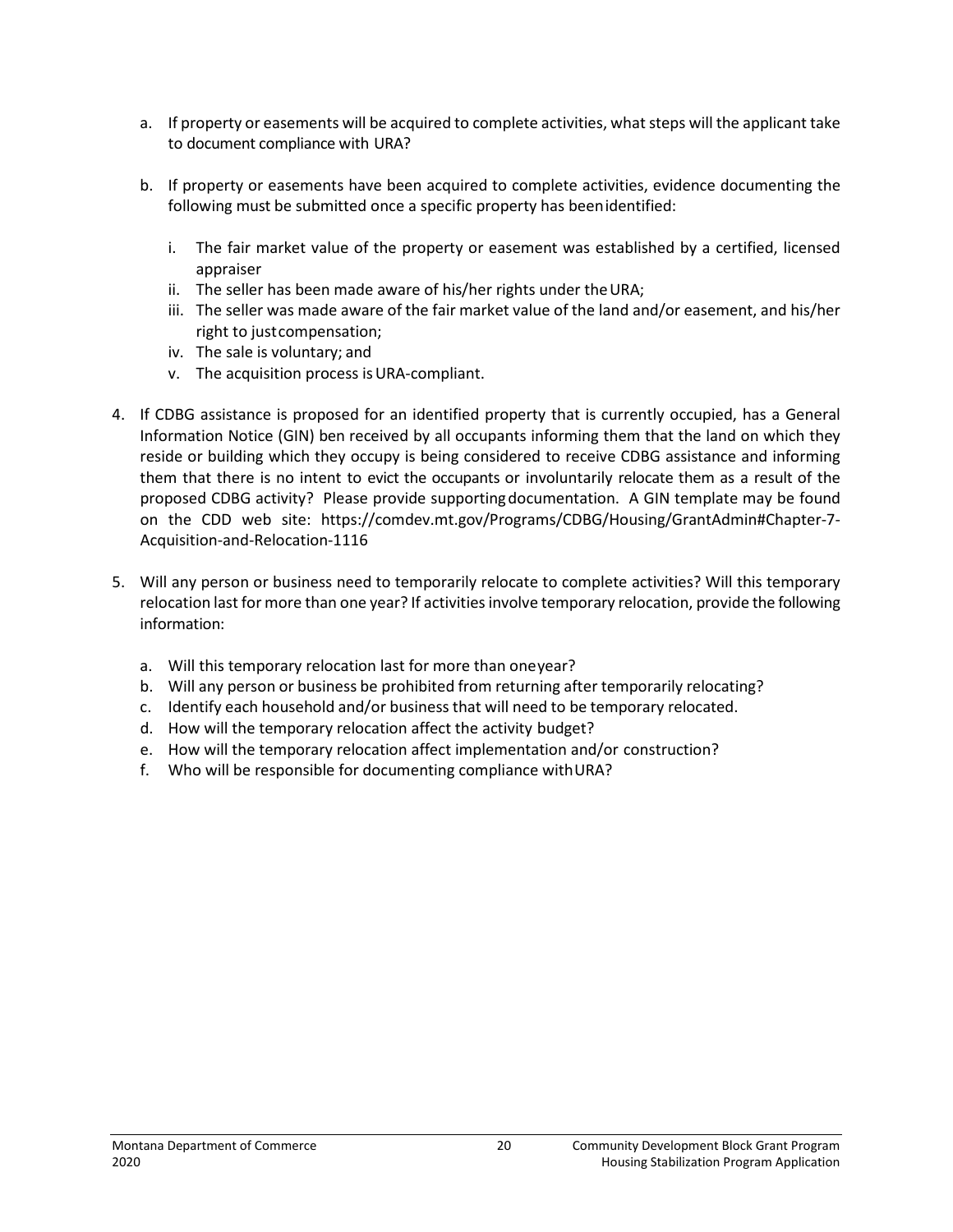### **APPENDIX B CDBG National and State Objectives**

This appendix will be used to help determine how the proposed project will further the state's community development objectives identified in the current Montana Consolidated Plan. Commerce may use this appendix to prioritize proposed projects in light of available funding.

#### **National Objective:**

Montana CDBG program require projects meet the benefit to low- and moderate- income (LMI) national objective. Proposed community and public facilities projects meet this national objective by providing new or improving existing public infrastructure or community services to communities where 51% or more of the population is LMI or by providing direct assistant to persons of LMI. Proposed projects that do not meet the LMI national objective will not be funded.

#### **State Objective:**

The goals of the HUD programs administered by the state of Montana are to provide decent housing, a suitable living environment, and expanded economic opportunities for the state's low- and moderateincome residents. The state of Montana strives to accomplish these goals by maximizing and effectively utilizing all available funding resources to conduct housing and community development activities that will serve the economically disadvantaged residents of the state. By addressing need and creating opportunity at the individual and neighborhood levels, the state of Montana aims to improve the quality of life for all residents of the state. HUD's Community and Development Programs help to develop viable communities by funding a number of potential activities within the umbrella of the following three goals:

- *Providing decent housing* by obtaining appropriate housing for homeless persons and assisting those at risk of homelessness; preserving the affordable housing stock; increasing the availability of permanent affordable housing, without discrimination; increasing the supply of supportive housing for persons with special needs; and providing affordable housing near job opportunities.
- *Providing suitable living environments* by improving the safety and livability of neighborhoods; improving access to quality facilities, infrastructure, and services; reducing the isolation of income groups within communities through de-concentration of low-income housing; revitalizing deteriorating neighborhoods; restoring and preserving properties of special historic architectural or aesthetic value; and conserving energy resources.
- *Expanding economic opportunities* by creating and retaining jobs; establishing, stabilizing, and expanding small businesses; providing public employment services; encouraging the employment of low-income persons in projects funded under this Plan; providing reasonable mortgage financing rates without discrimination; providing access to capital and credit for development activities that promote long-term economic and social viability of the community; and reducing generational poverty of those living in publicly assisted housing by providing empowerment and self-sufficiency opportunities.

The state of Montana works to integrate efforts in these three areas into broader community development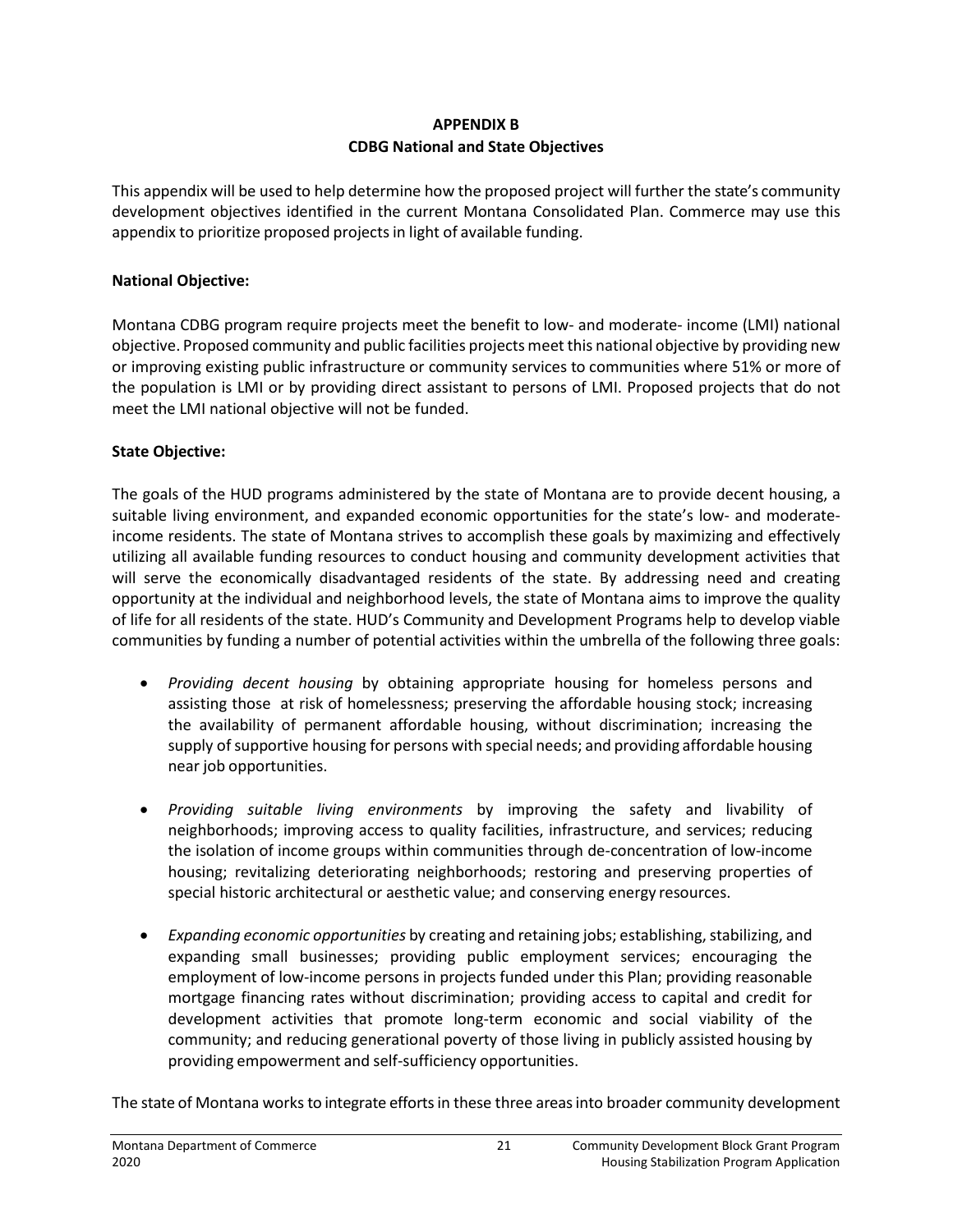of public and community facilities, economic development, and housing strategies that recognize the limitations in traditional affordable housing initiatives and look to identify and capitalize on opportunities to innovate. The state of Montana seeks to identify projects that satisfy criteria developed to help communities improve access to affordable housing and transportation while protecting the environment and will leverage emerging data and tools that measure the true cost of commuting to residents of affordable housing.

The following list presents the objectives and outcomes of the 2010-2015 Montana Consolidated Plan for Housing and Community Development. There may be a need to direct and refine such resources by use of project selection criteria, which may be updated annually, based upon year-to-year need and local circumstances. The objectives and intended outcomes the state will pursue over the next five years are as follows:

### *1. Support existing Montanacommunities:*

- a. Target funding toward existing communities to increase community revitalization, improve the efficiency of public works investments, and safeguard rural landscapes and naturalresources;
- b. Encourage appropriate and comprehensive planning, market studies, preliminary architectural reports, and other studies or plans that support the sustainability of local communities, affordable housing, public works investments, vital employment centers, and the environment;
- c. Enhance the unique and resilient characteristics of all communities by investing in healthy, safe, and walkable neighborhoods—rural, urban, orsuburban;
- d. Encourage the rehabilitation of existing rental and owner-occupied homes, particularly for those with special needs and the elderly;
- e. Encourage the development and rehabilitation of community facilities and services located within walkable neighborhoods and/or served by public transportation systems, particularly for those with special needs and the elderly.
- *2. Invest in vital public infrastructure:*
	- a. Encourage appropriate and comprehensive pre-development planning activities for public infrastructure, including asset management, needs analysis, preliminary engineering and/or architectural reports, and other studies or plans;
	- b. Provide funding opportunities to improve the safety and efficiency of public infrastructure, promote healthy,safe, and walkable neighborhoods, and safeguard the environment; and
	- c. Provide funding opportunities to serve eligible Montanans, particularly those special needs and elderly populations, with safe, efficient publicinfrastructure.
- *3. Enhance Montana's economic competitiveness:*
	- a. Provide reliable and timely access to employment centers, educational opportunities, services and other basic needs by workers as well as expanded business access tomarkets;
	- b. Support comprehensive planning for downtown revitalization, business development, and other studiesor plans to attract and retain talent in Montanacommunities;
	- c. Provide job opportunities to eligible Montanans to strengthen communities within thestate;
	- d. Encourage activities that support and strengthen new and existing businesses, particularly those located within traditional downtown business centers comprising a mix of businesses, housing, and services;
	- e. Encourage mixed-use development that contributes to broader revitalization efforts in Montana communities; and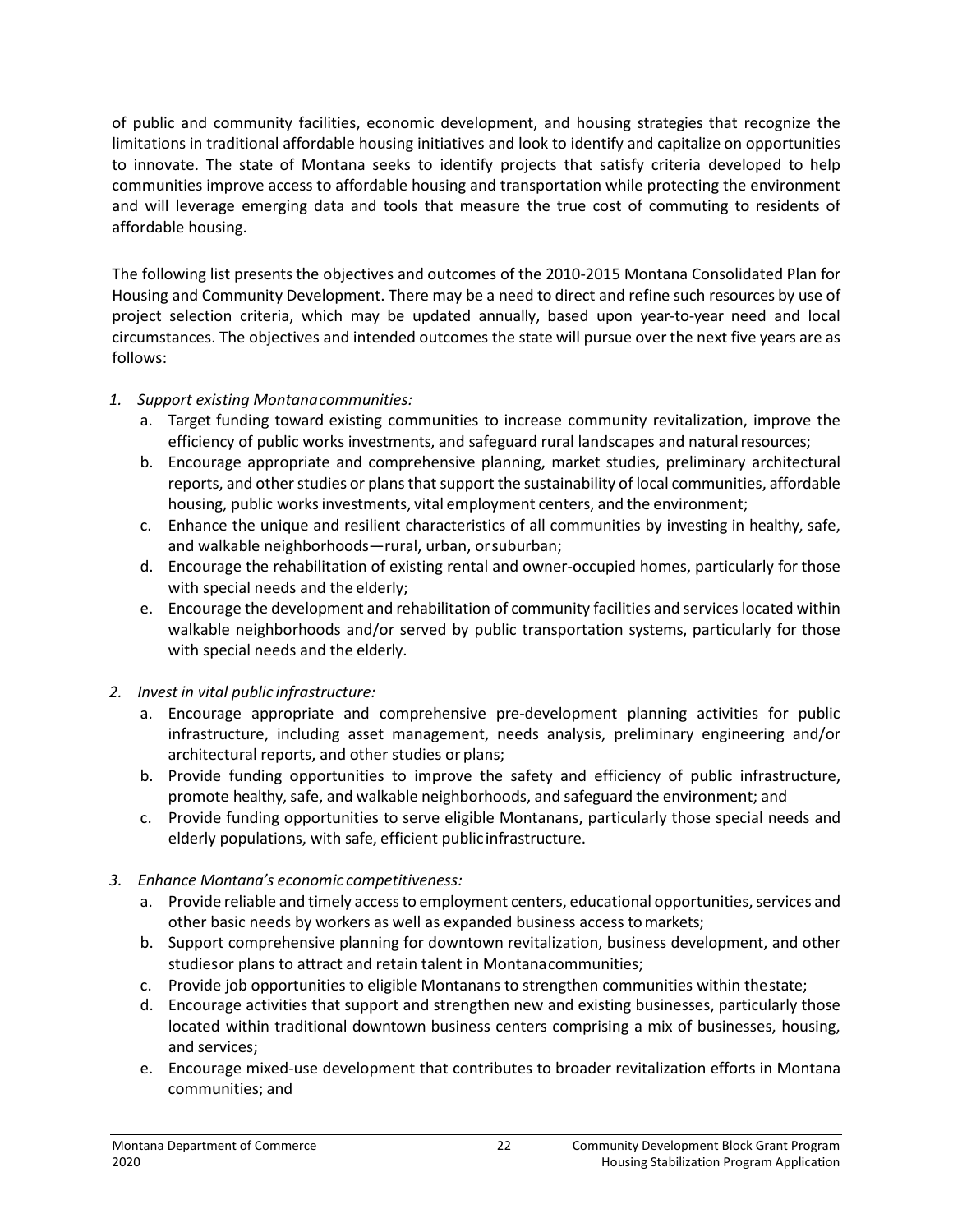f. Seek opportunities to achieve multiple economic development goals, such as removing barriers to collaboration, leveraging multiple funding sources, and increasing energy efficiency, through a single investment.

### *4. Promote equitable, affordable housing inMontana*

- a. Expand location- and energy-efficient housing choices for people of all ages, incomes, races and ethnicities to increase mobility and lower the combined cost of housing and transportation;
- b. Encourage housing activities that incorporate energy-efficient design to help advance solar deployment and other on-site renewable energy installations in affordable housing that is aligned with the Federal Renewable Energy Target;
- c. Encourage activities to acquire and/or construct new affordable housing for homeownership or rental in areas where existing investment in infrastructure, facilities, and services leverages multiple economic, environmental, and communityobjectives;
- d. Encourage appropriate and comprehensive planning, market studies, preliminary architectural reports, and other studies or plans in support of the efficient construction of affordable housing;
- e. Encourage financial mechanisms that increase homeownership opportunities and provide rental assistance to eligible Montanans, particularly those with special needs and theelderly.
- *5. Reduce homelessness in Montana:*
	- a. Encourage activities that address the housing needs of homeless Montanans and/or those at risk of homelessness;
	- b. Encourage activities that increase the level of assistance programs to homeless Montanans and/or those at risk of homelessness, with the goal of achieving stable and sustainable housing; and
	- c. Encourage the development and rehabilitation of non-rental facilities for the shelter of temporarily homeless Montanans.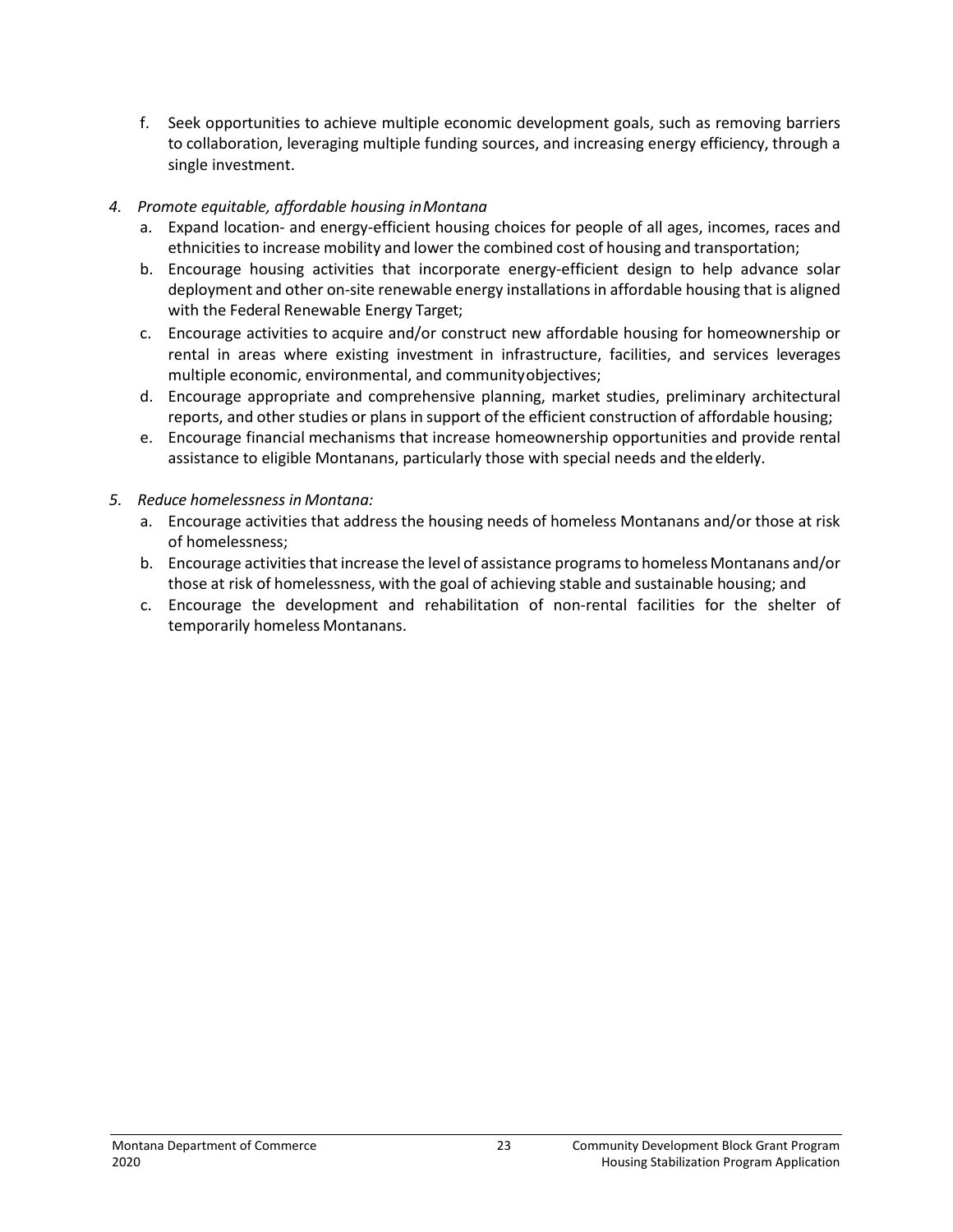### **APPENDIX C Sample Notice for the** *First* **CDBG Public Hearing**

#### *\*Information listed in italics or underline should be replaced with grantee specific data.\**

The (*Town o*f , the *City of or County)* will hold a public hearing on *(day), (date), (time),* in the *(…building name and address… ),* Room *\_*, for the purpose of obtaining public comments regarding the *City's (Town's or County's)* overall community development needs (public facilities, economic development, and housing needs), including the needs of low and moderate income persons. *The Town/City Council of (or County Commissioners)* will also seek the views of citizens on the activities that should be undertaken tomeet the identified needs and their relative priority. The *(City, Town or County)* may apply for funding from the Montana Community Development Block Grant (CDBG) Program (federal funding administered by the Montana Department of Commerce) and other state and federal funding sources to deal with local housing, public facilities, or other community needs and would like comments or suggestions from local citizens regarding the *City's(Town's or County's)* needs and the type of projects which should be considered. Comments may be given orally at the hearing or submitted in writing before *(time and date)*.

Anyone who would like more information or who wants to submit suggestions should contact (*person), (title), (telephone number)*.

*If it is the intent of the applicant to coordinate the second project public hearing with hearings for other programs, this notice may be combined with information from other programs but must contain CDBG project specific details as listed below.*

### **Sample Notice for the** *Second* **CDBG Public Hearing**

The (*Town of , the City or County of* ) will hold a public hearing on (*day*), (*date*), (*time*), in the (*location or building name and address, Room* ,) for the purpose of obtaining public comments regarding a proposed application to the Montana Department of Commerce's Community Development Block Grant (CDBG) Program for a (*type of project, description of project, and project area, as applicable*). At the public hearing, the proposed project will be explained, including the purpose and proposed area of the project, activities, budget, possible sources of funding, and (*if applicable, any costs that may impact local citizens as a result of the project*). All interested persons will be given the opportunity to ask questions and to express their opinions regarding this proposed project.

Comments may be given orally at the hearing or submitted in writing before (*time and date*). Anyone who would like more information or who wants to submit questions or comments should contact (*person*), (*title*), (*telephone number*). A copy of the application to be submitted for funding the project is available for review at (*location*) during regular office hours.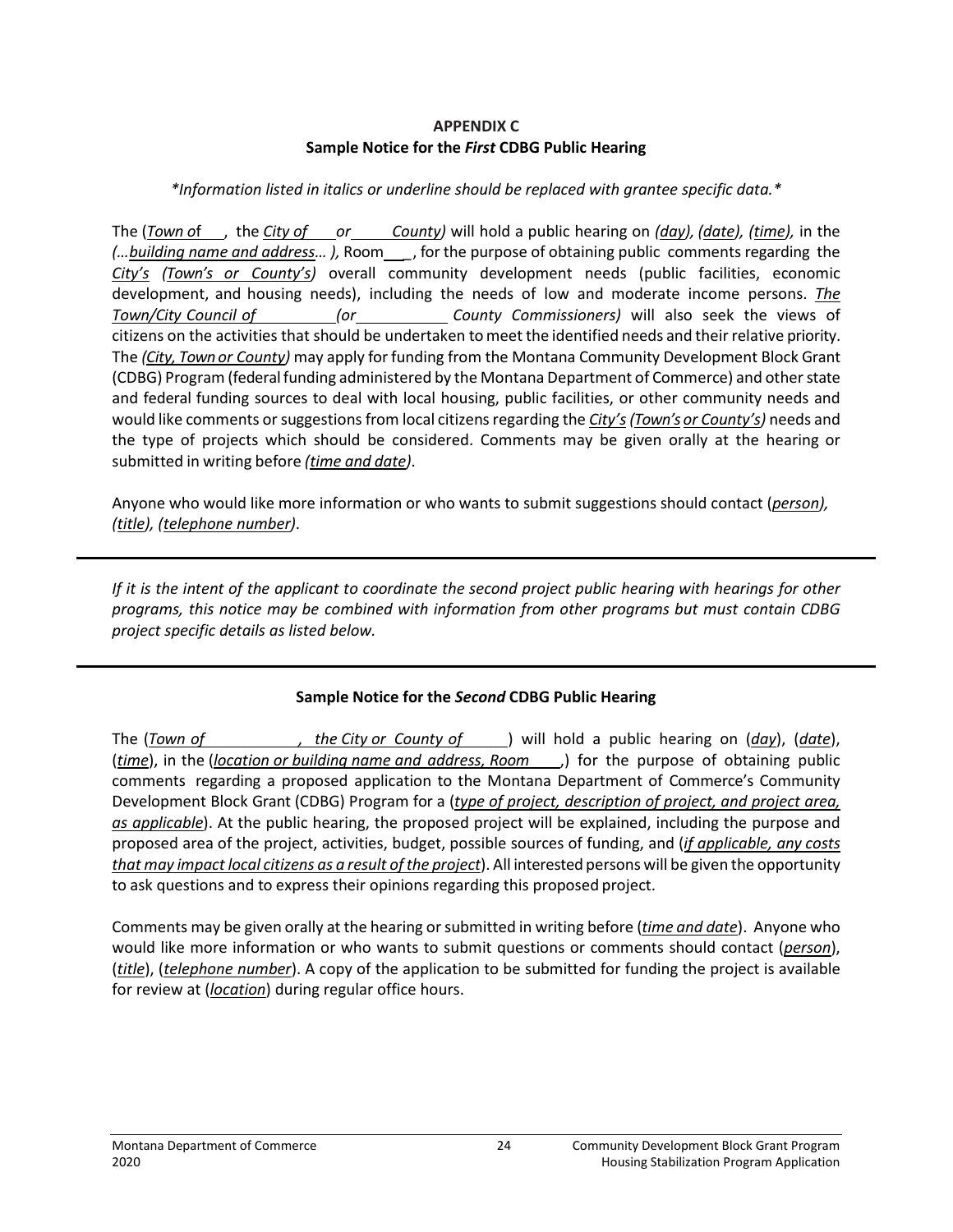#### **APPENDIX D**

#### **Resolution to Authorize Submission of a CDBG Application**

Each application for CDBG funds must be accompanied by a copy of a resolution formally adopted by the applicant and authorizing:

- the submission of the CDBG application in compliance with the CDBG Application Guidelines, and
- the applicant's chief elected official or chief executive officer to act on its behalf in regard to the application and to provide such additional information as may be required.

The resolution must also indicate the governing body's intent to commit to any funding for the project that will be provided by the applicant.

Applicants and/or their partner organizations must have the legal jurisdiction and authority to finance, operate and maintain the proposed housing development and, where applicable, must have the demonstrated financial capacity to repay any debt incurred. In all cases, the applicant assumes complete responsibility for:

- proper financial management of the CDBG funds awarded to it;and
- compliance with all federal and state laws and regulations; and
- compliance with the auditing and annual financial reporting requirements provided for in the Montana Single Audit Act, 2-7-501 to 522, MCA; and
- the establishment of a financial accounting system that can properly account for grant funds according to generally accepted accounting principles.

See sample resolution on next page and provide information listed in italics specific to the applicant.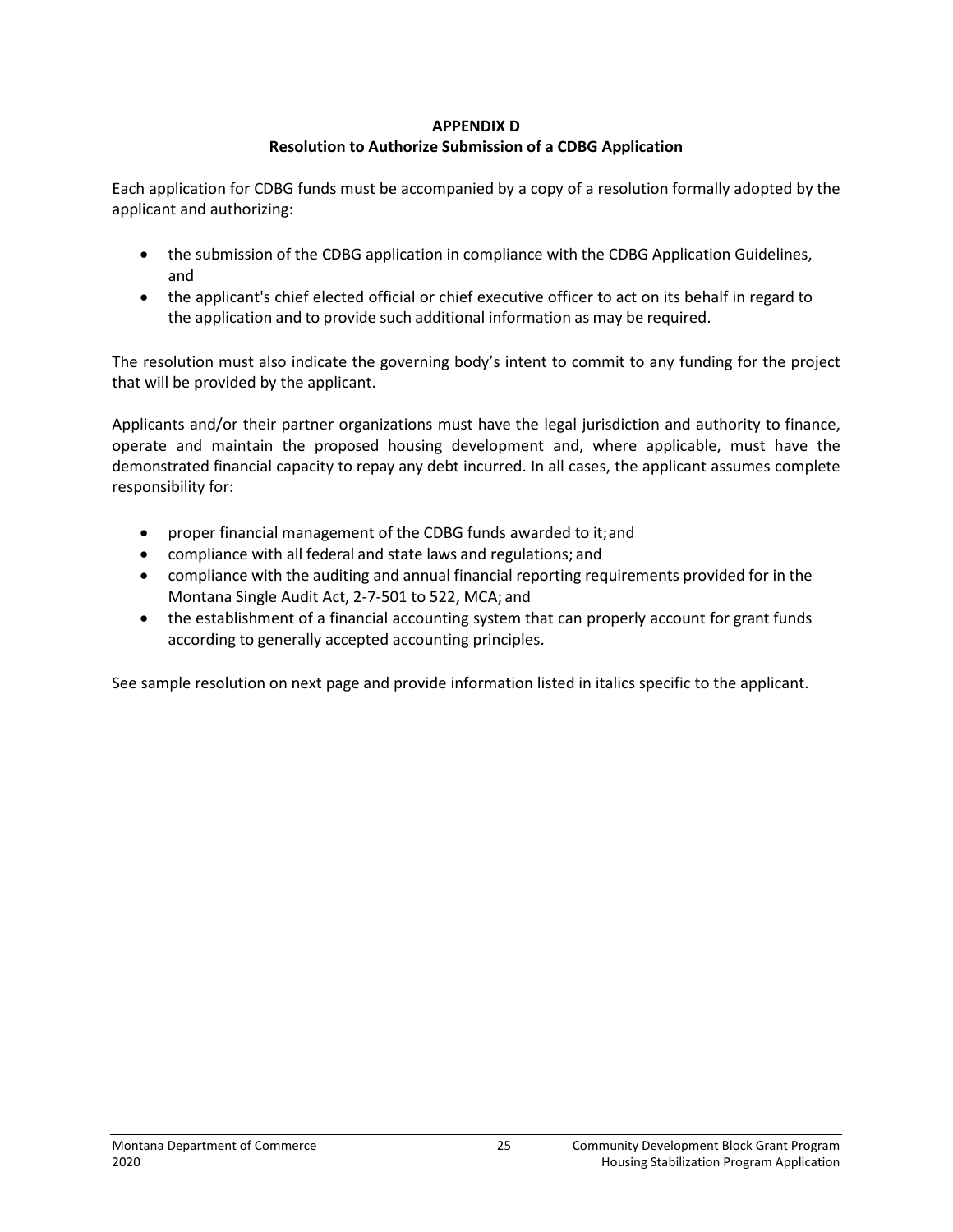#### **Sample RESOLUTION TO AUTHORIZE SUBMISSION OF CDBG APPLICATION**

WHEREAS, the (*Name of applicant*) is applying to the Montana Department of Commerce for financial assistance from the Community Development Block Grant Program (CDBG) to (*describe purpose of project*);

WHEREAS, the (*Name of applicant*) has the legal jurisdiction and authority to construct, finance, operate, and maintain (*the proposed affordable housing project*);

That the (*Name of applicant*) agrees to comply with all applicable parts of Title I of the Housing and Community Development Act of 1974, as amended, which have not been cited herein, as well as with other applicable federal laws and regulations, and all state laws and regulations and the requirements described in the CDBG Affordable Housing Development Application Guidelines and those that are described in the CDBG Grant Administration Manual;

That (*name of Chief Elected Official or Chief Executive Officer*), (*title*), is authorized to submit this application to the Montana Department of Commerce, on behalf of (*Name of applicant*), to act on its behalf and to provide such additional information as may be required.

| Signed:                         |  |  |
|---------------------------------|--|--|
| Name:                           |  |  |
| Title:                          |  |  |
| Date:                           |  |  |
| Attested:                       |  |  |
| Local Government's DUNS Number: |  |  |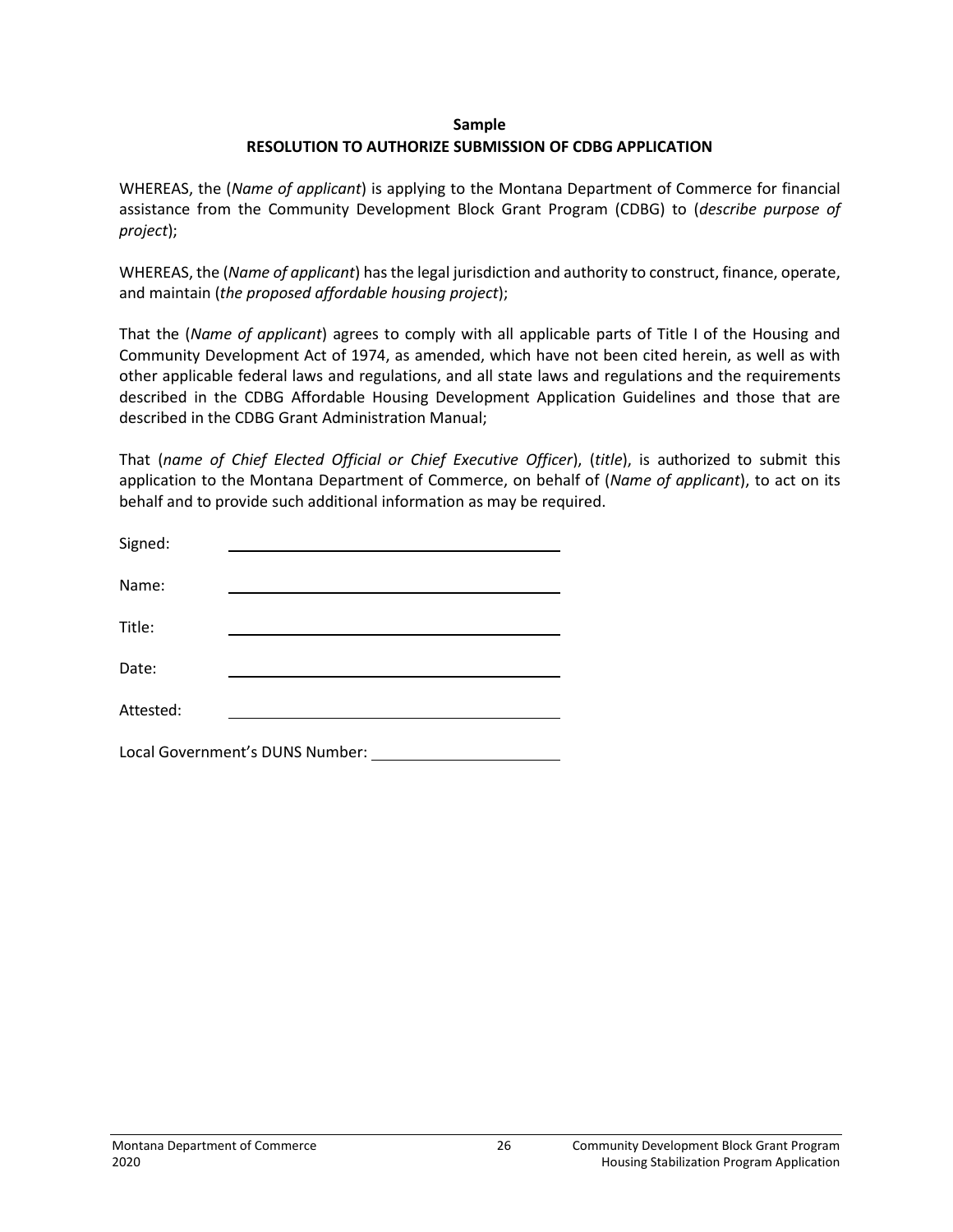#### **APPENDIX E Certification for Application**

- Each applicant must agree to comply with all applicable state and federal laws and regulations in implementing their proposed CDBG project, if selected for funding.
- A copy of the Certifications for Application (provided below), signed by the chief elected official or executive officer of the applicant must accompany the application for CDBG funds.
- Applicants should carefully review the following certifications for application and consider their potential impact when designing and implementing the CDBG project strategy.
- Since this is a brief summary and not intended to be a comprehensive description of each law, local officials who have any questions or concerns regarding the applicability of these requirements should contact Commerce for guidance.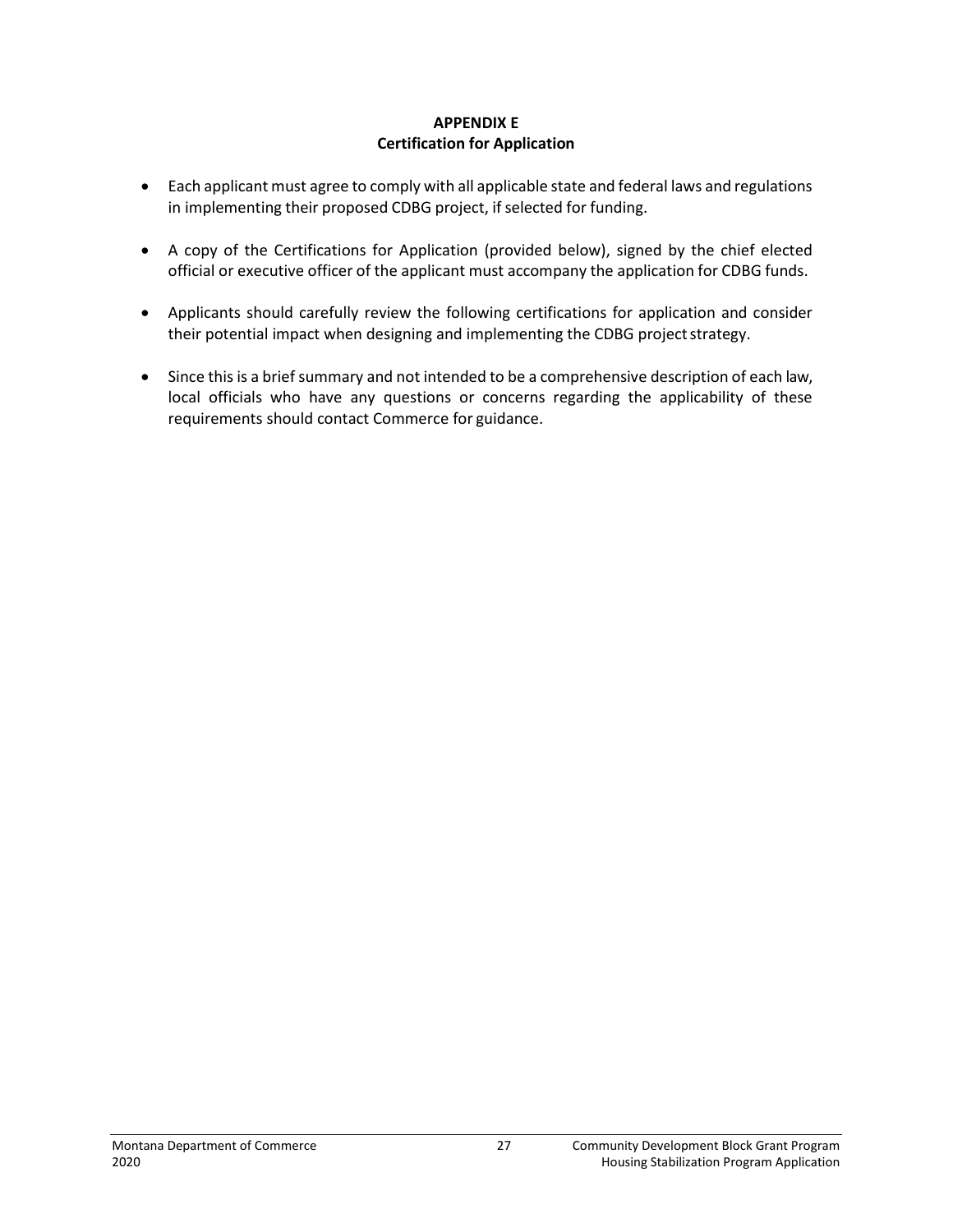#### **MONTANA CDBG CERTIFICATION FOR APPLICATION**

#### *The Applicant hereby certifies that:*

It will comply with all requirements established by the Montana Department of Commerce (Commerce) and applicable state laws, regulations, and administrative procedures and accept all Montana Community Development Block Grant (CDBG) program requirements.

It accepts the terms, conditions, selection criteria, and procedures established by the CDBG program and expressly waives any statutory or common law right it may have to challenge the legitimacy and propriety of these terms, conditions, criteria, and procedures in the event that it is not selected for an award of CDBG funds.

#### National Objective

It will complete a project that meets the benefit to low- and moderate- income (LMI) national objective, by serving no less than 51% of LMI residents as part of the project activities.

#### State Objectives

It will complete project activities that meet one or more of the goals and objectives established in the most current version of the Montana Consolidated Plan.

Goals of the HUD programs administered by the State of Montana are:

• *Providing decent housing* by obtaining appropriate housing for homeless persons and assisting those at risk of homelessness; preserving the affordable housing stock; increasing the availability of permanent affordable housing, without discrimination; increasing the supply of supportive housing for persons with special needs; and providing affordable housing near job opportunities.

• *Providing suitable living environments* by improving the safety and livability of neighborhoods; improving access to quality facilities, infrastructure, and services; reducing the isolation of income groups within communities through de-concentration of low-income housing; revitalizing deteriorating neighborhoods; restoring and preserving properties of special historic architectural or aesthetic value; and conserving energy resources.

• *Expanding economic opportunities* by creating and retaining jobs; establishing, stabilizing, and expanding small businesses; providing public employment services; encouraging the employment of low-income persons in projects funded under this Plan; providing reasonable mortgage financing rates without discrimination; providing access to capital and credit for development activities that promote long-term economic and social viability of the community; and reducing generational poverty of those living in publicly assisted housing by providing empowerment and self-sufficiency opportunities.

The objectives and outcomes of the Montana Consolidated Plan are:

- *1. Support existing Montanacommunities:*
- f. Target funding toward existing communities to increase community revitalization, improve the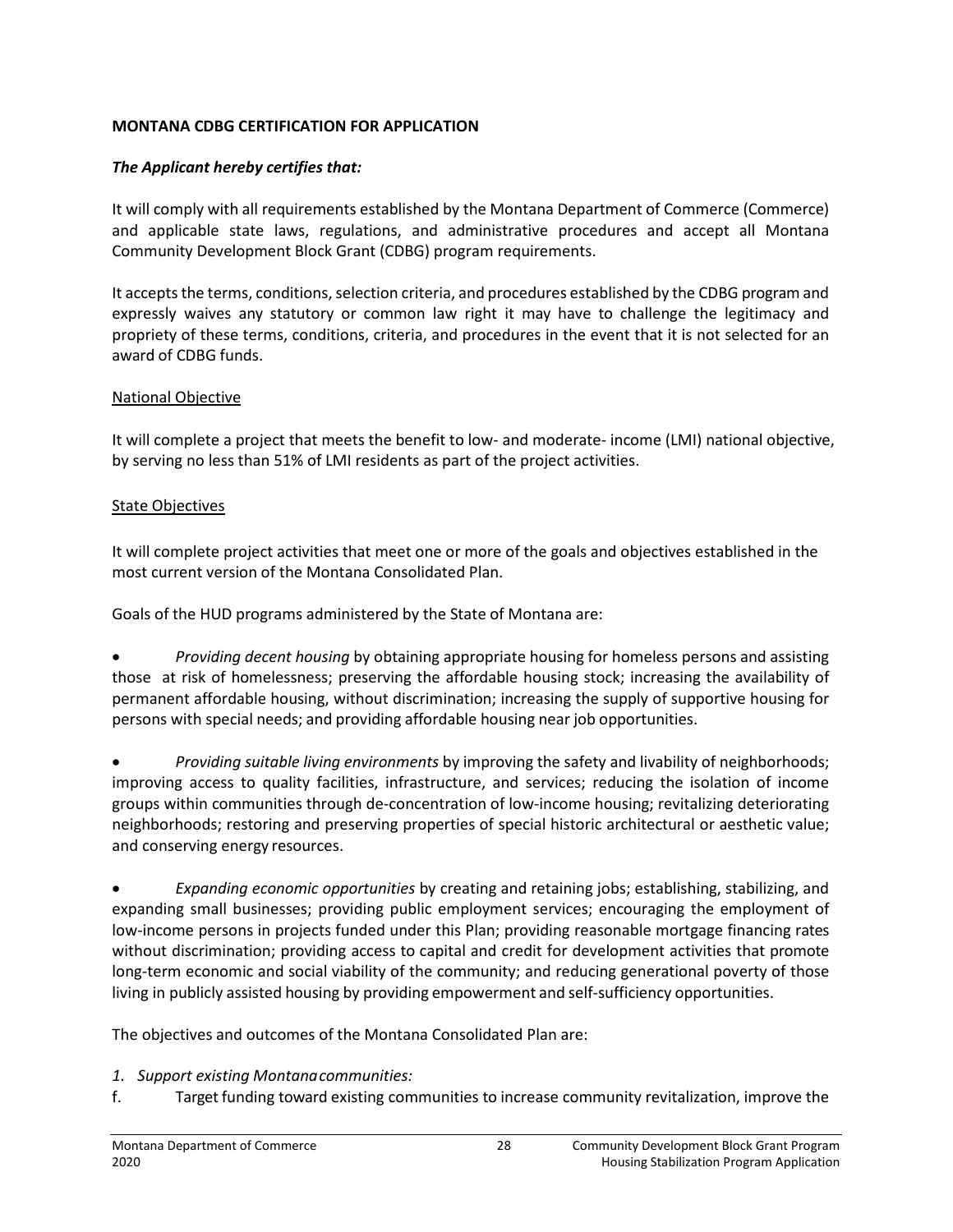efficiency of public works investments, and safeguard rural landscapes and naturalresources;

g. Encourage appropriate and comprehensive planning, market studies, preliminary architectural reports, and other studies or plans that support the sustainability of local communities, affordable housing, public works investments, vital employment centers, and the environment; h.

i. Enhance the unique and resilient characteristics of all communities by investing in healthy, safe, and walkable neighborhoods—rural, urban, orsuburban;

j. Encourage the rehabilitation of existing rental and owner-occupied homes, particularly for those with special needs and the elderly;

k. Encourage the development and rehabilitation of community facilities and services located within walkable neighborhoods and/or served by public transportation systems, particularly for those with special needs and the elderly.

### *2. Invest in vital public infrastructure:*

d. Encourage appropriate and comprehensive pre-development planning activities for public infrastructure, including asset management, needs analysis, preliminary engineering and/or architectural reports, and other studies or plans;

e. Provide funding opportunities to improve the safety and efficiency of public infrastructure, promote healthy,safe, and walkable neighborhoods, and safeguard the environment; and

f. Provide funding opportunities to serve eligible Montanans, particularly those special needs and elderly populations, with safe, efficient publicinfrastructure.

### *3. Enhance Montana's economic competitiveness:*

g. Provide reliable and timely access to employment centers, educational opportunities, services and other basic needs by workers as well as expanded business access tomarkets;

h. Support comprehensive planning for downtown revitalization, business development, and other studiesor plans to attract and retain talent in Montanacommunities;

i. Provide job opportunities to eligible Montanans to strengthen communities within thestate;

j. Encourage activities that support and strengthen new and existing businesses, particularly those located within traditional downtown business centers comprising a mix of businesses, housing, and services;

k. Encourage mixed-use development that contributes to broader revitalization efforts in Montana communities; and

l. Seek opportunities to achieve multiple economic development goals, such as removing barriers to collaboration, leveraging multiple funding sources, and increasing energy efficiency, through a single investment.

### *4. Promote equitable, affordable housing inMontana*

f. Expand location- and energy-efficient housing choices for people of all ages, incomes, races and ethnicities to increase mobility and lower the combined cost of housing and transportation;

g. Encourage housing activities that incorporate energy-efficient design to help advance solar deployment and other on-site renewable energy installations in affordable housing that is aligned with the Federal Renewable Energy Target;

h. Encourage activities to acquire and/or construct new affordable housing for homeownership or rental in areas where existing investment in infrastructure, facilities, and services leverages multiple economic, environmental, and communityobjectives;

i. Encourage appropriate and comprehensive planning, market studies, preliminary architectural reports, and other studies or plans in support of the efficient construction of affordable housing;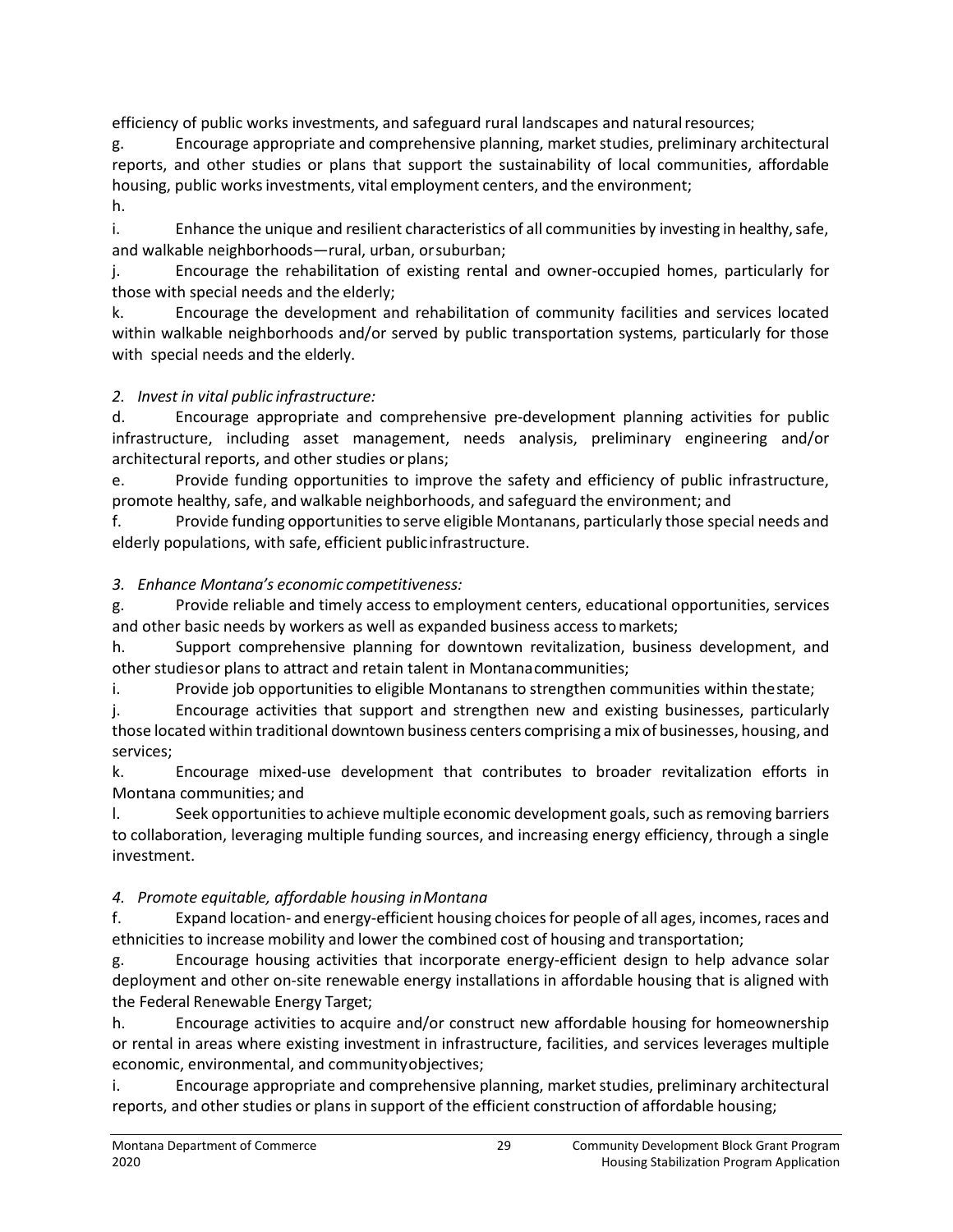j. Encourage financial mechanisms that increase homeownership opportunities and provide rental assistance to eligible Montanans, particularly those with special needs and theelderly.

### *5. Reduce homelessness in Montana:*

d. Encourage activities that address the housing needs of homeless Montanans and/or those at risk of homelessness;

e. Encourage activities that increase the level of assistance programs to homeless Montanans and/or those at risk of homelessness, with the goal of achieving stable and sustainable housing; and

f. Encourage the development and rehabilitation of non-rental facilities for the shelter of temporarily homeless Montanans.

## ACQUISITION, DISPLACEMENT AND RELOCATION

It will minimize displacement as a result of activities assisted with CDBG funds and assist persons actually displaced.

It will comply with:

- The Uniform Relocation Assistance and Real Property Acquisition Policies Act of 1970 (The Uniform Act) as amended and implementing regulations 49 CFR part 24 and the requirements of section 570.496a. These laws and accompanying regulations require the grantee to provide relocation payments and offer relocation assistance to all persons displaced as a result of acquisition of real property for an activity assisted under the CDBG program. Such payments and assistance must be provided in a fair and consistent and equitable manner that ensures that the relocation process does not result in a different or separate treatment of such persons on account of race, color, religion, national origin, sex, source of income, age, handicap, or familial status (families with children). The grantee must assure that, within a reasonable period of time prior to displacement, decent, safe and sanitary replacement dwellings will be available to all displaced families and individuals and that the range of choices available to such persons will not vary on account of their race, color, religion, national origin, sex, source of income, age, handicap, or familial status (families with children); and
- The grantee must also inform affected persons of their rights and of the acquisition policies and procedures set forth in the regulations of 49 CFR, Part 24, Subpart B, and found in the local government's Anti-displacement and Relocation AssistancePlan.
- The Residential Anti-displacement and Relocation Assistance Plan adopted by the Montana Department of Commerce for the CDBG program and the Anti-displacement and Relocation Assistance Plan adopted by the applicant.

# *Assessments for Public Improvements*

It will not attempt to recover any capital costs of public improvements assisted with CDBG funds by assessing any amount against properties owned and occupied by persons of low and moderate income, including any fee charged or assessment made as a condition of obtaining access to such public improvements, unless: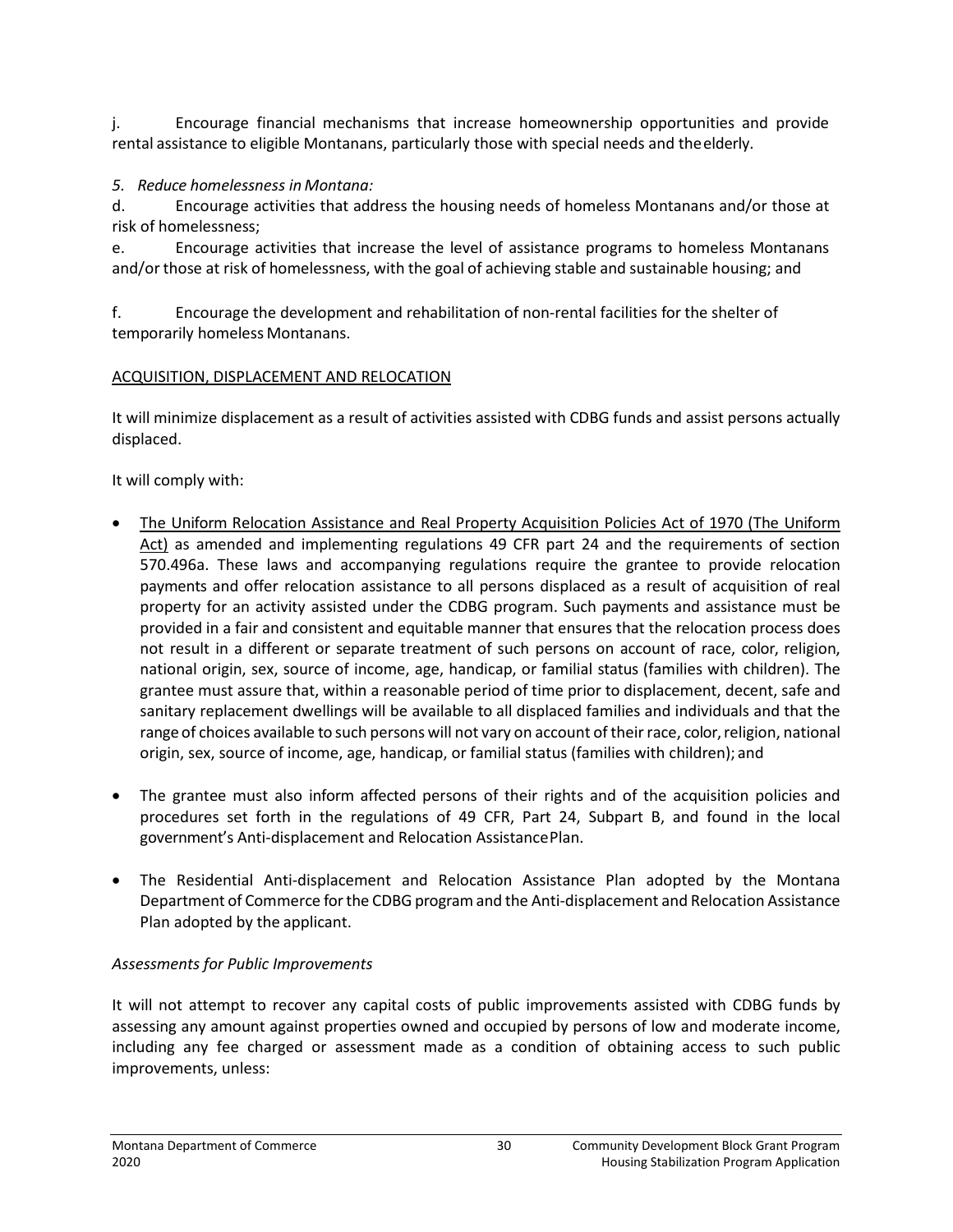- a. CDBG funds are used to pay the proportion of such fee or assessment that relates to the capital costs of such public improvements that are financed from revenue sources other than CDBG funds; or,
- b. for purposes of assessing any amount against properties owned and occupied by persons of low and moderate income who are not persons of very low income, the applicant certifies that it lacks sufficient CDBG funds to comply with the requirements of clause a.,above.

#### *Building Standards*

It will require every building or facility (other than a privately owned residential structure) designed, constructed, or altered with funds provided under the CDBG program to comply with the "American Standard Specifications for Making Buildings and Facilities Accessible to, and Usable by, the Physically Handicapped," Number A-117.1R 1971, subject to the exceptions contained in CFR 101-19.604.

It will also comply with the Architectural Barriers Act of 1968 and HUD regulations 24 CFR part 8, "Nondiscrimination Based on Handicap in Federally Assisted Activities of HUD." The applicant will be responsible for conducting inspections to ensure compliance with these specifications by the contractor; and will comply with HUD Cost-Effective Energy Standards, 24 CFR Part 39.

#### *Citizen Participation*

It will comply with the detailed Citizen Participation Plan adopted by Commerce for the CDBG program (see pages Q-14 through Q-18, below).

### CIVIL RIGHTS, EQUAL OPPORTUNITY, FAIR HOUSING REQUIREMENTS

### *Civil Rights*

It will comply with Title VII of the Civil Rights Act of 1964 (42 U.S.C. d et seq.), and the regulations issued pursuant thereto (24 CFR Part 1), which provides that no person in the United States shall on the grounds of race, color, or national origin, be excluded from participation in, be denied in the benefits of, or be otherwise subjected to discrimination under any program or activity for which the applicant received Federal financial assistance and will immediately take any measures necessary to effectuate this assurance. If any real property or structure thereon is provided or improved with the aid of Federal financial assistance extended to the applicant, this assurance shall obligate the applicant, or in the case of any transfer of such property, any transferee, for the period during which the real property or structure is used for a purpose for which the Federal financial assistance is extended, or for another purpose involving the provision of similar services or benefits.

### *Equal Opportunity*

It will comply with:

• Section 109 of the Housing and Community Development Act of 1974 as amended, and the regulations issued pursuant thereto (24 CFR 570.601), which provides that no person in the United States shall, on the grounds of race, color, national origin, or sex, be excluded from participation in, be denied the benefits of, or be subjected to discrimination under, any program or activity funded in whole or in part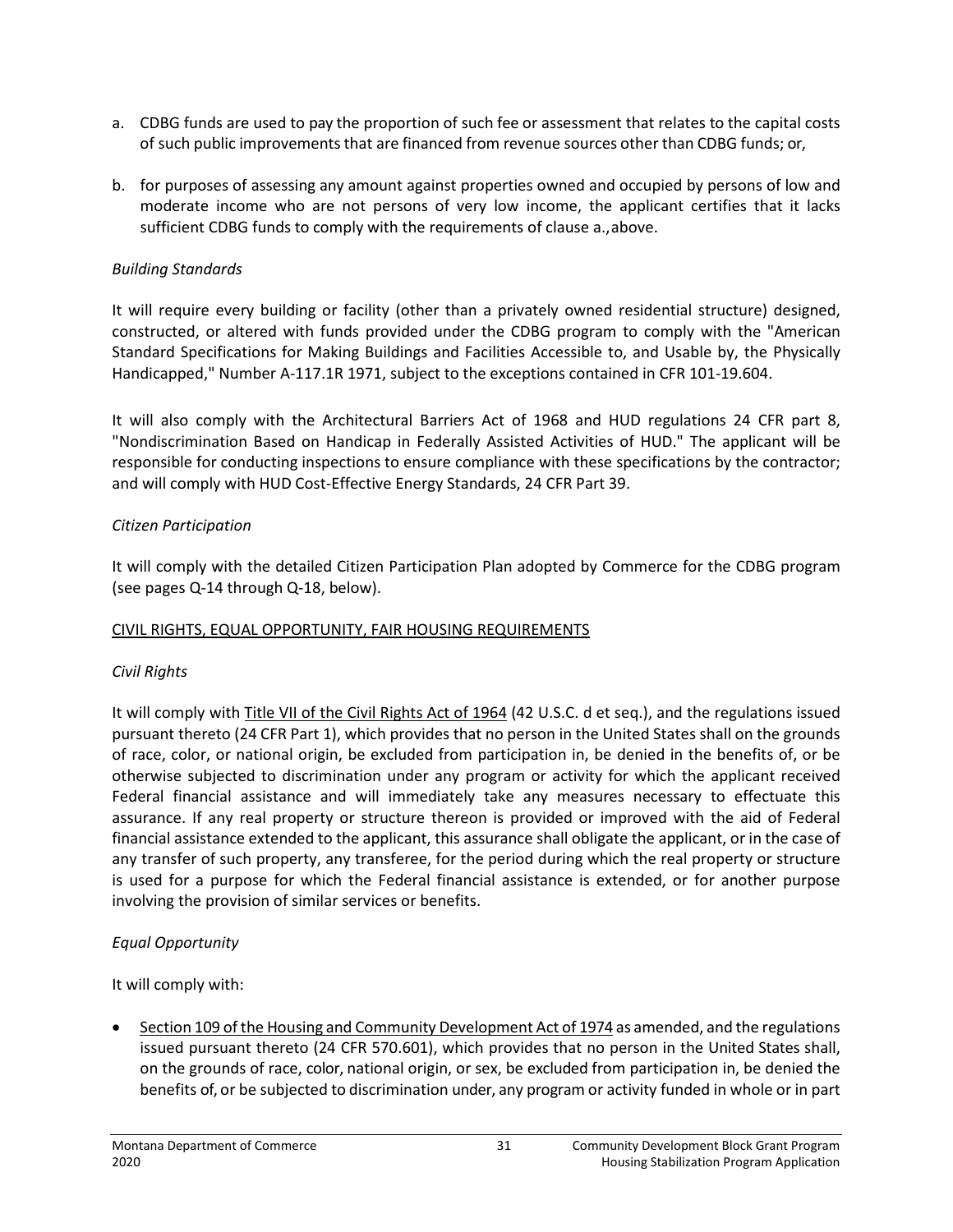with funds provided under the Act;

- The Age Discrimination Act of 1975, as amended (42 U.S.C. 6101 et seq.). The act provides that no person shall be excluded from participation, denied program benefits or subjected to discrimination on the basis of age under any program or activity receiving federal fundingassistance;
- Section 504 of the Rehabilitation Act of 1973, amended (29 U.S.C. 794). The act provides that no otherwise qualified individual shall, solely, by reason of his or her disability, be excluded from participation (including employment), denied program benefits or subjected to discrimination under any program or activity receiving federal assistance funds;
- Section 3 of the Housing and Community Development Act of 1968 (12 U.S.C. 170/u) (24 CFR Part 135). Section 3 of the Housing and Urban Development Act of 1968 requires, in connection with the planning and carrying out of any project assisted under the Act, to the greatest extent feasible, opportunities for training and employment be given to lower-income persons residing within the unit of local government or the non-metropolitan county in which the project is located, and contracts for work in connection with the project be awarded to eligible business concerns which are located in, or owned in substantial part, by persons residing in the project area. The grantee must assure good faith efforts toward compliance with the statutory directive of Section 3; and
- Executive Order 11246, as amended by Executive Orders 11375 and 12086, and the regulations issued pursuant thereto (24 CFR Part 130 and 41 CFR Chapter 60) prohibit a CDBG recipient and subcontractors, if any, from discriminating against any employee or applicant for employment because of race, color, religion, sex or national origin. The grantee and subcontractors, if any, must take affirmative action to ensure that applicants are employed, and that employees are treated during employment, without regard to their race, color, religion, sex or national origin. Such action must include, but not be limited to, the following: employment, upgrading, demotion or transfer; recruitment or recruitment advertising; layoff or termination; rate of pay or other forms of compensation; and selection for training, including apprenticeship. The grantee and subcontractors must post in conspicuous places, available to employees and applicants for employment, notices to be provided setting for the provisions of this nondiscrimination clause. For contracts over \$10,000 the grantee or subcontractors will send to each applicable labor union a notice of the above requirements, the grantee and subcontractors will comply with relevant rules, regulations and orders of the U.S. Secretary of Labor. The grantee or subcontractors must make their books and records available to State and federal officials for purposes of investigation to ascertain compliance.

### *Fair Housing*

It will affirmatively further fair housing and will comply with:

• Title VIII of the Civil Rights Act of 1968 (also known as The Fair Housing Act) (42 U.S.C. 3601 et seq.), as amended by the Fair Housing Amendments Act of 1988 and the regulations issued pursuant thereto. The law states that it is the policy of the United States prohibiting any person from discriminating in the sale or rental of housing, the financing of housing, or the provision of brokerage services, including in any way making unavailable or denying a dwelling to any person, because of race, color, religion, sex, national origin, disability, or familial status. CDBG grantees must also administer programs and activities relating to housing and community development in a manner that affirmatively promotes fair housing and furthers the purposes of Title VIII; and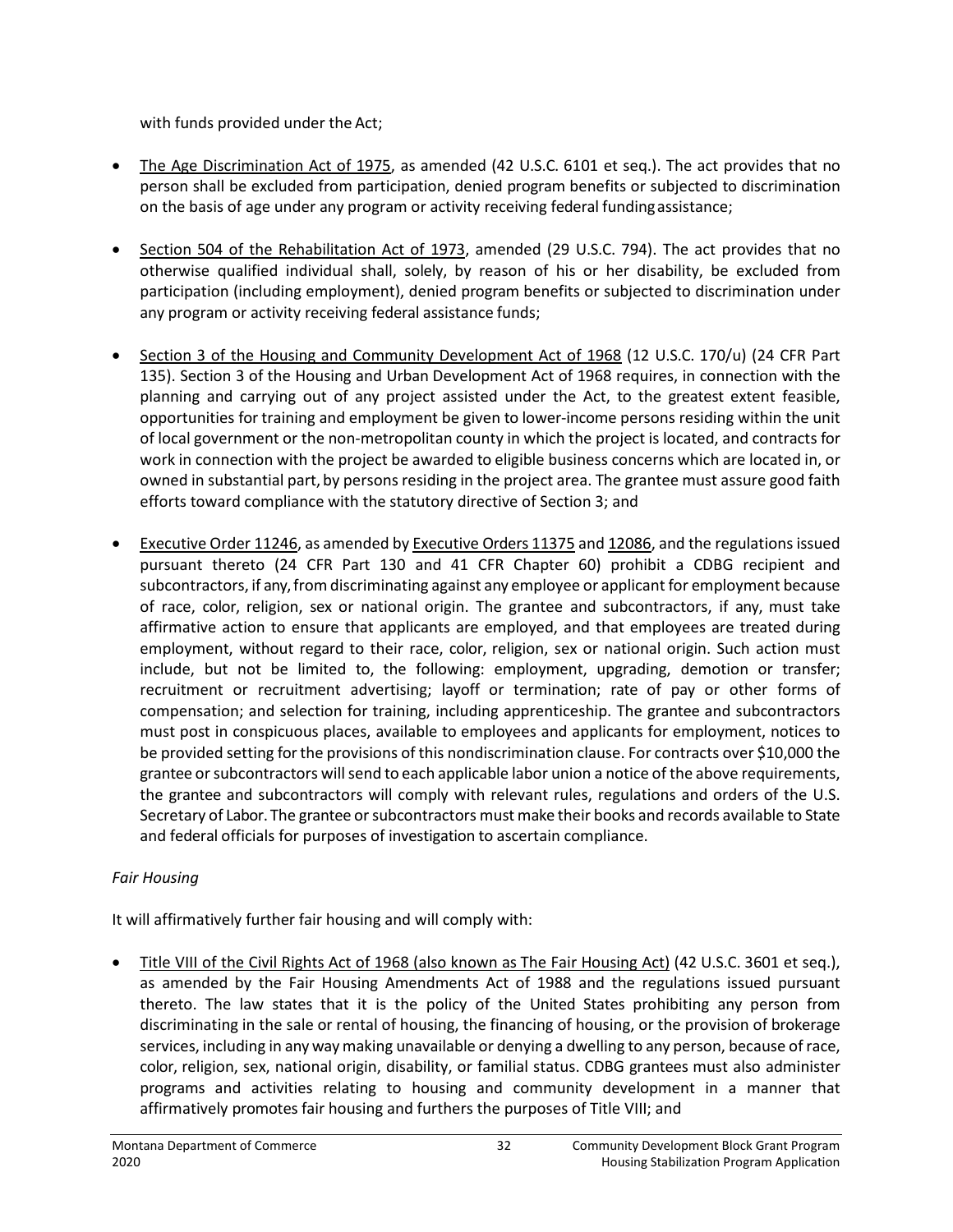• Executive Order 11063, as amended by Executive Order 12259, requires CDBG recipients to take all actions necessary and appropriate to prevent discrimination because of race, color, religion, creed, sex or national origin; in the sale, leasing, rental and other disposition of residential property and related facilities (including land to be developed for residential use); or in the use or occupancy thereof if such property and related facilities are, among other things, provided in whole or in part with the aid of loans, advances, grants or contributions from the federal government.

#### *Prohibition Against Discrimination on Basis of Religion*

It will comply with section 109(a) of the Housing and Community Development Act that prohibits discrimination on the basis of religion or religious affiliation. No person will be excluded from participation in, denied the benefit of, or be subjected to discrimination under any program or activity funded in whole or in part with CDBG funds on the basis of his or her religion or religiousaffiliation.

#### *Prohibition Against Excessive Force*

It will, if awarded CDBG funds, adopt and enforce a policy prohibiting the use of excessive force by law enforcement agencies within its jurisdiction against any individuals engaged in nonviolent civil rights demonstrations in accordance with Section 104(1) of the Housing and Community Development Act, as amended.

#### *ADA Compliance*

It will do a self-assessment of impediments to accessibility in compliance with the Americans with Disabilities Act (ADA) of 1990. Grantees are required to find a means of making CDBG program activities and services accessible to persons with disabilities; to review their communities for impediments to disabled citizens; and develop a plan to address those impediments.

#### CONFLICT OF INTEREST

It will comply with the provisions of 24 CFR 570.611 and with sections 2-2-125, 2-2-201, 7-3-4367, 7-5- 2106, and 7-5-4109, MCA, (as applicable) regarding the avoidance of conflict of interest.

#### ENVIRONMENTAL REQUIREMENTS

#### *Air Quality*

It will comply with the Clean Air Act (42 U.S.C. 7401, et seq.) which prohibits engaging in, supporting in any way or providing financial assistance for, licensing or permitting, or approving any activity which does not conform to the state implementation plan for national primary and secondary ambient air quality standards.

#### *Environmental Impact*

It will comply with:

• Section 104(f) of the Housing and Community Development Act of 1974, as amended through 1981.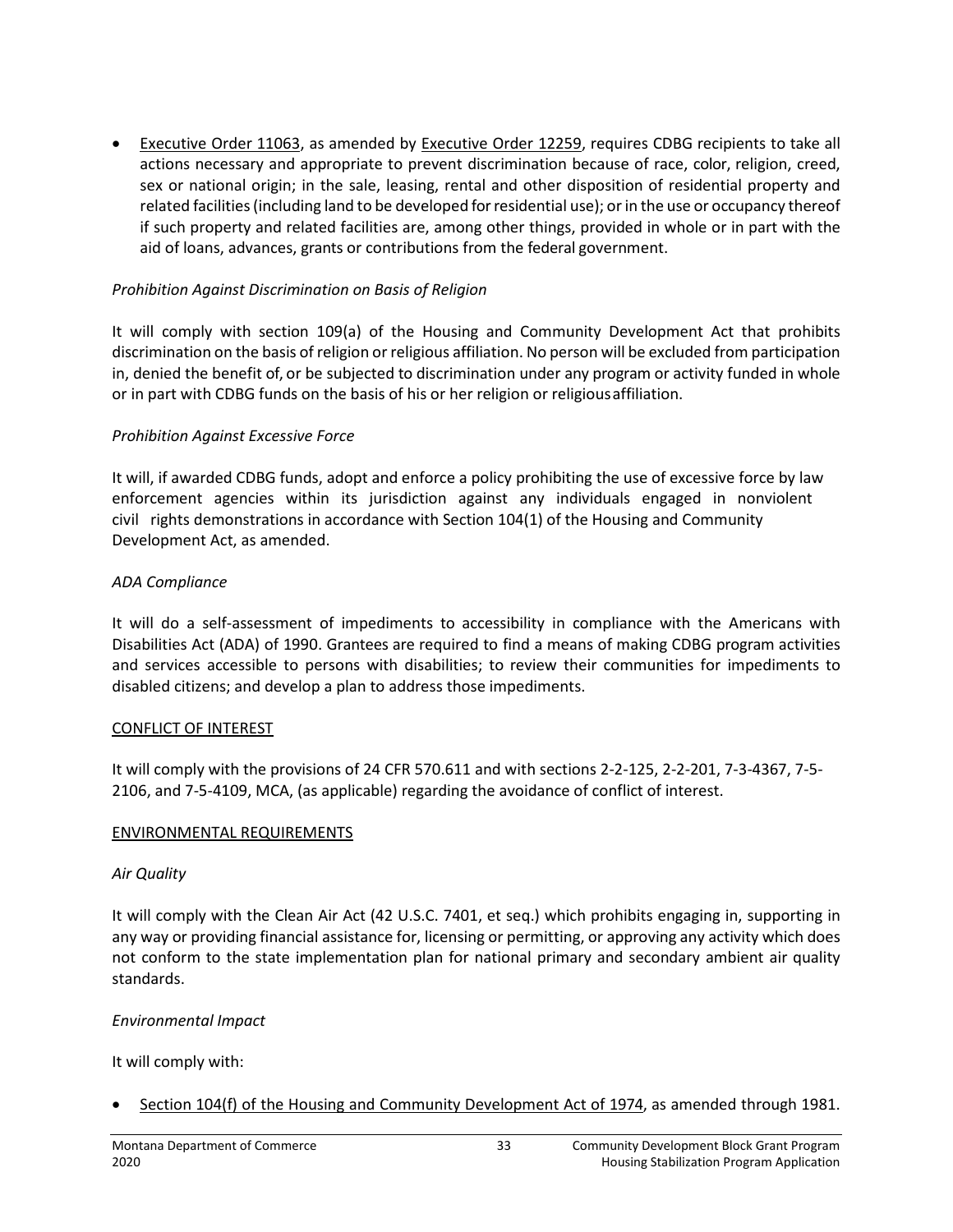This section expresses the intent that "the policies of the National Environmental Policy Act of 1969 and other provisions of law which further the purposes of such Act be most effectively implemented in connection with the expenditure of funds under" the Act. Such other provisions of law which further the purpose of the National Environmental Policy Act of 1969 are specified in regulations issued pursuant to Section 104(f) of the Act and contained in 24 CFR Part 58;and

• The National Environmental Policy Act of 1969 (42 U.S.C. Section 4321, et seq. and 24 CFR Part 58). The purpose of this Act is to attain the widest use of the environment without degradation, risk to health or safety or other undesirable and unintended consequences. Environmental review procedures are a necessary part of this process. Pursuant to these provisions, the grantee must also submit environmental certifications to the Department of Commerce when requesting that funds be released for the project. The grantee must certify that the proposed project will not significantly impact the environmental regulations and fulfilled its obligations to give public notice of the funding request, environmental findings and compliance performance.

Its chief executive officer or other officer of the applicant approved by the state:

- 1. consents to assume the status of responsible federal official under the National Environmental Policy Act of 1969 (NEPA) and other provisions of federal law, as specified in 24 CFR Part 58, which further the purposes of NEPA, insofar as the provisions of such federal law apply to the CDBG program;and
- 2. is authorized and consents on behalf of the applicant and himself to accept the jurisdiction of the Federal courts for the purpose of enforcement of his responsibilities as such an official.

### *EPA List of Violating Facilities*

It will ensure that the facilities under its ownership, lease or supervision which shall be utilized in the accomplishment of the program are not listed on the U.S. Environmental Protection Agency's (EPA) List of Violating Facilities and that it will notify the Department of Commerce of the receipt of any communication from the Director of the EPA Office of Federal Activities indicating that a facility to be used in the project is under consideration for listing by EPA.

### *Farmlands Protection*

It will comply with the Farmlands Protection Policy Act of 1981 (7 U.S.C. 4202, et seq.) and any applicable regulations (7 CFR Part 658) which established compliance procedures for any federally assisted project which will convert farmlands designated as prime, unique or statewide or locally important, to nonagricultural uses.

### *Floodplain Management and Wetlands Protection*

It will comply with:

• the Flood Disaster Protection Act of 1973, Public Law 93-234, 87 Stat. 975, approved December 31, 1973. Section 102(a) required, on and after March 2, 1974, the purchase of flood insurance in communities where such insurance is available as a condition for the receipt of any federal financial assistance for construction or acquisition purposes for use in any area that has been identified by the Secretary of the Department of Housing and Urban Development as an area having special flood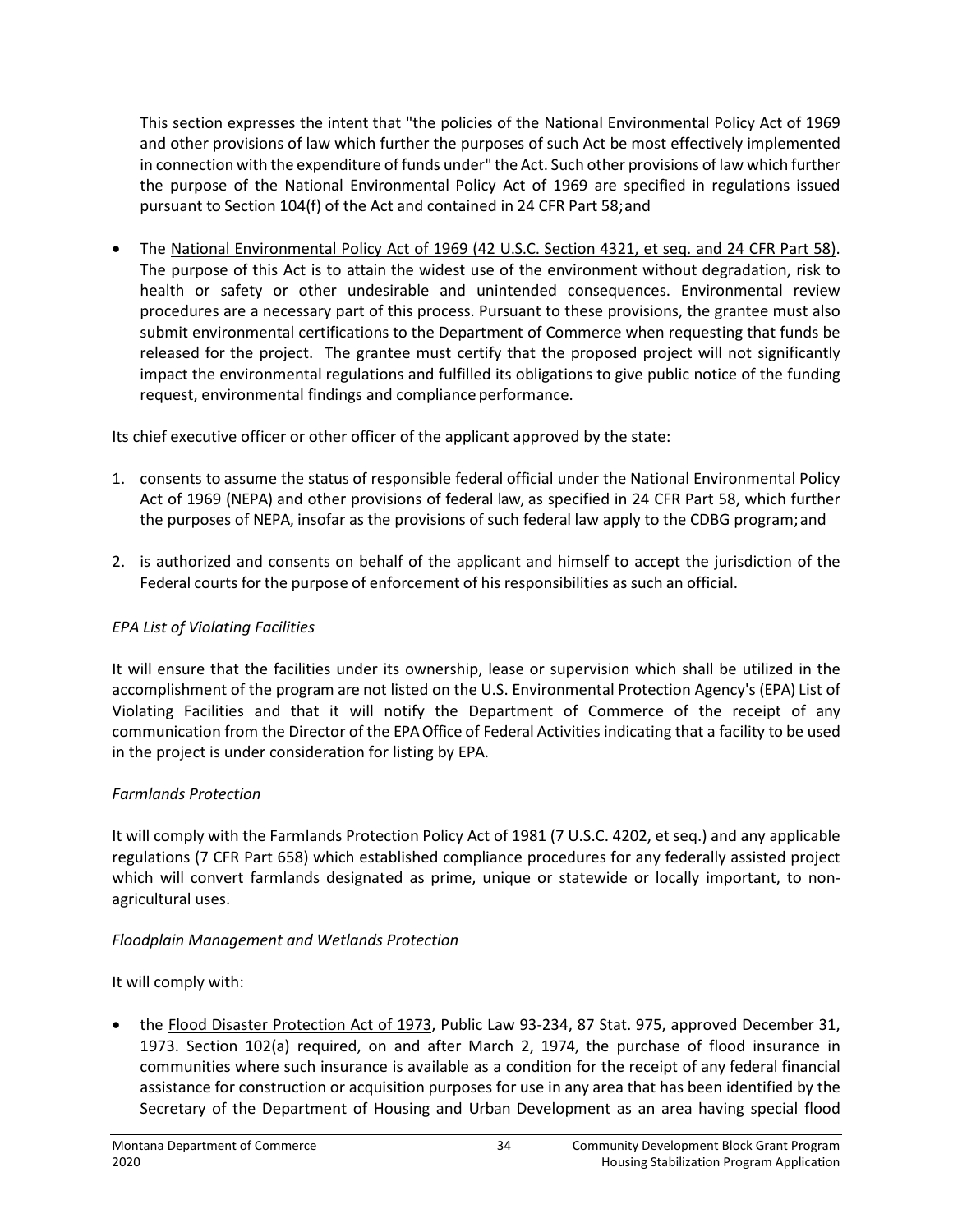hazards. The phrase "Federal financial assistance" includes any form of loan, grant, guaranty, insurance payment, rebate, subsidy, disaster assistance loan or grant, or any other form of direct or indirect Federal assistance;

- Executive Order 11988, May 24, 1978: Floodplain Management (42 F.R. 26951, et seq.). The intent of this Executive Order is to (1) avoid, to the extent possible, adverse impacts associated with the occupancy and modification of floodplain and (2) avoid direct or indirect support of floodplain development wherever there is a practical alternative. If a grantee proposes to conduct, support or allow an action to be located in the floodplain, the grantee must consider alternatives to avoid adverse effects and incompatible involvement in the floodplains. If siting in a floodplain is the only practical alternative, the grantee must, prior to taking any action: (1) design or modify its actions in order to minimize a potential harm to the floodplain; and (2) prepare and circulate a notice containing an explanation of why the action is proposed to be located in a floodplain;and
- Executive Order 11990, May 24, 1977: Protection of Wetlands (42 F.R. 26961, et seq.). The intent of this Executive Order is to avoid adverse impacts associated with the destruction or modification of wetlands and direct or indirect support of new construction in wetlands, wherever there is a practical alternative. The grantee must avoid undertaking or providing assistance for new construction located in wetlands unless there is no practical alternative to such construction and the proposed action includes all practical measures to minimize harm to wetlands which may result from suchuse.

### *Historic Preservation*

It will comply with:

- Section 106 of the National Historic Preservation Act of 1966 (16 U.S.C. 470, as amended) through completion of the procedures outlined in 36 CFR 800 and 36 CFR 63. Compliance with these procedures should include:
- 1. consulting with the State Historic Preservation Office (SHPO) to identify properties listed in or eligible for inclusion in the National Register of Historic Places that exist with a proposed CDBG project's area of potential environmental impact, and/or to determine the need for professional archaeological, historical, or architectural inventory of potentially affected properties to determine whether they would qualify for register listing;and
- 2. consulting, with the SHPO and THPO, Keeper of the National Register of Historic Places, and the Advisory Council on Historic Preservation to evaluate the significance of historic or prehistoric properties which could be affected by CDBG work and to determine how to avoid or mitigate adverse effects to significant properties from project work.

### *Lead-Based Paint*

It will comply with current requirements of Title X of the Residential Lead Based Paint Hazard Reduction Act of 1992. Both Commerce and DPHHS provide education and information on LBP hazards to parents, families, healthcare providers, grant recipients, and contractors. Commerce requires that any contractor or subcontractor engaged in renovation, repair and paint activities that disturb lead-based paint in homes, child and care facilities built before 1978 must be certified and follow specific work practices to prevent lead contamination. In addition to complying with Title X, UPCS inspections will be performed at rental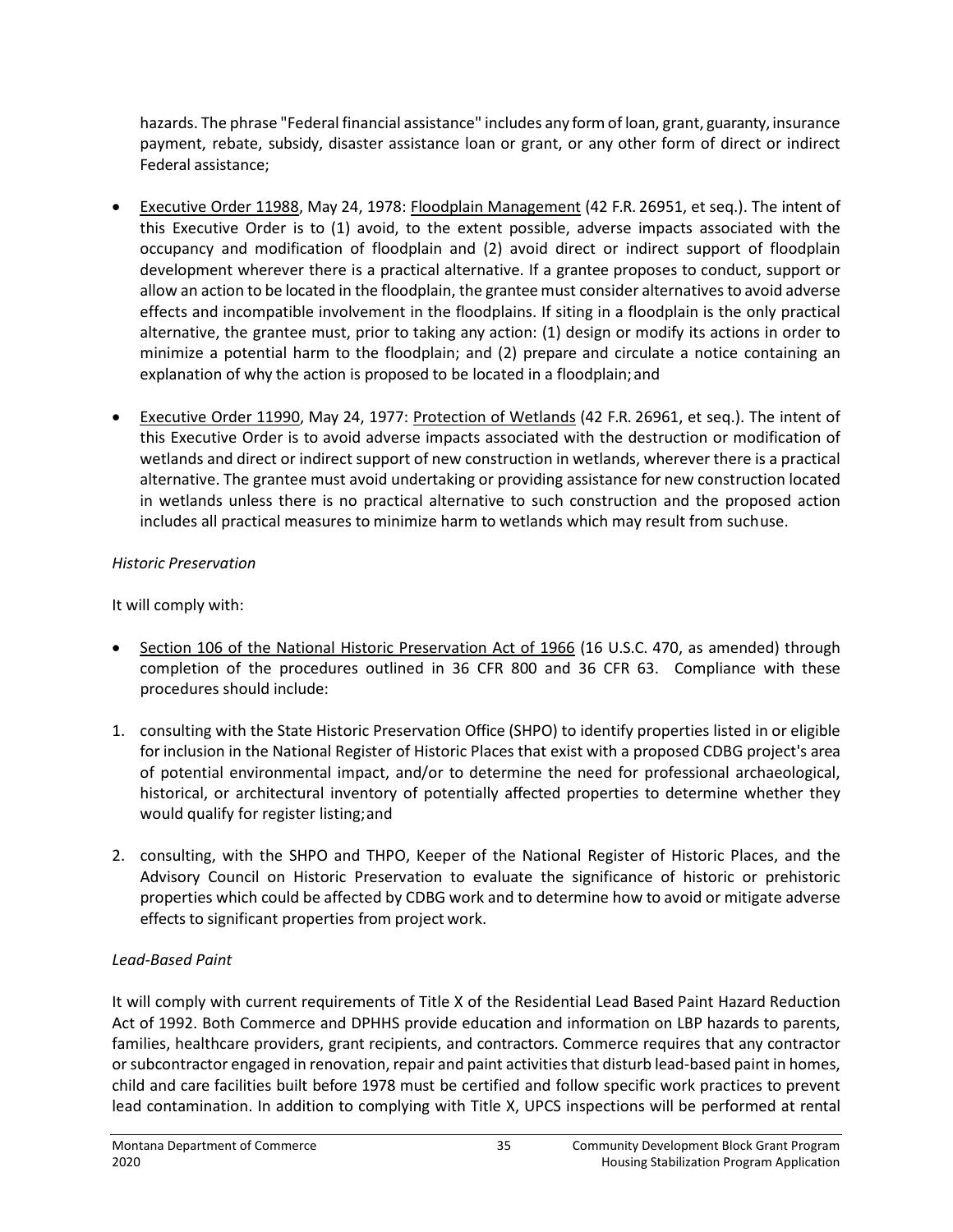properties assisted with HTF, HOME, Section 8, and other public rental properties throughout the state.

### *Noise, Facility Siting*

It will comply with HUD Environmental Standards (24 CFR, Part 51, Environmental Criteria and Standards and 44 F.R. 40860-40866, July 12, 1979) which prohibit HUD support for most new construction of noisesensitive uses is prohibited in general for projects with unacceptable noise exposures is discouraged for projects with normally unacceptable noise exposure. Additionally, projects may not be located near facilities handling materials of an explosive or hazardous nature, or in airport clear zones.

### *Solid Waste*

It will comply with the Solid Waste Disposal Act, as amended by the Resource Conservation and Recovery Act of 1976 (42 U.S.C. Section 6901, et seq.). The purpose of this Act is to promote the protection of health and the environment and to conserve valuable material and energy resources.

### *Water Quality*

It will comply with:

- the Safe Drinking Water Act of 1974 (42 U.S.C. Section 201, 300(f) et seq. and U.S.C. Section 349), as amended, particularly Section 1424(e) (42 U.S.C. Section 300H-303(e)) which is intended to protect underground sources of water. No commitment for federal financial assistance can be entered into for any project which the U.S. Environmental Protection Agency determines may contaminate an aquifer which is the sole or principal drinking water source for an area; and
- the Federal Water Pollution Control Act of 1972, as amended, including the Clear Water Act of 1977, Public Law 92-212 (33 U.S.C. Section 1251, et seq.) which provides for the restoration and maintenance of the chemical, physical and biological integrity of the nation's water.

### *Wildlife*

It will comply with:

- the Endangered Species Act of 1973, as amended (16 U.S.C. 1531 et seq.). The intent of this Act is to ensure that all federally assisted projects seek to preserve endangered or threatened species. Federally authorized and funded projects must not jeopardize the continued existence of endangered and threatened species or result in the destruction or modification of habitat of such species which is determined by the U.S. Department of the Interior, after consultation with the state, to be critical;and
- the Fish and Wildlife Coordination Act of 1958, as amended, (U.S.C. 661 et seq.) which requires that wildlife conservation receives equal consideration and is coordinated with other features of water resource developmentprograms.

### *Wild and Scenic Rivers*

It will comply with the Wild and Scenic Rivers Act of 1968, as amended (16 U.S.C. 1271, et seq.). The purpose of this Act is to preserve selected rivers or sections of rivers in their free-flowing condition, to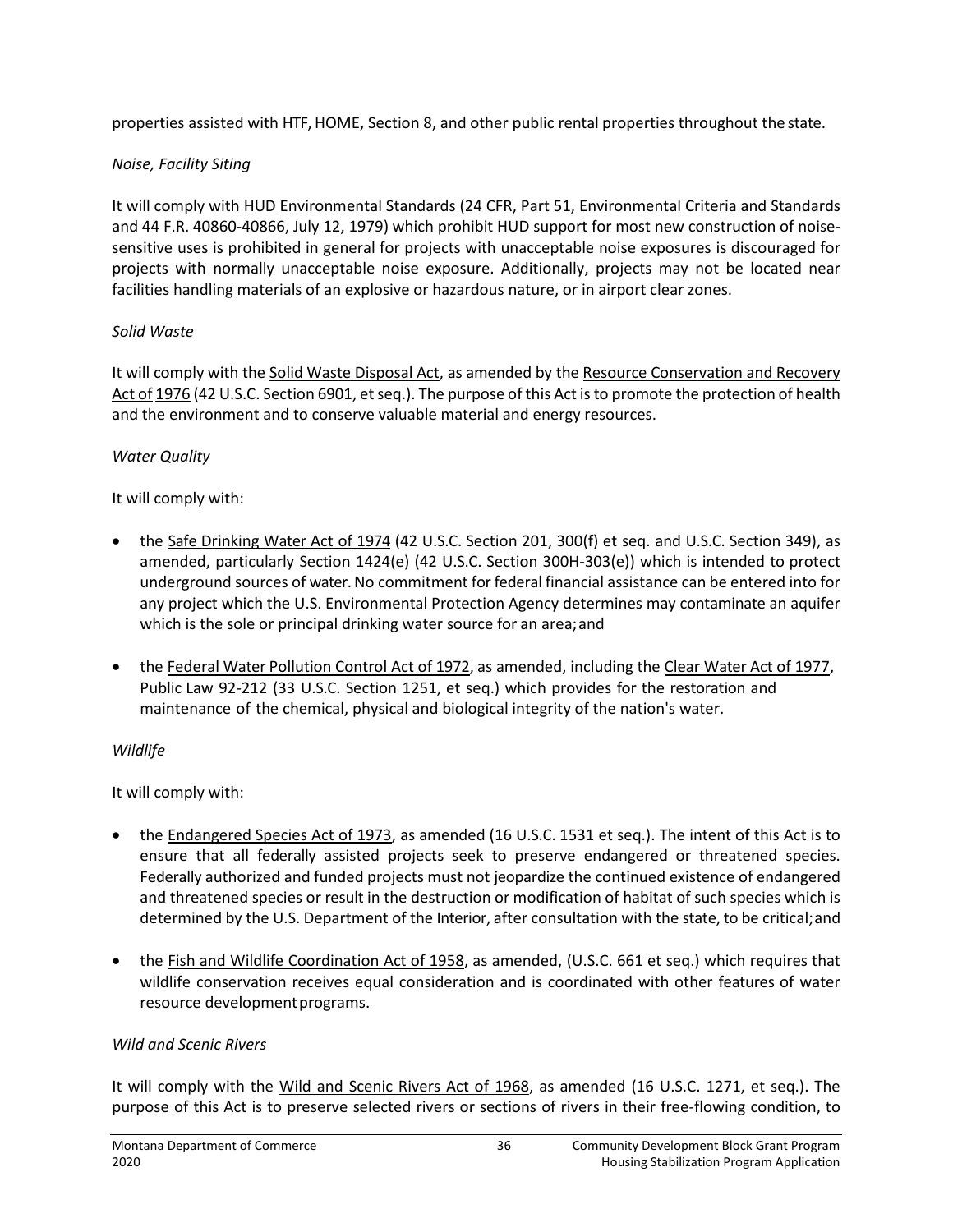protect the water quality of such rivers and to fulfill other vital national conservation goals. Federal assistance by loan, grant, license or other mechanism may not t be provided to water resources construction projects that would have a direct and adverse effect on any river included or designated for study or inclusion in the National Wild and Scenic River System.

### FINANCIAL MANAGEMENT

It will comply with the applicable requirements of:

- OMB Circular A-87, "Cost Principles for State and Local Governments," as specified by Commerce;
- HUD "Administrative Requirements for Grant and Operative Agreements to State, Local, and Federally-Recognized Indian Tribal Governments," (24 CFR, Part 85), or any equivalent procedures and requirements that the Montana Department of Commerce may prescribe. The HUD Administrative Requirements are the basis for a number of specific requirements on the financial management and record keeping of CDBG funds. The requirements apply to cash depositories, bonding and insurance, record keeping, program income, property management, procurement, closeout, audit, and other requirements; and
- The Single Audit Act of 1984, as amended by the Single Audit Act of 1996 (the "Single audit Act Amendments") which establishes criteria for determining the scope and content of audits and OMB Circular A-133, "Audits of States, Local Governments, and Non-Profit Organizations", revised June 24, 1997. (OMB CircularA-133.)

It will promptly refund to Commerce any CDBG funds determined by an audit to have been spent in an unauthorized or improper manner or for ineligible activities.

It will give Commerce, the Montana Legislative Auditor, HUD, and the Comptroller General, through any authorized representatives, access to and the right to examine all records, books, papers, or documents related to the grant.

### *Labor Standards*

It will comply with:

- Section 110 of the Housing and Community Development Act of 1975, as amended, 24 CFR 570.605, and State regulations regarding the administration and enforcement of labor standards. Section 110 requires that all laborers and mechanics employed by contractors or subcontractors on construction work assisted under the Act shall be paid wages at rates not less than those prevailing on similar construction in the locality as determined by the Secretary of Labor in accordance with the Davis-Bacon Act, as amended (40 U.S.C. 276-1- 276a-5). By reason of the foregoing requirement the Contract Work Hours and Safety Standards Act (40 U.S.C. 327 et seq.) also applies. However, these requirements apply to rehabilitation of residential property only if such property is designed for residential use for eight or more families;
- Davis-Bacon Act, as amended (40 U.S.C. et seq.), Section 2; June 13, 1934, as amended (48 Stat. 948.40 U.S.C. 276(c)), popularly known as the Copeland Anti-Kickback Act. The Act mandates that all laborers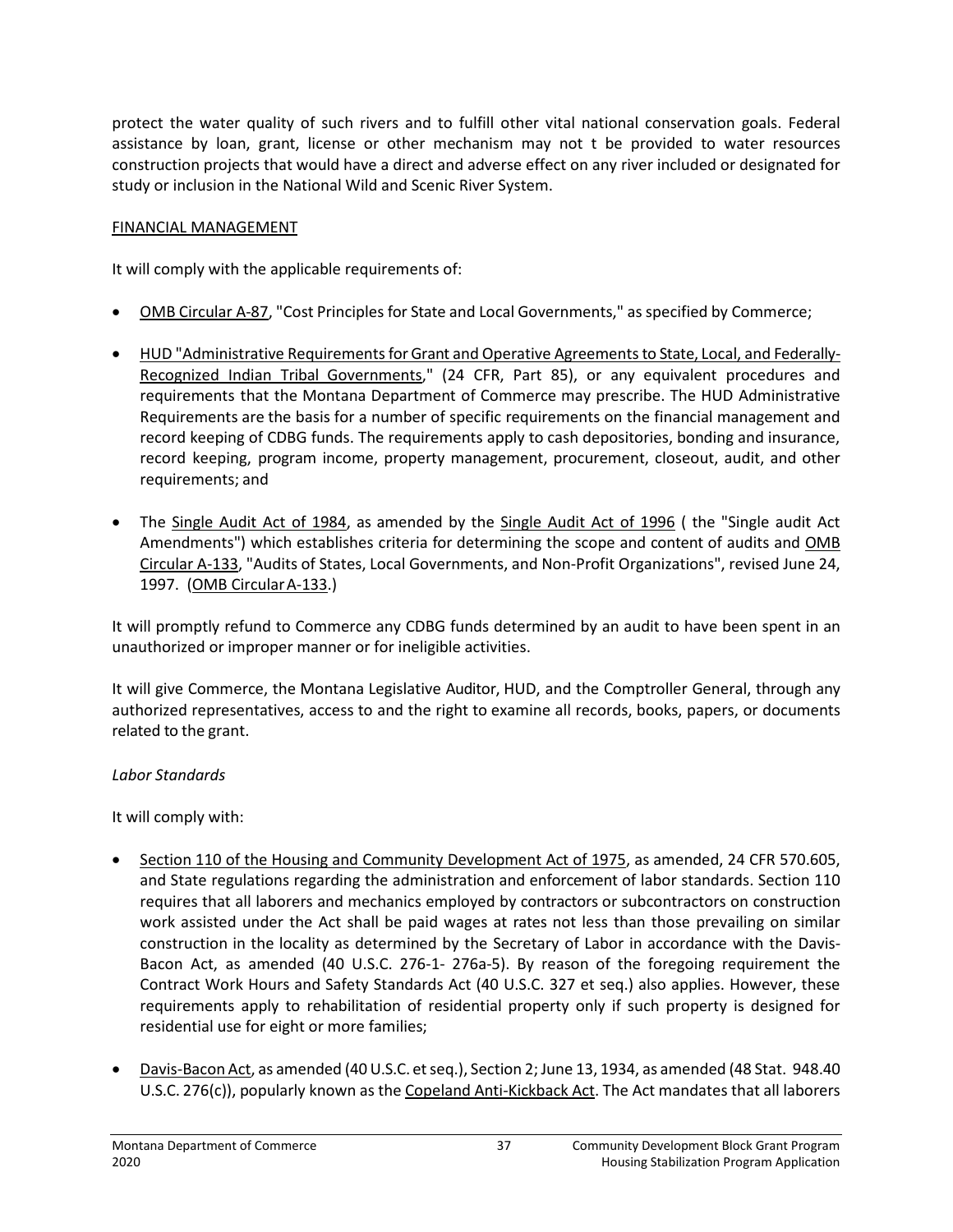and mechanics be paid unconditionally and not less often than once a week, and without subsequent deduction or rebate on any account except "permissible" salary deductions, the full amounts due at the time of payments, computed at wage rates not less than those contained in the wage determination issued by the U.S. Department of Labor. Weekly compliance statements and payrolls are required to be submitted to the federally funded recipient by thecontractor;

- Contract Work Hours and Safety Standards Act (40 U.S.C. 327 et seq.). According to the Act, no contract work may involve or require laborers or mechanics to work in excess of eight hours in a calendar day, or in excess of 40 hours in a work week, unless compensation of not less than one and one-half times the basic rate is paid for the overtime hours. If this Act is violated, the contractor or subcontractor is liable to any affected employee for unpaid damages as well as to the United States for liquidated damages;and
- Federal Fair Labor Standards Act, (29 U.S.C.S. 201 et seq.) The act requires that covered employees be paid at least the minimum prescribed wage, and also that they be paid one and one-half times their basic wage rate for all hours worked in excess of the prescribedworkweek.

### *Legal Authority*

It possesses legal authority to apply for the grant and to execute the proposed project under Montana law and, if selected to receive a CDBG grant, will make all efforts necessary to assure timely and effective implementation of the project activities described in the submitted application.

### *Lobbying*

It certifies that:

- No Federal appropriated funds have been paid or will be paid, by or on behalf of the undersigned, to any person for influencing or attempting to influence an officer or employee of any agency, a Member of Congress, an officer or employee of Congress, or an employee of a Member of Congress in connection with the awarding of any Federal contract, the making of any Federal grant, the making of any Federal loan, the entering into of any cooperative agreement, and the extension, continuation, renewal, amendment, or modification of any Federal contract, grant, loan, or cooperativeagreement.
- If any funds other than Federal appropriated funds have been paid or will be paid to any person for influencing or attempting to influencing an officer or employee or any agency, a Member of Congress, an officer or employee of Congress, or an employee of a Member of Congress in connection with this Federal contract, grant, loan, or cooperative agreement, the undersigned shall complete and submit Standard From LLL, "Disclosure Form to Report Lobbying," in accordance with its instructions.
- The undersigned shall require that the language of this certification be included in the award documents for all subawards at all tiers (including subcontracts, subgrants, and contracts under grants, loans, and cooperative agreements) and that all subrecipients shall certify and disclose accordingly. This certification is a material representation of fact upon which reliance was placed when this transaction was made or entered into. Submission of this certification is a prerequisite for making or entering into this transaction imposed by Section 1352, Title 31, U.S. Code. Any person who fails to file the required certification shall be subject to a civil penalty of not less than \$10,000 and not more than \$100,000 for each such failure.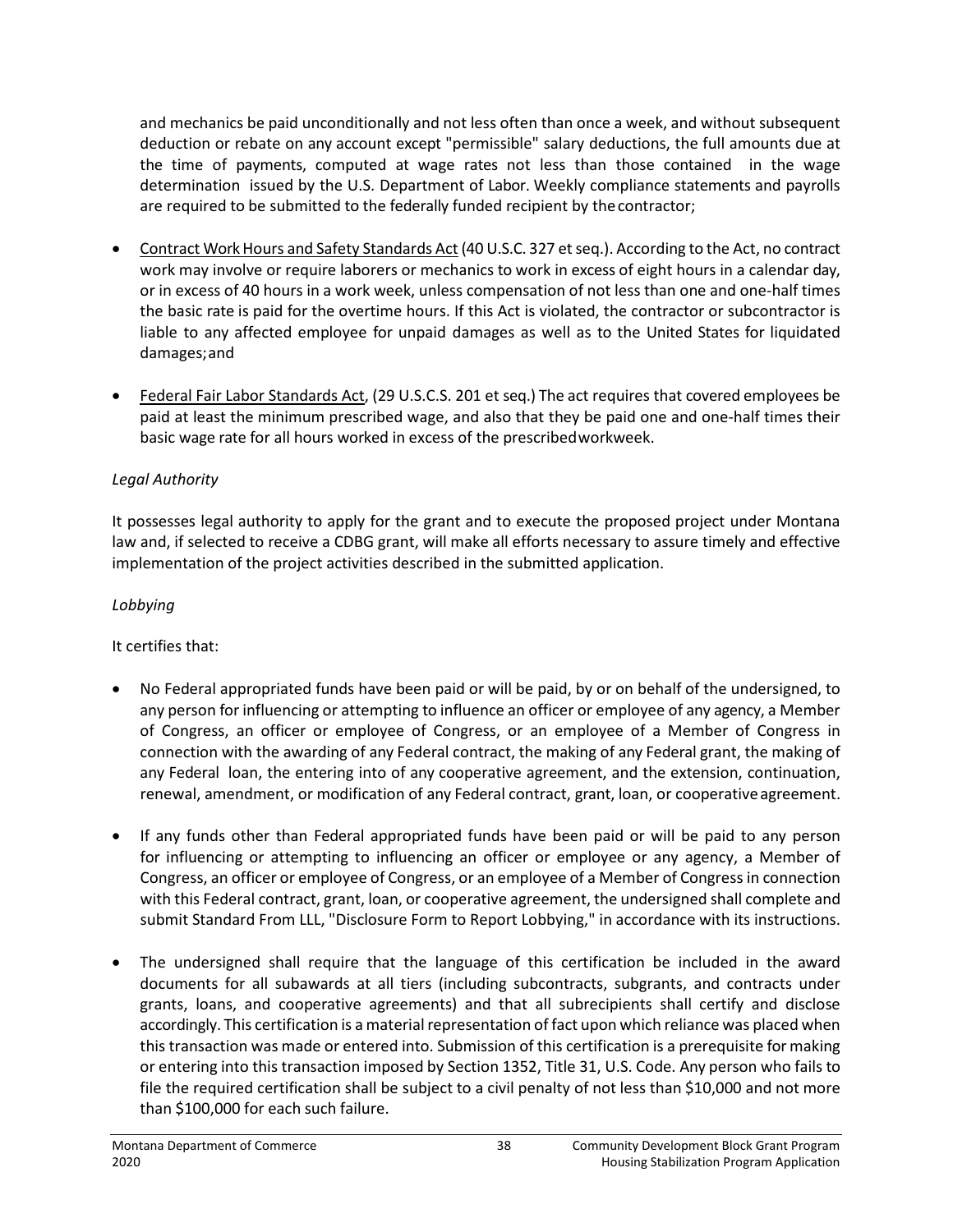#### *Political Activity*

It will comply with the Hatch Act (5 U.S.C. 1501, et seq.; 5 CFR Part 151) which restricts the political activity of individuals principally employed by a state or local agency in connection with a program financed in whole or in part by federal loans or grants. An affected employee may not be a candidate for public office in a partisan election.

#### *Procurement*

Consulting Services will be procured in a manner that provides fair and unbiased, full and open competition, without conflicts of interest.

| Signed:          |  |
|------------------|--|
| Name:            |  |
| Title:           |  |
| Date:            |  |
| <b>DUNS No.:</b> |  |
| EIN No.:         |  |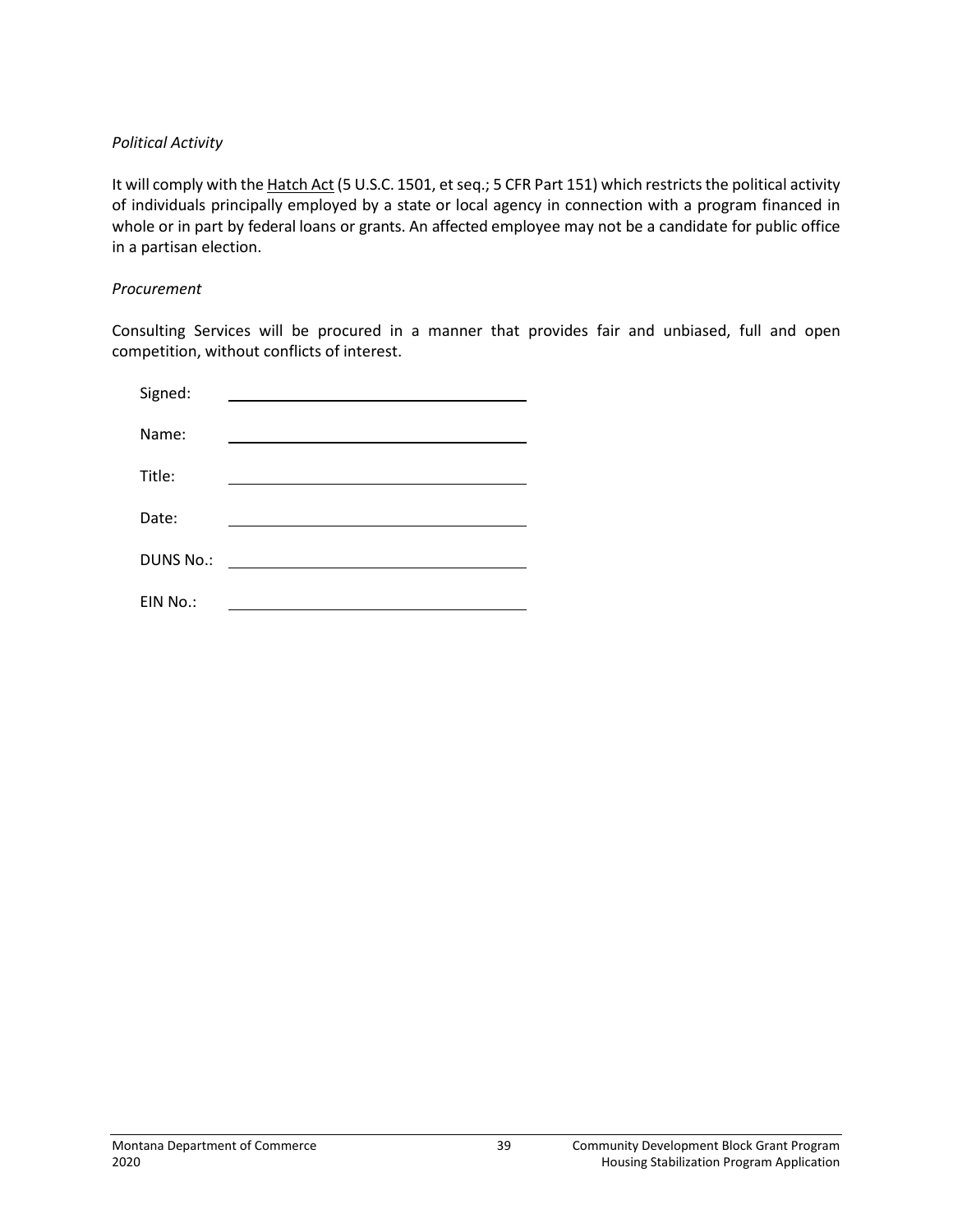#### **APPENDIX F**

#### **Residential Anti-Displacement and Relocation Assistance Plan**

This Residential Anti-displacement and Relocation Assistance Plan is prepared by the Montana Department of Commerce (Commerce) and [*Grantee City, Town, Or County*] in accordance with the Housing and Community Development Act of 1974, as amended (the "Act") and HUD regulations at 24 CFR 42.325 and is applicable to our Community Development Block Grant (CDBG) assisted programs and projects.

#### **Minimize Displacement**

Consistent with the goals and objectives of activities assisted under the Act, [*Grantee City, Town, or County*] will implement policies to minimize the direct and indirect displacement of persons (families, individuals, businesses, for-profit organizations, not-for-profit organizations and farms) from their homes and neighborhoods as a result of assisted activities including:

- Encouraging (alternate; mandate) its subrecipient partners to stage rehabilitation of apartment units to allow tenants to remain in the building/complex during and after the rehabilitation, working with empty units first.
- Assisting its subrecipient partners with locating facilities to house persons who must be relocated temporarily during rehabilitation by offering vacant units in other regulated properties in the immediate area, if any.
- Supporting local efforts to enact tax assessment policies which reduce the impact of potentially increasing property tax assessments on lowerincome owner-occupants or tenants in revitalizing areas.
- Where feasible, giving priority to rehabilitation of housing, as opposed to demolition, to avoid displacement.
- Where feasible, allowing for demolition or conversion of only dwelling units that are not occupied or vacant occupiable dwelling units (especially those units which are "lower-income dwelling units" (as defined in 24 CFR 42.305)) or structures that have not been used for residential purposes.
- Targeting only those properties deemed essential to the need or success of theproject.
- Acquisition of easements or property related to community and public facility projects.

### **Relocation Assistance to Displaced Persons**

[*Grantee City, Town, Or County*] will provide relocation assistance for eligible beneficiaries (as defined by CDBG regulations) who, in connection with an activity assisted under the CDBG program, move permanently or move personal property from real property as a direct result of the demolition of any dwelling unit or the conversion of a lower-income dwelling unit. Depending upon their status, a displaced person may qualify assistance under either the Uniform Relocation Assistance and Real Property Acquisitions Act ("URA") and its implementing regulation at 49 CFR 24 or under Section 104(d) of the Act, including:

1. Advisory Services – A displaced person will be advised of his or her rights under the Fair Housing Act. If a comparable replacement dwelling to be provided to a minority person is located in an area of minority concentration (as may be identified in the Consolidated Plan) the minority person will also be given, if possible, referrals to comparable and suitable decent, safe and sanitary replacement dwellings not located in such areas. (24 CFR42.350(a))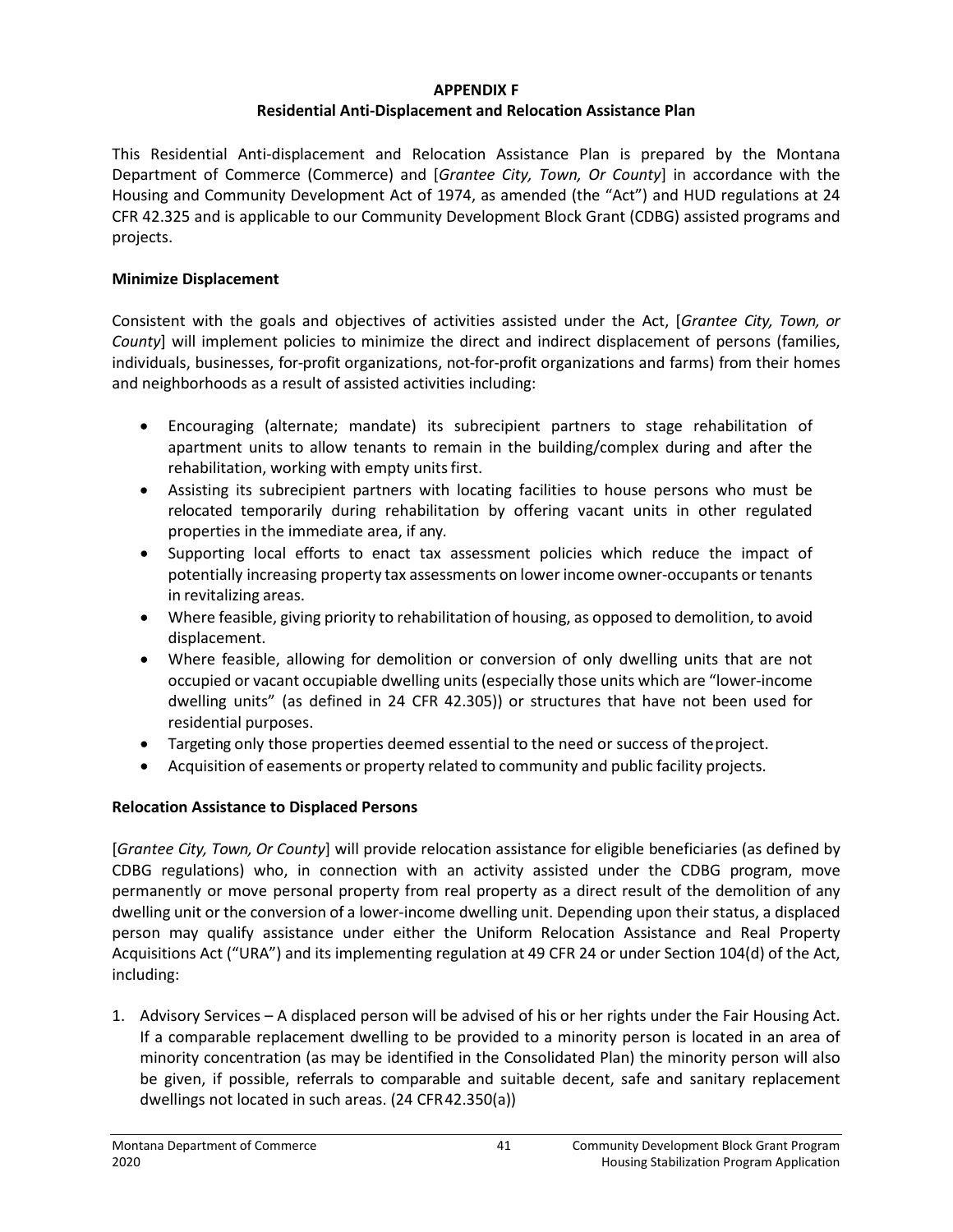- 2. Moving Expenses Payment for moving expenses at levels described in the URA. (24 CFR 42.350(b))
- 3. Security Deposits and Credit Checks The reasonable and necessary cost of any security deposit required to rent the replacement dwelling unit, and for credit checks required to rent or purchase the replacement dwelling unit. (24 CFR42.350(c))
- 4. Interim Living Costs Displaced persons shall be reimbursed for actual, reasonable, out-of-pocket costs incurred in connection with a displacement, including moving expenses and increased housing costs, if (24 CFR 42.350(d)):
	- a) a person must relocate temporarily because continued occupancy of the dwelling unit constitutes a substantial danger to the health orsafety of the person or the public; or
	- b) a person is displaced from a "lower income dwelling unit", none of the comparable replacement dwelling units to which the person has been referred qualifies as a lower income dwelling unit and a suitable lower income dwelling unit is scheduled to become available in accordance with the one- for-one replacement rule discussed below.
- 5. Replacement Housing Assistance Displaced persons are eligible to receive one of the following two forms of replacement housing assistance [(24 CFR 42.350(e)]:
	- a) rental assistance equal to 60 times the amount necessary to reduce the monthly rent and estimated average monthly cost of utilities for a replacement dwelling (comparable replacement dwelling or decent, safe, and sanitary replacement dwelling to which the person relocates, whichever costs less) to the "Total Tenant Payment," as determined by 24 CFR 5. (All or a portion of this assistance may be offered through a certificate or voucher for rental assistance, if available, provided under Section 8. If a Section 8 certificate or voucher is provided, the subrecipient partner must provide referrals to comparable replacement dwelling units where the owner is willing to participate in the Section 8 Tenant-Based Assistance Existing Housing Program 24 CFR 982); or
	- b) If a displaced person purchases an interest in a housing cooperative or mutual housing association and occupies a decent, safe, and sanitary dwelling in the cooperative or association, the person may elect to receive a payment equal to the capitalized value of 60 times the amount that is obtained by subtracting the "Total Tenant Payment," as determined under 24 CFR 5, from the monthly rent and estimated average monthly cost of utilities at a comparable replacement dwelling unit. To compute the capitalized value, the installments shall be discounted at the rate of interest paid on passbook savings deposits by a federally insured financial institution conducting business within the recipient's jurisdiction. To the extent necessary to minimize hardship to the displaced household, subrecipient partners will, subject to appropriate safeguards, issue a payment in advance of the purchase of the interest in the housing cooperative or mutual housing association.

A displaced person who is not a lower-income tenant will be provided relocation assistance in accordance with the URA. Businesses relocated as a result of assisted activities will also be provided relocation assistance in accordance with the URA.

### **One-for-One Replacement of Lower-Income Dwelling Units**

[*Grantee City, Town, Or County*] will replace all occupied and vacant occupiable lower-income dwelling units demolished or converted to a use other than lower-income housing in connection with a project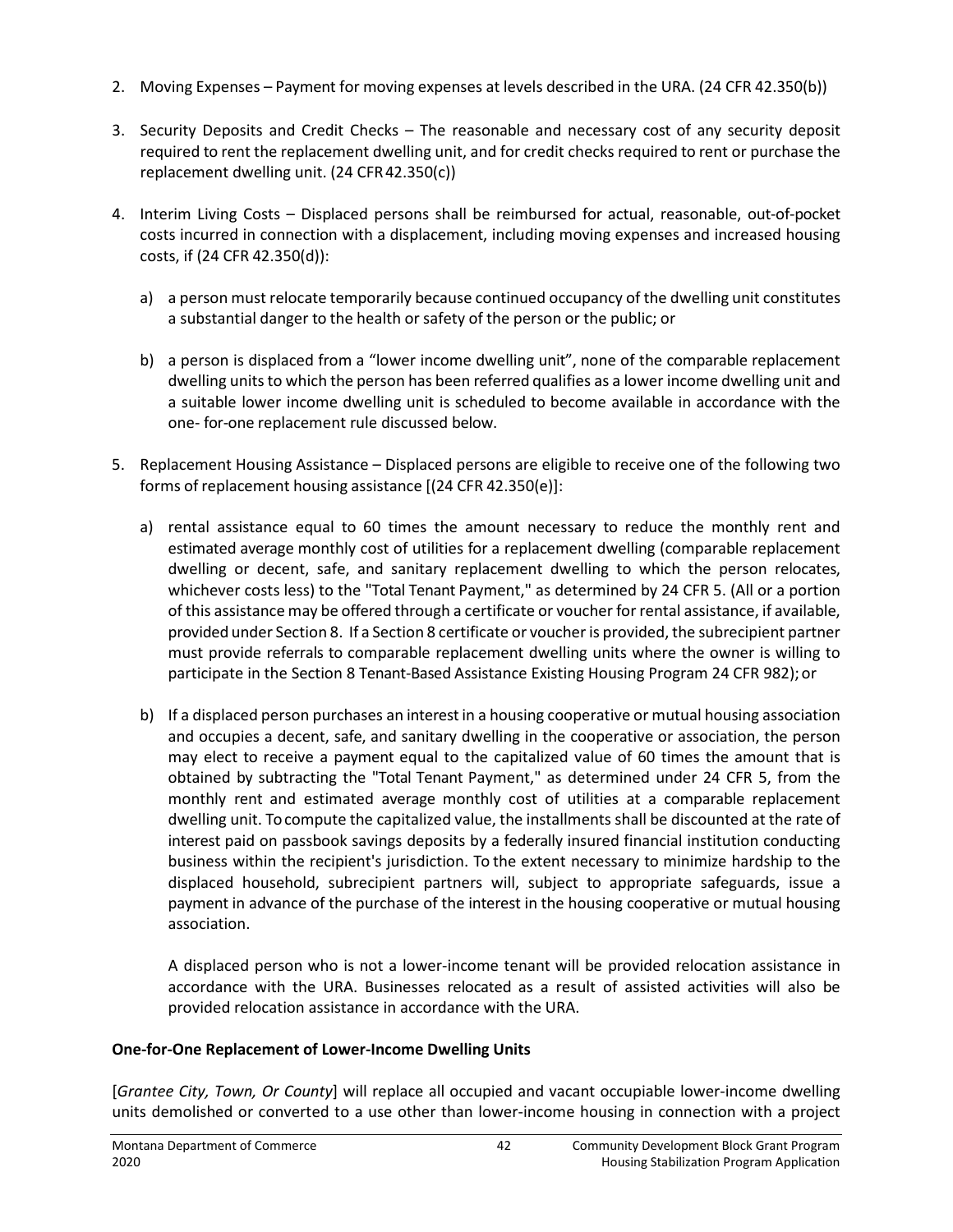assisted with funds provided under the CDBG programs in accordance with 24 CFR 42.375, as follows:

- 1. To the extent feasible, [*Grantee City, Town, Or County*] will require that replacement units be located within the same neighborhood as the units demolished or converted.
- 2. [*Grantee City, Town, Or County*] will require that replacement units be sufficient in number and size to house no fewer than the number of occupants who could have been housed in the units that are demolished or converted. The number of occupants who could have been housed in units shall be determined in accordance with applicable local housing occupancy codes. Demolished or converted units may not be replaced with smaller units (e.g., a 2-bedroom unit with two 1-bedroom units).
- 3. The replacement units must be provided in standard condition. Replacement lower-income dwelling units may include units that have been raised to standard from substandard condition if:
	- a) No person was displaced from the substandard unit; and
	- b) The substandard unit was vacant for at least 3 months before execution of the agreement between the [*Grantee City, Town, Or County*] and the property owner.
- 4. The replacement units will be required to be designed by [*Grantee City, Town, Or County*] to remain lower-income dwelling units for the minimum number of years required by regulation. Replacement lower-income dwelling units may include, but are not limited to, public housing or existing housing receiving Section 8 project-based assistance.

### **Replacement Not Required Based on Unit Availability**

Under 24 CFR 42.375(d), [*Grantee City, Town, Or County*] may submit a request to Commerce (if the project is funded through the State) for a determination that the one-for-one replacement requirement does not apply based on objective data that there is an adequate supply of vacant lower-income dwelling units in standard condition available on a non-discriminatory basis within the area. Commerce, upon receipt of such submission, will promptly put notice of the request on its website and inform interested persons that they have 30 days from its posting to comment and provide additional information to Commerce.

# **Appeals**

Any displaced person who disagrees with [*Grantee City, Town, Or County*]'s determination of eligibility for benefits or the amount of relocation assistance for which the person is eligible may file a written appeal to [*Grantee City, Town, Or County*]. Appeals may be directed to [*Grantee City, Town, Or County*], [*Mailing Address*] AND [*Phone Number*]. Further appeal, in writing, may be submitted to the Montana Department of Commerce, Community Development Division, PO Box 200523, Helena, MT 59620-0523.

# **Contacts**

[*Grantee City, Town, Or County*] is responsible for tracking the replacement of lower-income dwelling units and ensuring that they are provided within the required period. The [*Grantee City, Town, Or County*] and/or a partner organization monitors this tracking throughout the development process.

[*Grantee City, Town, Or County*] is responsible for providing relocation payments and other relocation assistance to any lower-income person displaced by the demolition of any dwelling unit or the conversion of lower-income dwelling units to another use. [*Grantee City, Town, Or County*] will monitor the payment of relocation assistance throughout the development process.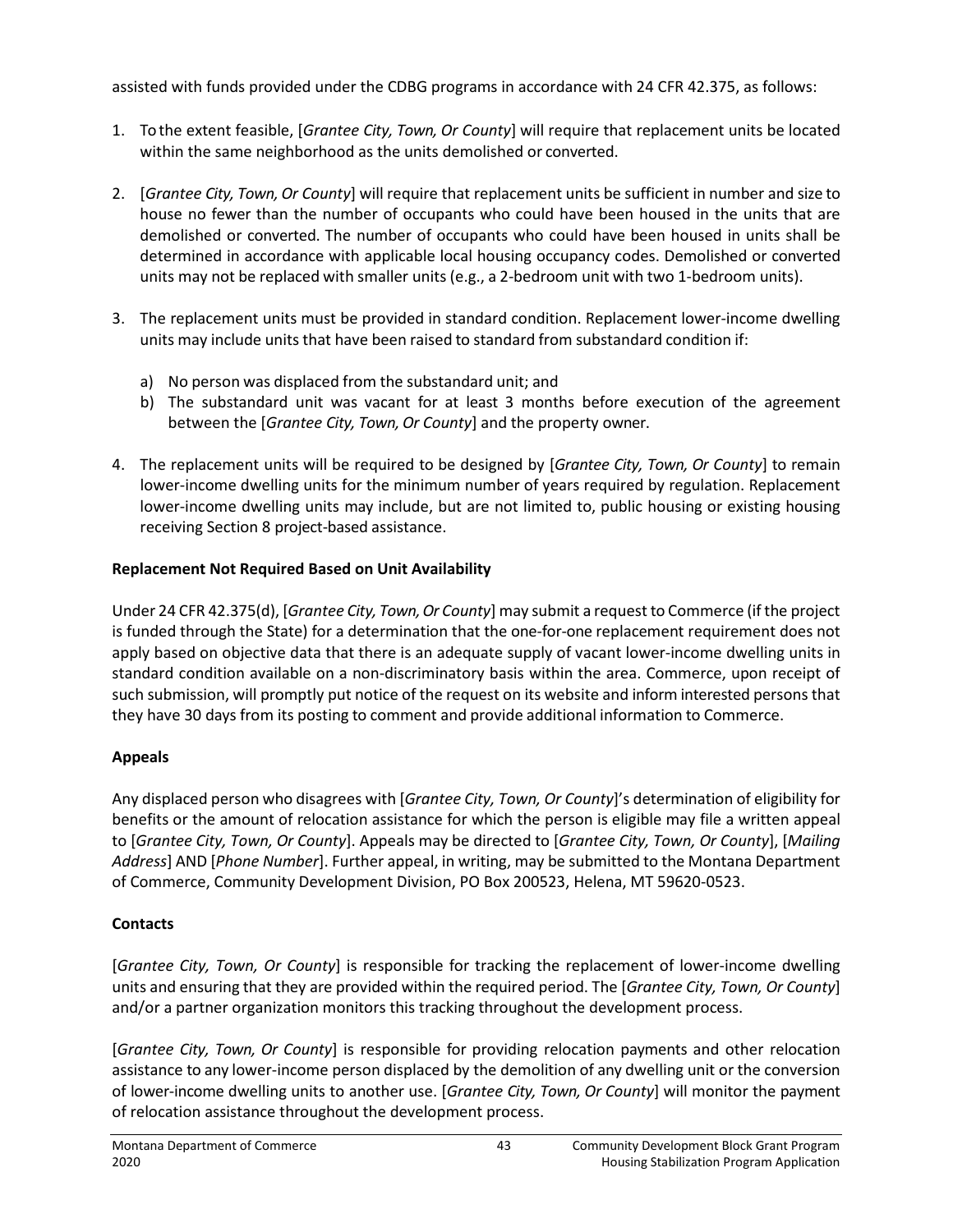#### **APPENDIX G Preliminary Project Management Plan**

The *(City, Town or County)* of is an incorporated *(city, town or county)* with a *(Mayor-Council or other)* form of government. The following persons will have lead responsibility for administering the (*city, town or county*)'s Community Development Block Grant (CDBG) grant.

*(Chief Elected Official)*, as the (*city, town or county*)'s chief elected official will have responsibility for all official contacts with the Montana Department of Commerce (Commerce) and ultimate authority and responsibility for the management of project activities and expenditure of CDBG funds.

The (*city, town or county*)'s chief financial officer, will be designated as the *Financial* Officer and will be responsible for management of, and record keeping for, the CDBG funds involved in the financing of project activities.

The (*city, town or county, engineer, architect, grant administrator or other*), will be designated as *Project Manager* and be responsible for overall project management and reporting and for assuring compliance with applicable requirements.

The (*city, town or county*) Attorney, as the (*city, town or county*)'s legal counsel, will provide legal guidance as requested and help determine the lowest responsible, responsive bidder.

The Project Architect/Engineer will be responsible for construction-related activities including preparation of preliminary studies and designs, final design plans and specifications, as well as construction inspection.

- A. The *Project Manager* will be responsible for:
	- 1. Familiarity with the current *Grant Administration Manual* and its requirements and for assuring compliance with the CDBG contract and with CDBG policies for project activities and administration.
	- 2. Preparing any additional environmental review to assure full compliance with the National and Montana Environmental Policy Acts, including meeting any applicable environmental requirements and documenting any mitigating actions or additional consultation is completed pursuant to the findings of the environmental review.
	- 3. Documenting compliance with applicable civil rightsrequirements.
	- 4. Assisting the (*city, town or county*) with all requirements related to effective project start-up and maintaining compliance with the implementation schedule attached to thecontract.
	- 5. Assisting the (*city, town or county*) with procuring professional services and/or a general contractor.
	- 6. Monitoring and enforcing compliance with labor standardsrequirements.
	- 7. Documenting compliance with URA requirements, asapplicable.
	- 8. Documenting compliance with all applicable underwriting and lending requirements, including but not limited to the Truth in Lending Act and Real Estate Settlement Procedures Act.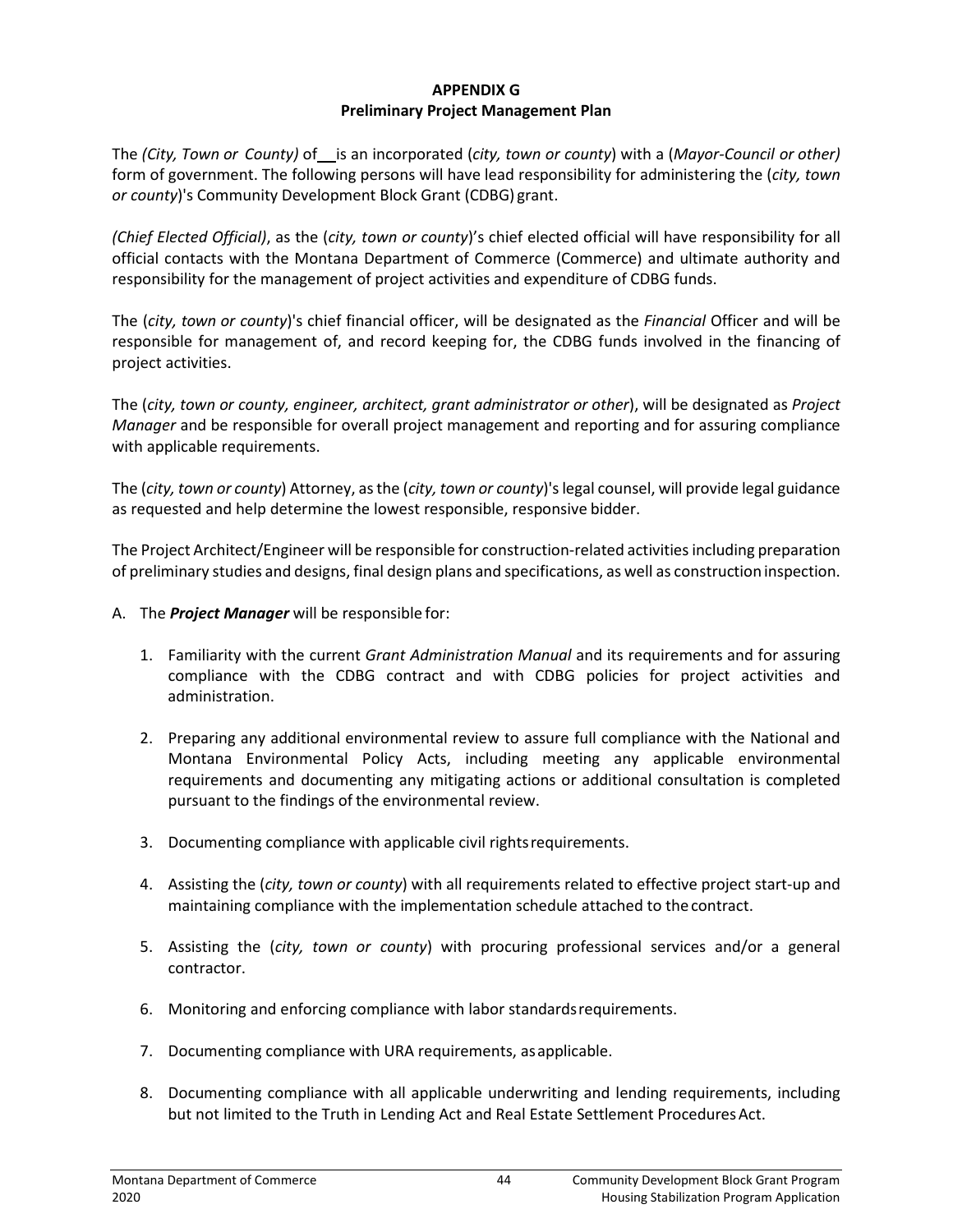- 9. Documenting compliance with the period of affordability requirements, including but not limited to the recapture requirements.
- 10. Preparing all required performance reports and closeout documents.
- B. The *Project Architect/Engineer* will be responsible for:
	- 1. Designing architectural and/or engineering plans necessary for successful completion.
	- 2. Preparation of the construction bid package in conformance with applicable CDBG requirements.
	- 3. Overseeing construction bidding and award process, including the preparation of the advertisements for bid solicitation, the bid opening, and helping to determine the lowest responsible, responsive bidder in coordination with the (*city, town or county*)'s legal counsel.
	- 4. Conducting the pre-constructionconference.
	- 5. Supervision of the construction work and preparation of inspection reports.
	- 6. Reviewing and approving all requests from contractors for payment and submitting the approved requests to the Project Manager.
- C. *The Financial Officer* willbe responsible for:
	- 1. Establishing the non-interest bearing CDBG bank account and making CDBG-eligible payments to vendors on behalf of the (*city, town or county*), based on claims and supporting documents. Ensuring balances in that account will not exceed \$5,000 for a period of three days,to comply with CDBG requirements.
	- 2. Disbursing funds in accordance with the (*city, town or county*)'s established procedures for reviewing claims.
	- 3. Entering all project activity transactions into the (*city, town or county*)'s existing accounting system, and preparing checks/warrants for approved expenditures.
	- 4. Ensuring all Requests for Reimbursement are signed by authorized representatives.
	- 5. Ensuring no expenditures will be made without proper (*city, town or county*) approval.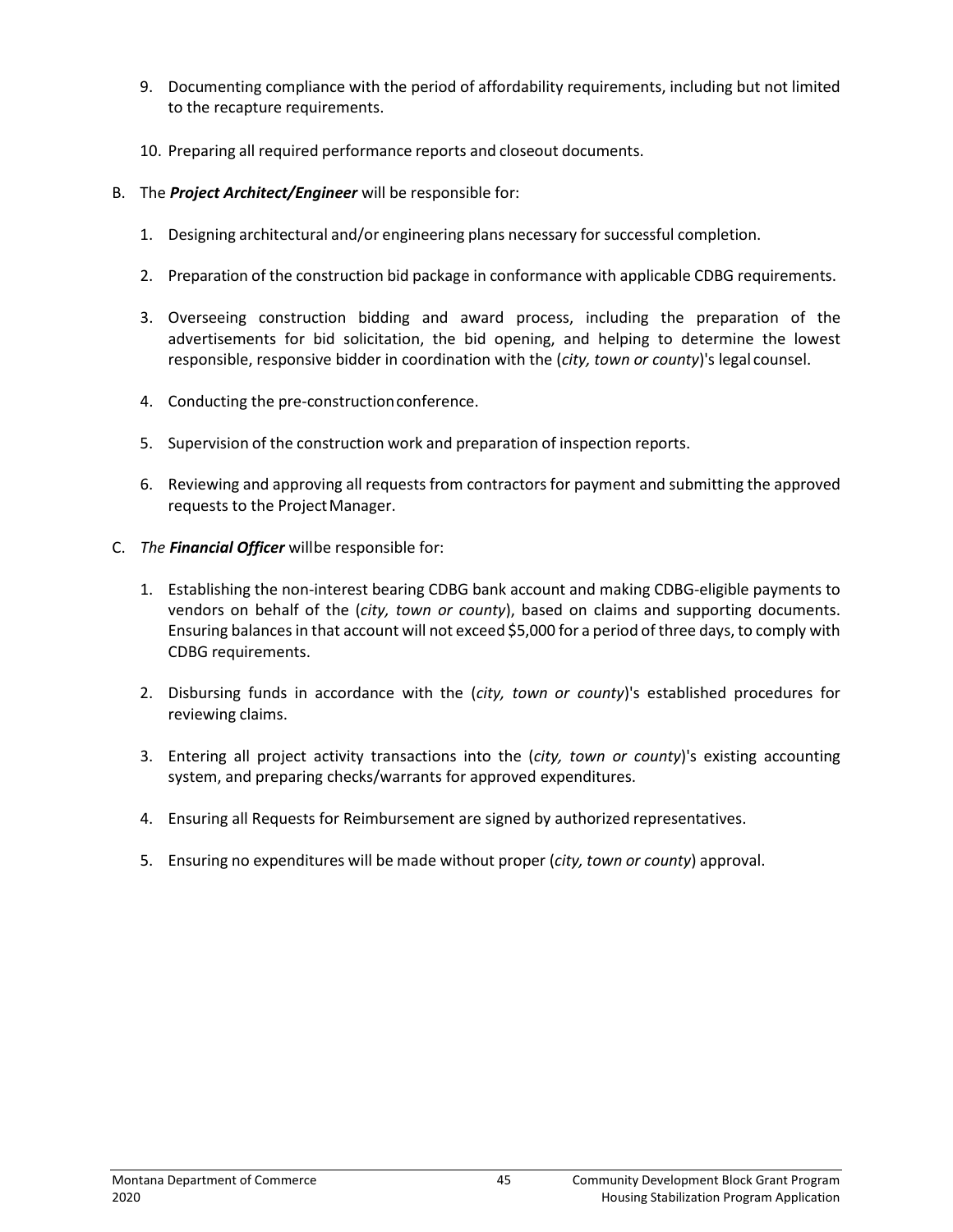#### **APPENDIX H Recapture Provisions**

The state will use recapture provisions for the Montana CDBG program for all CDBG Housing Stabilization Programs. State recipients and sub-recipients are eligible entities (entities) to carryout eligible activities and must use the recapture provisions. The CDBG subsidy can be structured through zero-interest or low interest loans, deferred payment loans, or interest rate subsidies.

#### **Recapture Requirements**

Commerce expects that all activities will include direct assistance to LMI beneficiaries or result in affordable housing made available to LMI households. Therefore, recapture provisions will be used. Any of the entities who have elected to provide financial assistance under this program are required to specify their recapture provisions as applicable to the period of affordability. Written agreements for CDBG assistance activities funded by Commerce will include the recapture provisions to ensure the period of affordability, principal residency requirements, and any other recapture terms and conditions.

During grant monitoring of the CDBG program entities, the state will review the deed restrictions, trust indenture, covenants running with the land, mortgages, or other similar mechanisms placed on the CDBG -assisted property to ensure the provisions being used are in accordance with those stated in the written agreement with the entities.

During the period of affordability, the entities must complete an annual compliance check to ensure that the initial homebuyer still resides in the property as their principal residence. The most current utility statement, proof of paid taxes, or certificate of homeowner's insurance are acceptable documentation.

Noncompliance occurs when the owner does not comply with the terms and conditions of the written agreement during the period of affordability, which includes when the homeowner does not occupy the unit as their principal residence, when the home is voluntarily or involuntarily sold or a transaction changing ownership has occurred without notice and the recapture provisions were not enforced, or when the housing unit is not rented to qualified LMI households. In the event of noncompliance, the beneficiary is subject to repayment of all CDBG assistance invested in the housing unit. This is based on the amount of direct subsidy invested in the property (direct subsidy includes any program income or direct CDBG funds invested). The repayment amount is not subject to any reductions that might be otherwise apply under the recapture provisions listed in this document.

### **Required Recapture Provisions**

During the period of affordability, Commerce must be notified of a voluntary or involuntary sale or transaction changing ownership, and the applicable recapture provisions must be carried out. Recapture provisions must ensure that the entity recoups all or a portion of the CDBG assistance to the beneficiary when a voluntary or involuntary sale or transaction changing ownership occurs during the period of affordability (see Period of Affordability Table). The CDBG investment subject to recapture is based on the amount of CDBG assistance that enabled the beneficiary to buy the dwelling unit. The CDBG funds subject to recapture include any direct subsidy and may include down payment assistance, closing costs, the amount reducing the purchase price from fair market value to an affordable price, rehabilitation, new construction, or any other CDBG assistance provided directly to the beneficiary. The recaptured funds must be used to carry out CDBG -eligibleactivities.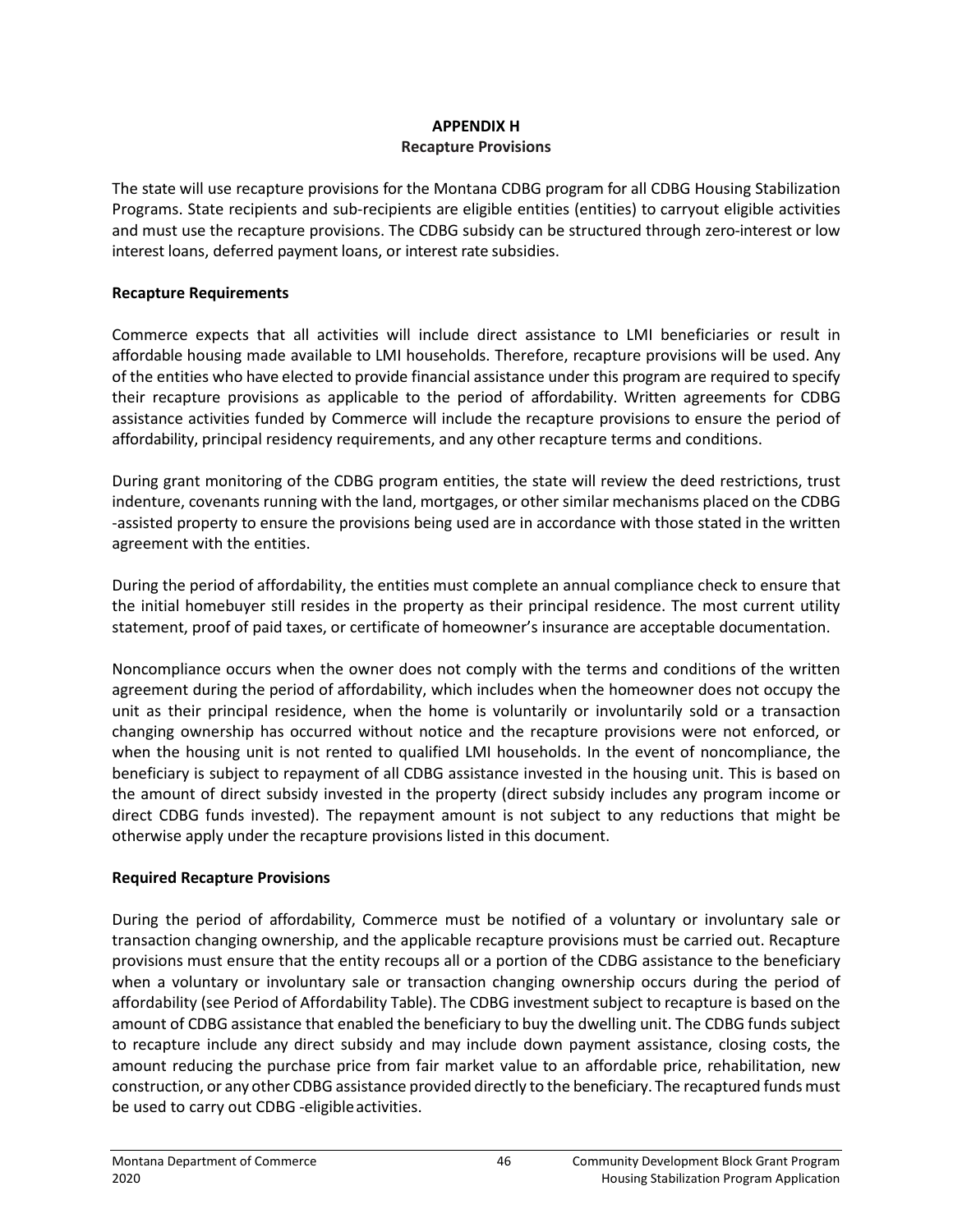The recapture provisions must be established and enforced through a written agreement as well as deed restrictions, trust indenture, covenants running with the land, mortgages, or other similar enforcement mechanisms. Commerce or any entity will specify which enforcement mechanism it will use. In addition, a written agreement with each beneficiary will be executed and will specify the affordability requirements to enable Commerce to retain the authority to enforce them.

#### **Low- to Moderate-Income Household Residency**

The beneficiary must reside in the home as his/her principal residence for the duration of the period of affordability (see Period of Affordability Table) or the residence must be rented to qualified LMI households for the duration of the period of affordability.

### **Triggering Recapture**

If an owner voluntarily or involuntarily transfers his or her property (e.g., through sale or foreclosure) during the period of affordability, or if the unit is not rented to a qualified LMI household the recapture provisions will go into effect.

### **Direct CDBG Subsidy/Amount Subject to Recapture**

The amount subject to recapture is the direct CDBG subsidy. The direct CDBG subsidy is the total amount of CDBG assistance. This amount includes assistance for: down payment assistance, closing costs, the amount reducing the purchase price from fair market value to an affordable price, rehabilitation, new construction, or any other CDBG assistance provided directly to the beneficiary. Commerce has adopted the following provisions for recapture that are outlined in the CDBG regulations and in CPD notice 12- 003:

- a. Recapture of the entire direct CDBGsubsidy; and
- b. Owner investment is returned first.

Commerce may also adopt recapture provisions that differ from the model provisions in the CDBG regulations. The particular recapture provision adopted (whether one of the models or an alternate approach) requires an amendment to the Annual Action Plan and with specific HUD approval.

Commerce or an entity can never recapture more than the amount of available net proceeds upon voluntary or involuntary sale or transaction changing ownership, unless noncompliance has occurred. Net proceeds is defined asthe sale price of the home minus the superior loan repayment (not including CDBG loans) and any closing costs. If the amount to be recaptured is more than the net proceeds (i.e., foreclosure or declining housing markets) the seller would be required to repay the balance ofthe net proceeds, which could be less than the original CDBG direct subsidy.

### **Recapture of the Entire Direct CDBG Subsidy**

The following are the conditions under which Commerce will enforce the use of recapture of the Entire Direct CDBG Subsidy as a recapture provision. In this recapture provision, Commerce or the entity recaptures the entire amount of CDBG subsidy provided to the beneficiary before the household receives proceeds from the sale of the property. This recapture is limited to the net proceeds available from the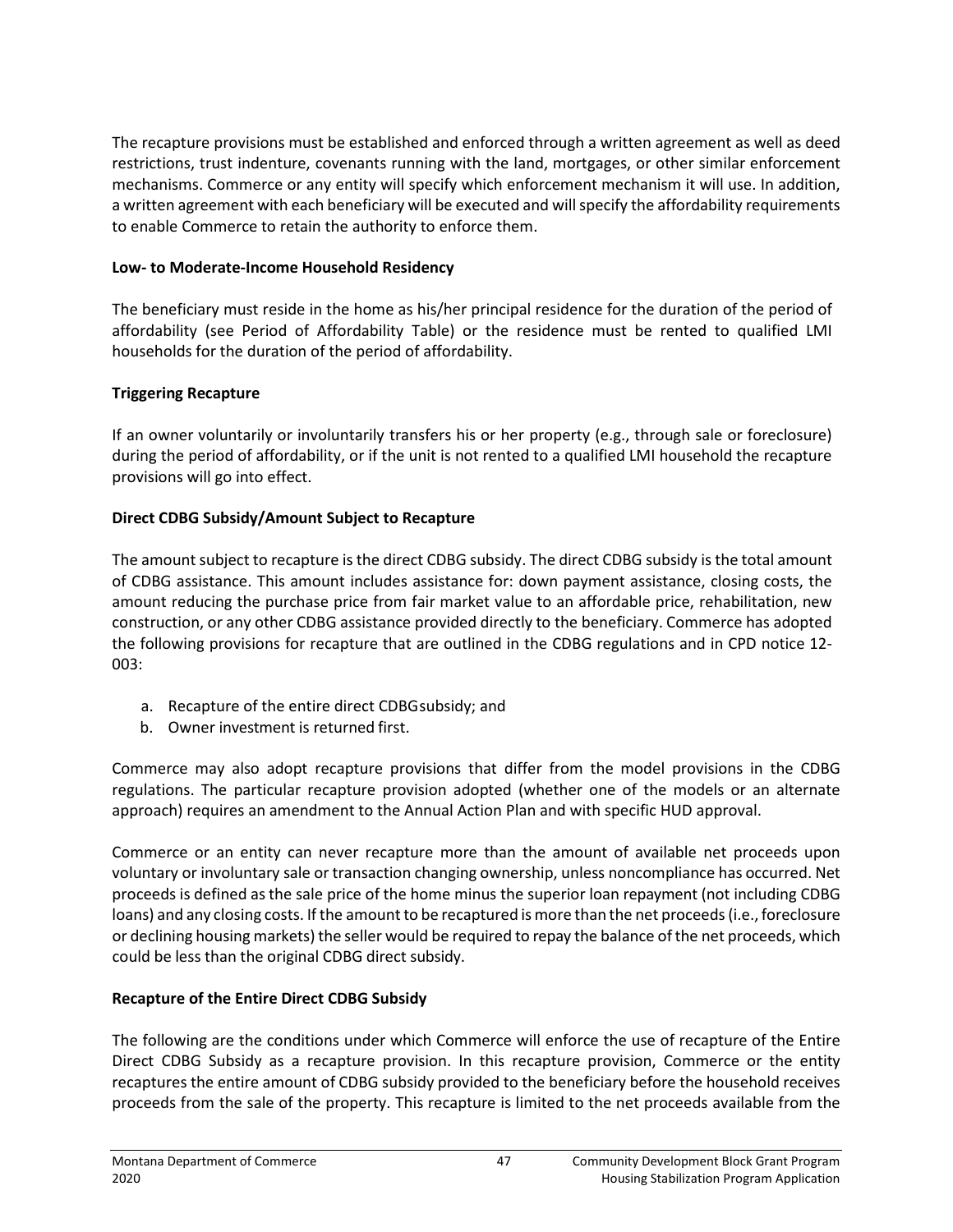voluntary or involuntary sale or transaction changing ownership during the period of affordability or the total amount of CDBG assistance in the event the property is not rented by qualified LMI households.

This recapture provision will be enforced upon a triggering event that occurs during the period of affordability years zero through 9, as applicable to the Period of Affordability Table. Enforcement of the recapture provision that occurs during the period of affordability year 10 through year 15 (see Period of Affordability Table) will follow the recapture provision: Owner Investment is Returned First. If the period of affordability is less than 10 years, recapture of the entire direct CDBG subsidy will only be used, no other recapture provision will be permitted. This will be enforced through the written agreement with the household.

As an example, if the assisted unit received \$12,000 in CDBG assistance and the unit is voluntarily or involuntarily sold or a transaction changing ownership has occurred during year 4, the entire direct CDBG subsidy (\$12,000) would need to be repaid according to the net proceeds calculation. If the assisted unit received \$42,000 in CDBG assistance and the unit is voluntarily or involuntarily sold or a transaction changing ownership has occurred during year 11, the Entire Direct Subsidy recapture provision would not be triggered, rather the Owner Investment Returned First recapture provision would be triggered.

#### **Owner Investment Returned First**

The following are the conditions under which Commerce will enforce the use of Owner Investment Returned First as a recapture provision. In thisrecapture provision, Commerce or the entity recaptures all or a portion of the CDBG subsidy provided to the beneficiary but allows the beneficiary to recover their entire investment (down payment and capital improvements made by the owner since the purchase) before recapturing the CDBG investment. This recapture includes the net proceeds available from the voluntary or involuntary sale or transaction changing ownership, or the total amount of CDBG assistance in the event the property is not rented by qualified LMI households, during the period of affordability. However, if net proceeds are insufficient, the homebuyer may not receive their entire investment back, and Commerce or the entity may not be able to recapture the full amount due from the net proceeds available.

Eligible capital improvements include permanent property improvements that improve or enhance the basic livability or utility of the property but are not normal or recurring maintenance items. The value of capital improvements will be based on the actual costs of the improvements as documented by the homeowner's receipts.

This recapture provision will be enforced in the event of a voluntary or involuntary sale or transaction changing ownership, or the total amount of CDBG assistance in the event the property is not rented by qualified LMI households, that occurs during the period of affordability years 10 through the minimum years (see Period of Affordability Table) to include owner investment returned first. This will be enforced through the written agreement with the household.

As an example, if the assisted unit received \$40,000 and the unit is voluntarily or involuntarily sold or a transaction changing ownership has occurred during year 10, the homebuyer's investment would be calculated based on the documented capital improvements made during the period of affordability and any investment made during the original sale. This amount would be deducted from the amount to be repaid according to the net proceeds calculation that would be paid to homeowner and Commerce or the entity.